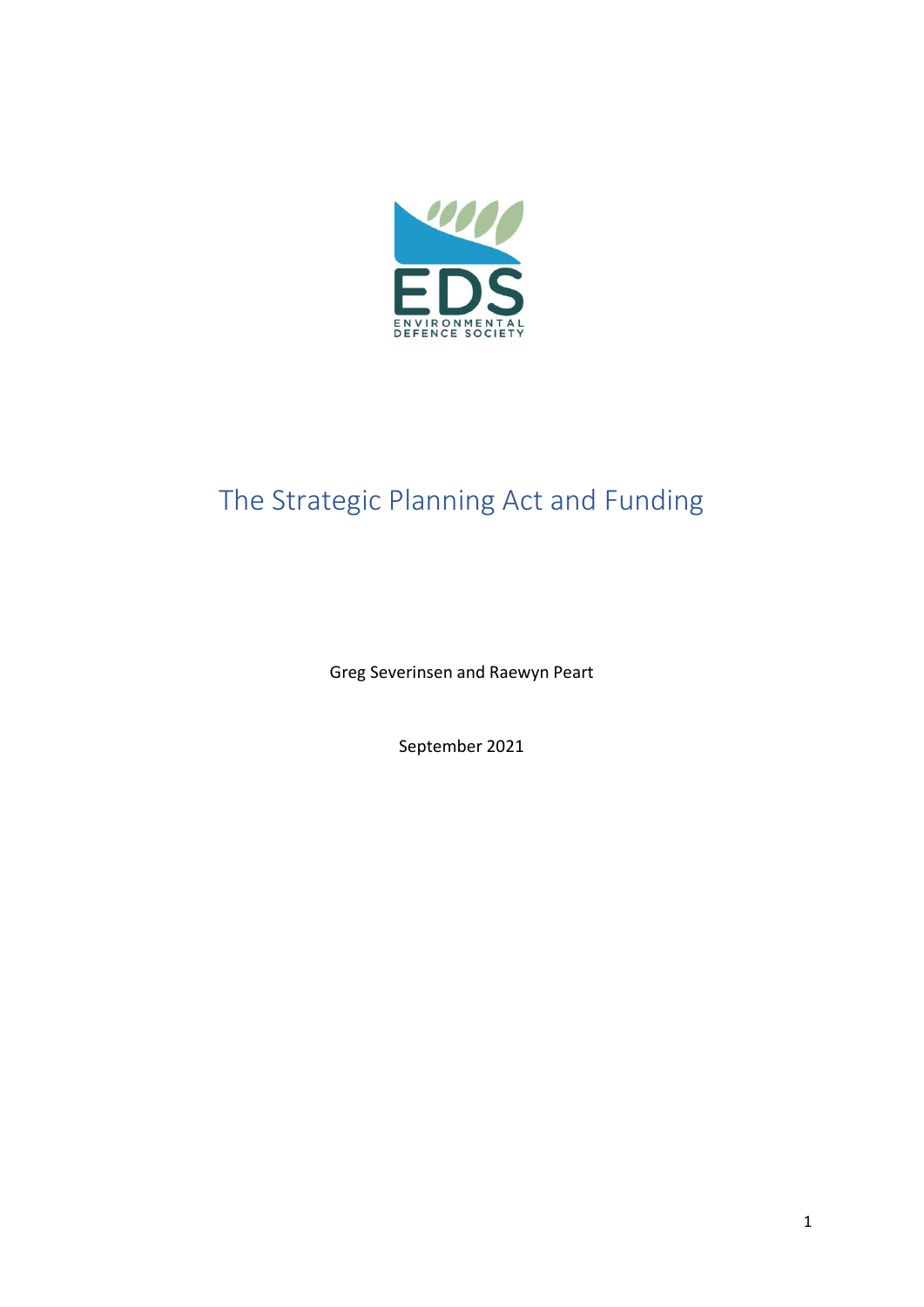### Introduction

This paper looks at some issues and questions that are likely to arise in development of the proposed Strategic Planning Act (SPA). This Act is one of three pieces of legislation proposed to be created as part of the government's overhaul of the resource management system in Aotearoa New Zealand. The other two are the Natural and Built Environments Act (NBA) and the Climate Change Adaptation Act.

A useful way of thinking about this suite of legislation is (1) that the NBA will essentially "replace" the existing Resource Management Act 1991 (RMA), in that it will occupy roughly the same space in the system (including control of land use and activities with environmental impacts), and (2) that the SPA and Climate Change Adaptation Act will be "additional" legislation with no real equivalents in the existing system. There may be ongoing questions as to whether the Climate Change Adaptation Act should be a separate statute at all, or whether at least some of its components could be better distributed across other frameworks (including the SPA, NBA and the existing Climate Change Response Act 2002 (CCRA)).

We understand that government intends to introduce a fully formed Strategic Planning Bill to the House early in 2022, alongside the full Natural and Built Environments Bill (an exposure draft of parts of the latter is, at the time of writing, being considered in select committee via a parliamentary inquiry process). Detailed policy development for the proposed Climate Change Adaptation Act is progressing along different, slower timeframes.

The focus of this paper is the SPA, and its intersection with "funding". In short, this is about how money, investment and resourcing will support the implementation of regional spatial strategies produced under the SPA. This will require strong links with separate frameworks through which money is both raised and spent by various public institutions (including both central and local government).

The structure of the paper is as follows.

- 1. Core elements of the SPA
- 2. Establishing legal links between the SPA and funding frameworks
- 3. The influence of funding frameworks on spatial strategies
- 4. The influence of spatial strategies on funding frameworks
- 5. How strong is a direction to be "consistent with" a spatial strategy?
	- a. The ability to amend a spatial strategy softens the strength of the legal direction
	- b. The high-level nature of spatial strategies softens the strength of the legal direction
- 6. The legal status of implementation agreements
- 7. Central government influence over local government funding
- 8. The influence of spatial strategies and implementation agreements on central government funding mechanisms
- 9. Which legal frameworks should be influenced by spatial strategies?
- 10. Supporting measures
	- a. Funding settings relating to urban growth
	- b. Deeper funding reform: engaging with institutional incentives
	- c. Reducing pressure on infrastructure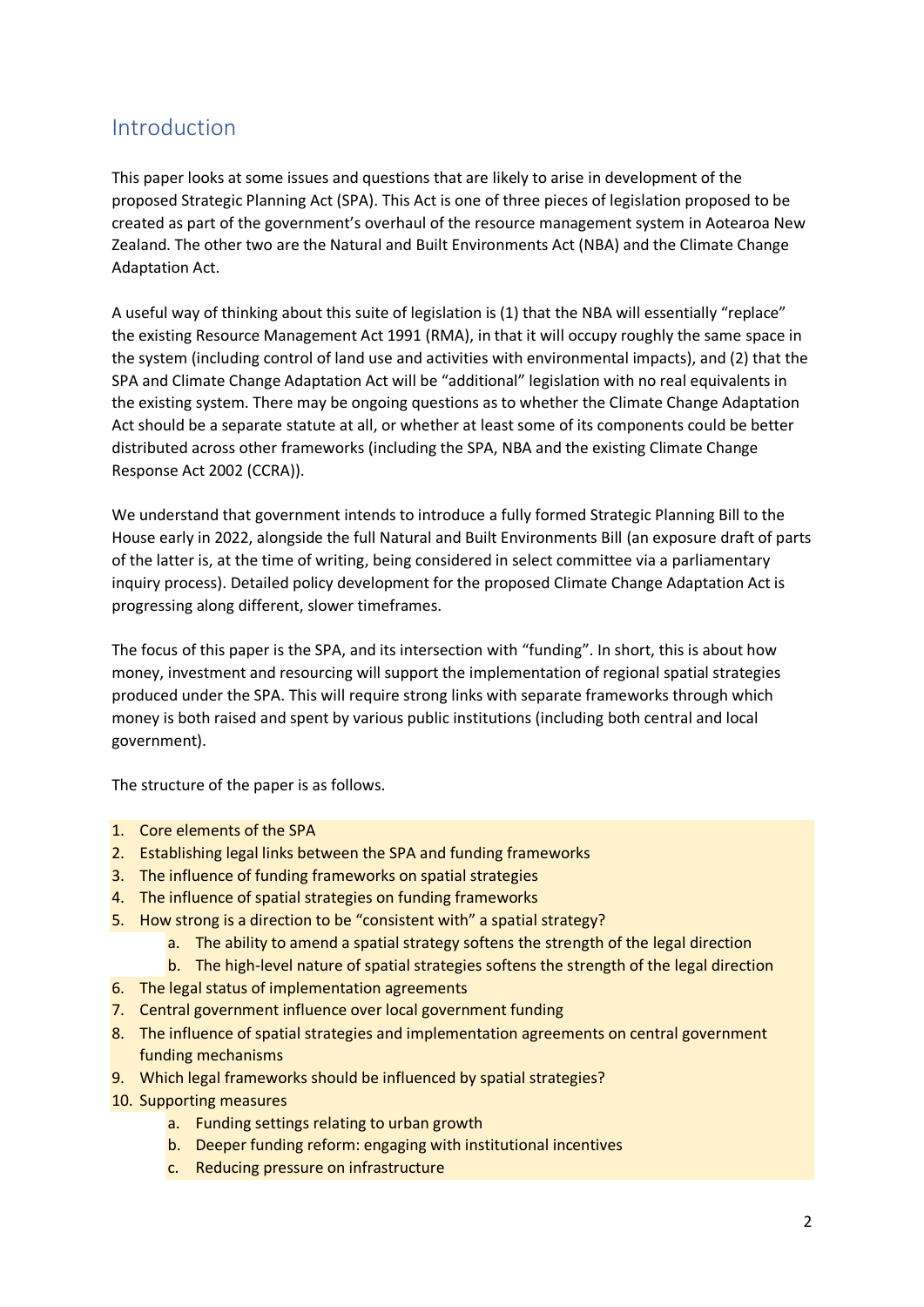- d. Funding settings for climate change adaptation and environmental enhancement
- 11. The purpose of the SPA
- 12. Summary of recommendations

This paper looks primarily at the funding role of *public authorities* in funding spatial strategies. Public authorities have legal frameworks under which they raise and spend money, so these legal connections are an important part of designing the SPA. This is not to diminish the role of a broader set of institutions, including mana whenua, as decision-makers on both spatial strategies and other tools (eg through planning committees), which is a separate and equally important role from funding. In other words, those who must fund the implementation of a spatial strategy through subsequent legislative processes do not necessarily represent the wider range of institutions and people who are to be involved in developing, approving and implementing it.

It is also not to dismiss the importance of other people and groups – who do not operate under legislative funding frameworks – in funding a spatial strategy. Spatial strategies can serve to align investment from many sources including iwi, community groups, the private sector, philanthropists and so forth. This coordination is very important, to ensure that public and private investment are directed towards a common vision.

A further thing to note is that the process of developing, monitoring and reviewing a spatial strategy – not just the actions required to implement it – must be adequately resourced. This is beyond the scope of this paper but has been highlighted by the Randerson Panel. In particular, there needs to be appropriate resourcing for Māori to be involved in preparation and implementation of spatial planning under the SPA.

# Core elements of the Strategic Planning Act

The core of the SPA, as recommended by the government's independent panel on resource management reform (the "Randerson Panel"), $<sup>1</sup>$  is intended to be a framework for mandatory</sup> strategic spatial planning across New Zealand. It would see the development of "regional spatial strategies" (as well as supporting tools of a "national priorities statement" and "implementation agreements"). Below, we summarise the key features of the SPA as envisaged by the Panel.<sup>2</sup> In the absence of further information, we assume that this broad policy intent will underpin more detailed policy development by the government, although we recognise that changes to it may be made during this process. More detail about the proposed SPA can be found in Appendix 2 of the Panel's report.

#### **Elements of the SPA recommended by the Randerson Panel**

1. There should be a new Strategic Planning Act to promote the social, economic, environmental and cultural wellbeing of present and future generations through the long-term strategic integration of functions exercised under the Natural and Built Environments Act, LGA, LTMA and CCRA.

<sup>1</sup> Resource Management Review Panel *New directions for resource management in New Zealand* (Ministry for the Environment, June 2020).

<sup>2</sup> See ibid at 155.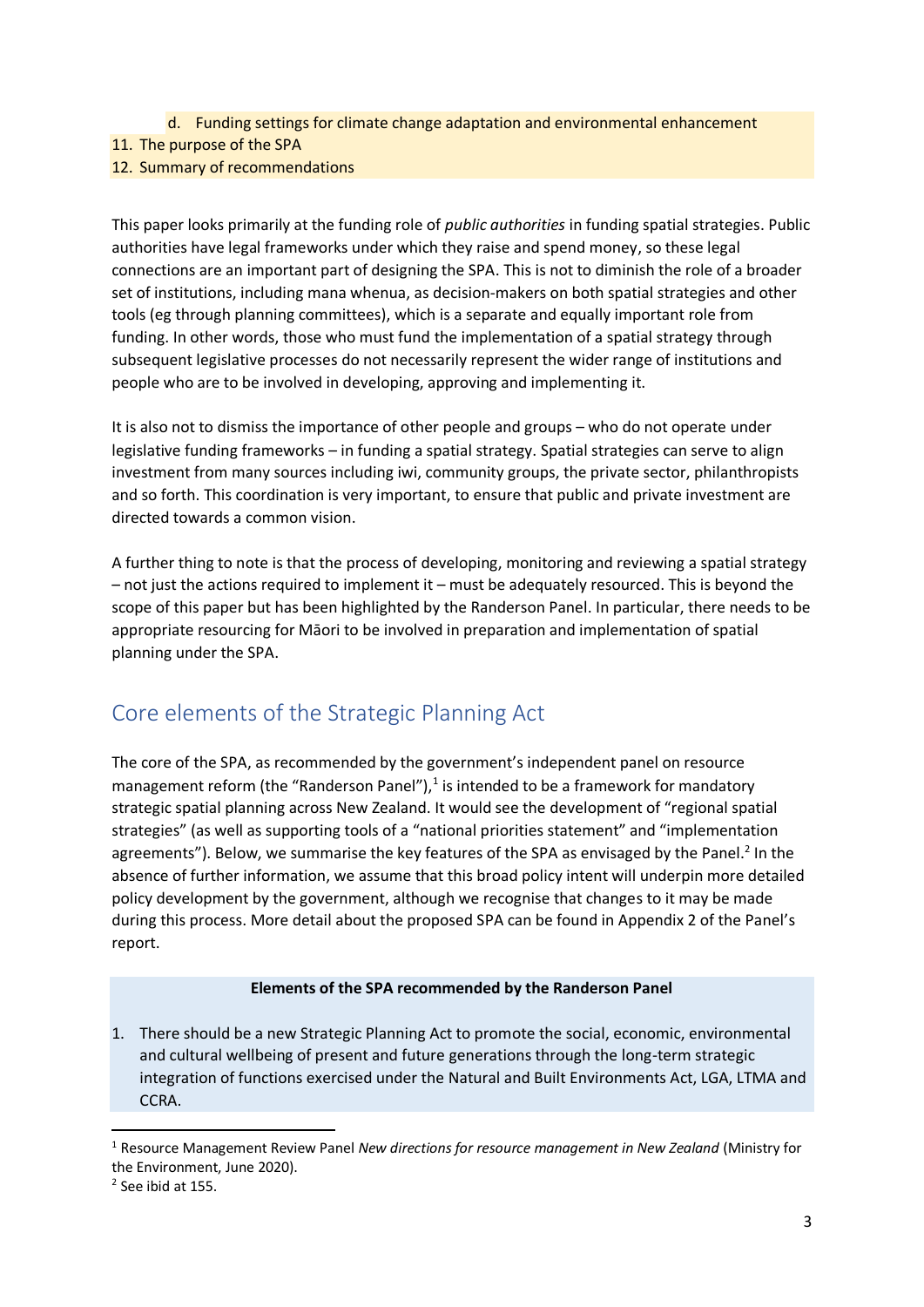- 2. The Strategic Planning Act should provide a framework for mandatory regional spatial planning for both land and the coastal marine area.
- 3. Regional spatial strategies should set long-term objectives for urban growth and land use change, responding to climate change, and identifying areas inappropriate to develop for reasons such as their natural values or their importance to Māori.
- 4. There should be flexibility for: (i) the responsible Minister to determine sequencing, timing and priorities for preparation of these strategies (ii) spatial strategies to cover two or more regions or to focus on sub-regions in response to particular issues.
- 5. Regional spatial strategies should set a strategic direction for at least the next 30 years, informed by longer-term data and evidence as appropriate, such as 100 year plus projections for climate change.
- 6. Regional spatial strategies should be strategic and high level with project and site level detail provided through separate implementation agreements and subsequent combined planning and funding processes.
- 7. Regional spatial strategies should be prepared and approved by a joint committee comprising representatives of central government, the regional council, all constituent territorial authorities in the region, mana whenua and an independent chair.
- 8. There should be significant stakeholder and community involvement in the preparation of these strategies, including through public submissions and a process similar to the special consultative procedure under the Local Government Act.
- 9. Joint committees should seek consensus, but dispute resolution procedures should be provided including a facilitated mediation process and power for the Minister to resolve any remaining disputes.
- 10. Regional spatial strategies should be consistent with national direction under the Natural and Built Environments Act.
- 11. Combined plans and regional and local funding plans should be consistent with spatial strategies.
- 12. Regional spatial strategies should be fully reviewed at least every nine years with flexibility for review within that period when required.

We will not traverse the case for creating a formal spatial planning framework of some kind – that has been done comprehensively by the Randerson Panel, the Productivity Commission, Infrastructure New Zealand and the Environmental Defence Society (EDS) in previous work.<sup>3</sup> The Panel has summed the necessity up by saying that the current informal framework through which spatial planning can be done lacks strategic direction, vertical integration (including legally binding effect) and horizontal integration (how different processes and statutes interact).

Depending on the future direction of detailed policy development, the SPA could still take a number of forms within the parameters outlined by the Randerson Panel. It could be a fairly short and highlevel piece of legislation, giving a broad purpose (eg based on wellbeing), a process by which reasonably high-level regional spatial strategies are developed, and provisions outlining how those are to be implemented or given effect to in other frameworks (such as the NBA, Local Government Act 2002 (LGA) and Land Transport Management Act 2003 (LTMA)).

<sup>&</sup>lt;sup>3</sup> See Infrastructure New Zealand *Building regions: A vision for local government, planning law and funding reform* (2019); New Zealand Productivity Commission Better urban planning (2017); Resource Management Review Panel *New directions for resource management in New Zealand* (Ministry for the Environment, June 2020); G Severinsen and R Peart Reform of the resource management system: The next generation (EDS, 2019).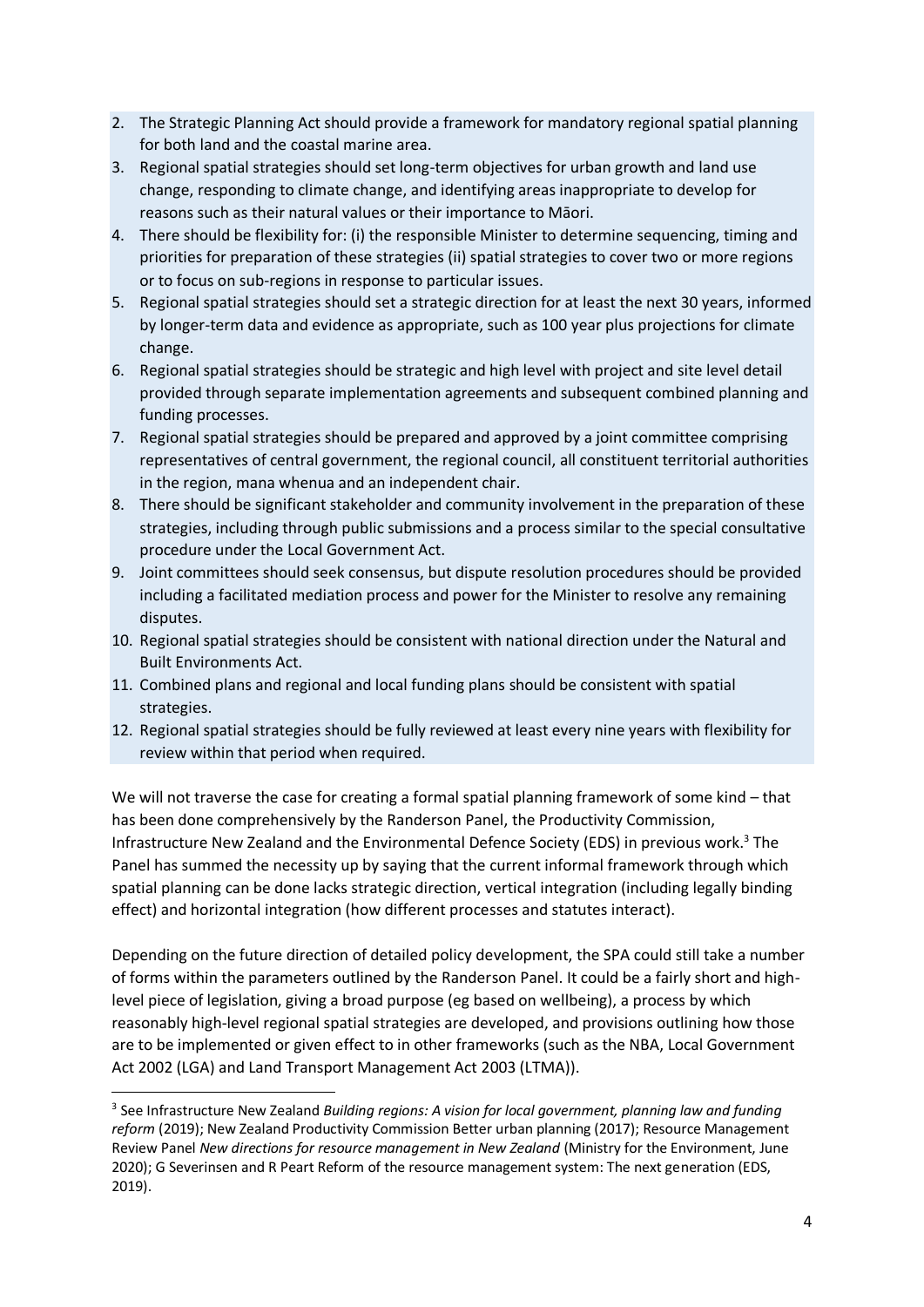On the other hand, the SPA could be more detailed, for example by prescribing what spatial strategies must (or must not) contain, mandatory timeframes for deployment, and common structures, formats and definitions. For example, it would be possible for the legislation to contain quite detailed machinery like that associated with the production of Future Development Strategies (eg business and housing capacity assessments) currently contained in the National Policy Statement for Urban Development. A detailed approach to spatial strategies may be required in some cases (and change over time) but we see a case for the legislation itself being reasonably simple and enabling.

The Randerson Panel made a number of recommendations with respect to the design of the SPA. However, there are still several options for how it might look depending on detailed policy development.

The Randerson Panel envisaged spatial strategies being broader than just a means of managing urban growth, including through the identification of areas for protection and climate change adaptation (see its recommendation 3 above). We agree that spatial planning should be about much more fundamental things than, for example, ensuring that land use change and infrastructure delivery occur in a coordinated way. For example, there is a pressing need for a framework to coordinate agency and community actions and resources in the context of the country's biodiversity crisis.<sup>4</sup> As the Biodiversity Collaborative Group has said:<sup>5</sup>

Success in arresting biodiversity decline … requires integrating and aligning wider government policy, institutional arrangements and regulations. Otherwise we run the risk of one initiative negating or impeding the other.

Overall, the scope of what the Act should do, and for what reasons, is a live question that needs deeper exploration. That is beyond the scope of this paper, but it remains relevant: a broad purpose/scope for spatial strategies – eg to actively support the deployment of renewable energy projects, to guide afforestation, or to create protected areas on land and at sea – will have significant implications for funding (for example, where funds for any compensation to landowners for the creation of extensive protected areas is to come from). In other words, the importance of funding for the implementation of regional spatial strategies is not necessarily *just* about how to pay for the infrastructure needed to service cities, even though that is a core part of it.

The final scope of the SPA (its purpose and what spatial strategies are intended to/must encompass) will have significant implications for what needs to be funded to implement those strategies, by whom it is funded, and in what respective measure. Funding requirements may go well beyond just the infrastructure (eg pipes and roads) required to service rapid urban growth – if such strategies have a wide scope.

<sup>4</sup> See MA Brown and others *Vanishing nature: Facing New Zealand's biodiversity crisis* (EDS, 2015). There is fragmentation of biodiversity-related planning across the Department of Conservation, councils, landowners and community groups, and across multiple statutes relating to conservation as well as the RMA and nonstatutory programmes.

<sup>5</sup> *Report of the Biodiversity Collaborative Group* (2018) at 86.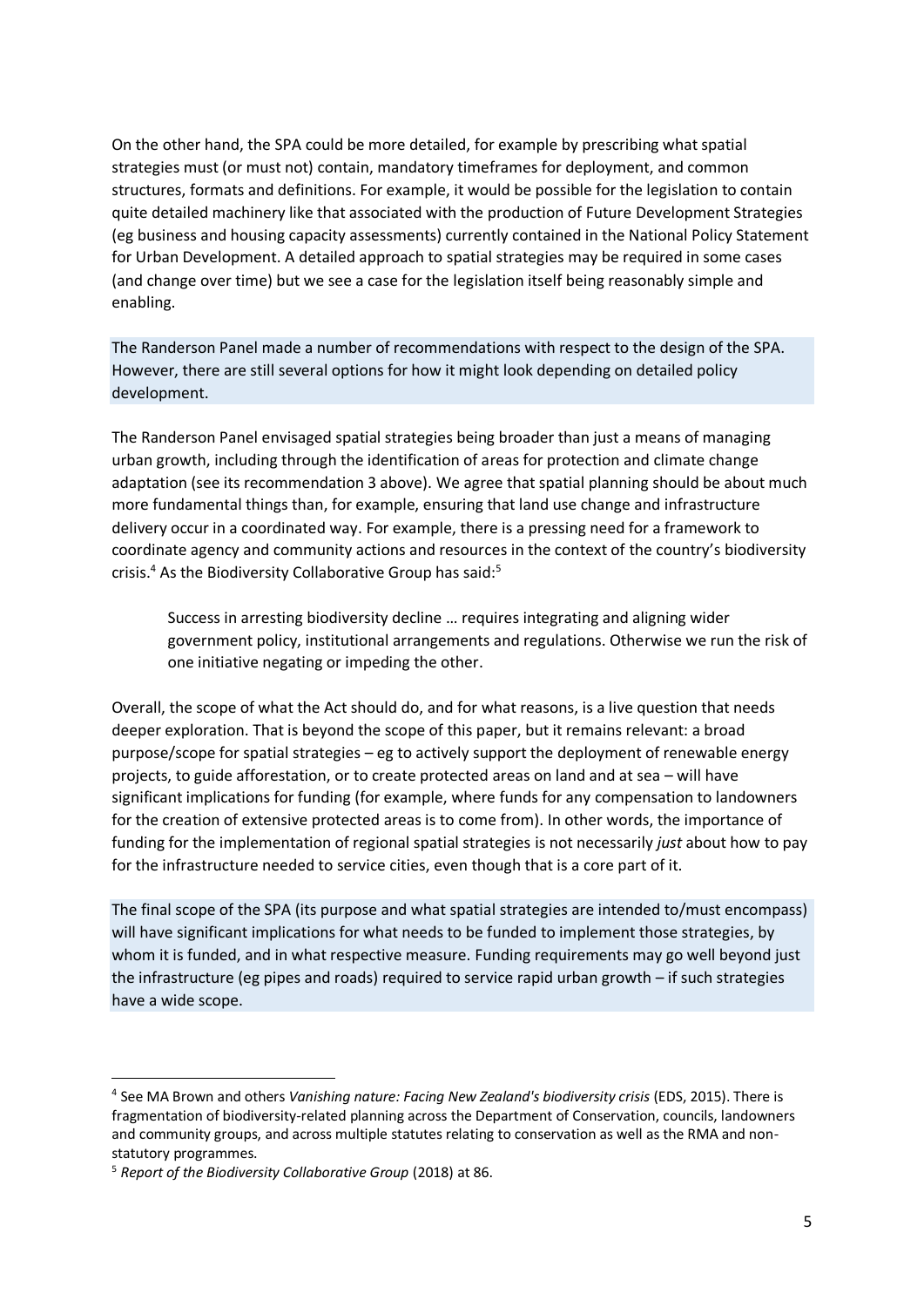# Establishing legal links between the SPA and funding frameworks

Implementation of regional spatial strategies will require money. But no matter how detailed and wide ranging the SPA ends up being, the Act will not *itself* contain the required funding mechanisms. Instead, the SPA will need to link with other frameworks (whether existing or new ones)<sup>6</sup> through which money can be raised and spent by public authorities (as well as providing a plan around which private investment choices can be made).

In terms of public expenditure, the two most obvious frameworks here are the LGA, through which councils plan and fund infrastructure and community services (through long-term plans, associated infrastructure strategies, and annual plans) and the LTMA, through which central government and councils jointly plan and fund land transport infrastructure like roads, public transport and cycleways (through the government policy statement on land transport, regional land transport plans, and the national land transport programme).<sup>7</sup>

We do not describe these statutes in detail here, but note that they will be important for funding the transport, water and other infrastructure needed to enable strategic changes in land use (eg rezoning of rural land to residential, or increasing allowable density), envisaged in a 30 year spatial strategy, to actually happen. This is most obvious in the urban context where growth pressures are high, because infrastructure funding and land use planning must go hand in hand. If they do not, land use change (including to increase the supply of housing) may be slowed down.

Links to the LGA and LTMA will also be important when it comes to implementing other aspects of a spatial strategy. For example, both may be necessary to raise and spend funds to support climate change adaptation measures (eg moving roads or community facilities, paying for protection structures, potentially buying out existing use rights). General funds raised under the LGA may also be used to support the protection and enhancement of areas identified in a spatial strategy under private ownership (eg incentives for retiring land or for planting to improve ecological corridors).

Formal links between the SPA and other funding frameworks (eg the Public Finance Act, which guides central government budget making) may also be important.

A clear legal link between a regional spatial strategy and separate legal frameworks under which its measures are funded (such as the LGA and LTMA) will be important. If there is no link, the measures envisaged in a spatial strategy may not end up being funded, undermining the whole exercise.

### The influence of funding frameworks on spatial strategies

A fundamental question is whether spatial strategies made under the SPA should themselves be bound or influenced by decisions taken under funding frameworks like the LGA and LTMA – or the other way round. Should communities have to find the money to implement a strategy, or should that strategy itself be developed based on the funding that government, councils and ultimately communities are willing to stump up?

 $6$  For example, new green taxes, resource rentals, or a climate change adaptation fund.

<sup>7</sup> Which describes approved projects to be funded from the National Land Transport Fund.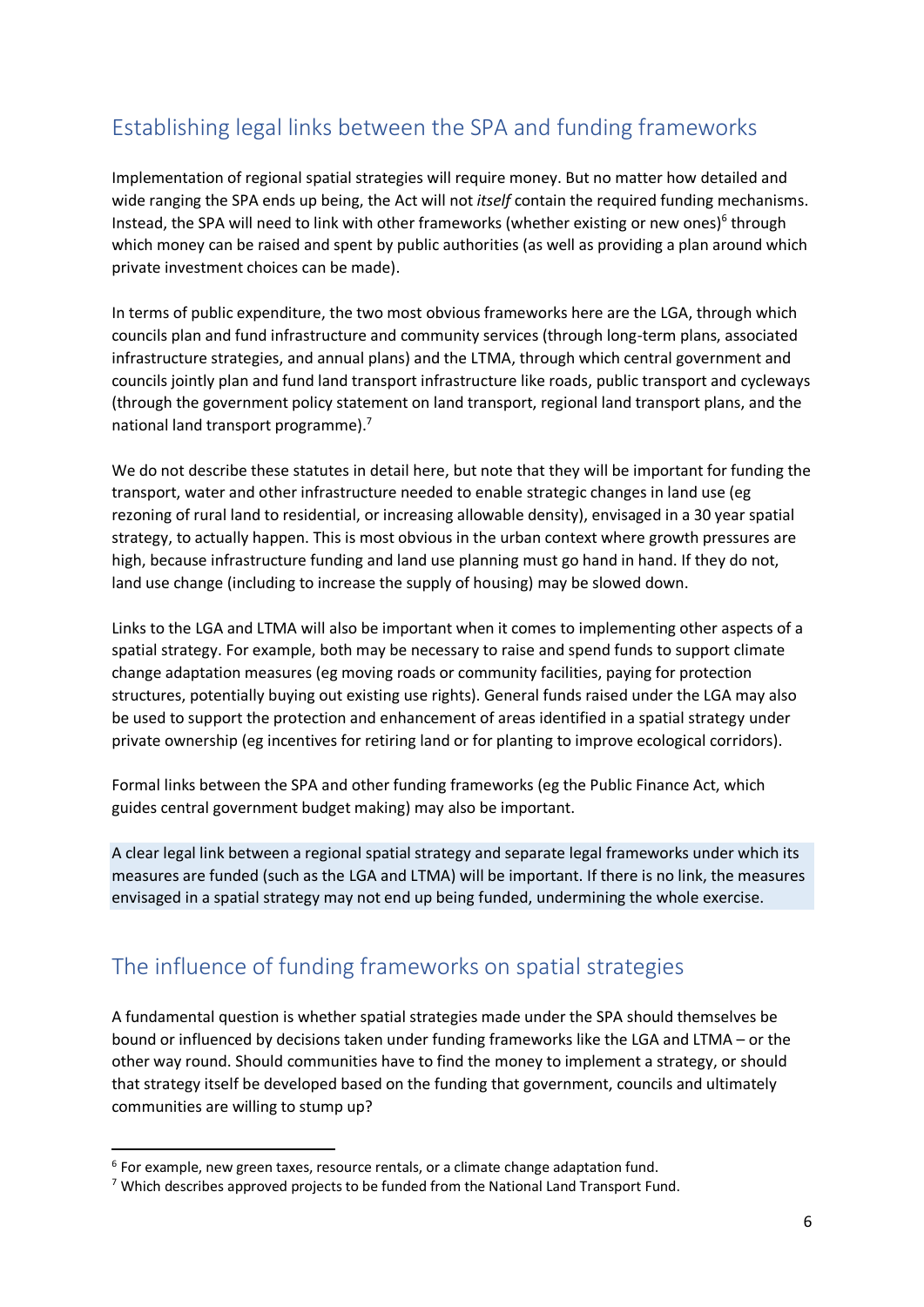To some degree, in our view the answer must be *both*. On the one hand, spatial strategies should not be seen as the creation of something fundamentally new or something inordinately powerful that simply directs other legislative processes. They are not created in a vacuum to "get around" or "override" decisions made elsewhere. Instead, their main point should be coordination: ensuring that existing (but fragmented) approaches to planning and funding across multiple agencies, levels of government and legislative frameworks have a place where they can come together at the same time, to ensure efforts are being aligned to achieving the same broad outcomes across compatible timeframes.

A first generation of spatial strategies should therefore be the *product* of many other processes/instruments that occur together in a coordinated way to produce the strategy. The process for creating a spatial plan, the institutions involved, and its timing in relation to these other processes, is therefore important.

More specifically, long-term plan (and infrastructure strategy) processes could usefully occur as part of the initial development of a spatial strategy, alongside comparable long-term strategic planning processes from central government agencies, council-controlled organisations, state owned enterprises, and any other entity expected to deliver or fund aspects of a strategy. Of course, that presents a logistical challenge, as these processes are not necessarily aligned in terms of when they occur, how long they take and who is involved. However, it would not seem to be an impossible challenge to resolve.

A first generation of spatial strategies should be informed by, or occur alongside, funding processes under other legislation (including the LGA and LTMA).

### The influence of spatial strategies on funding frameworks

The more significant question is what happens once a spatial strategy has been created. What influence does it *then* have on subsequent funding decisions? To what extent should it be able to prevent other processes (including for central and local government funding) from diverging or heading in different directions later on?<sup>8</sup>

Several important questions of public law arise when considering the legal influence of spatial strategies on subsequent funding decisions:

- The extent to which one government can bind/influence a later government with respect to revenue raising and expenditure choices;
- The extent to which one council can bind/influence a later council with respect to revenue raising and expenditure choices;
- The extent to which central government can bind local government with respect to its revenue raising and expenditure choices;
- The extent to which a plan made under one piece of legislation can bind/influence funding decisions made under other legislation with potentially quite different purposes.

<sup>&</sup>lt;sup>8</sup> The question of the relative legal force of regional spatial strategies and implementation agreements is looked at further below.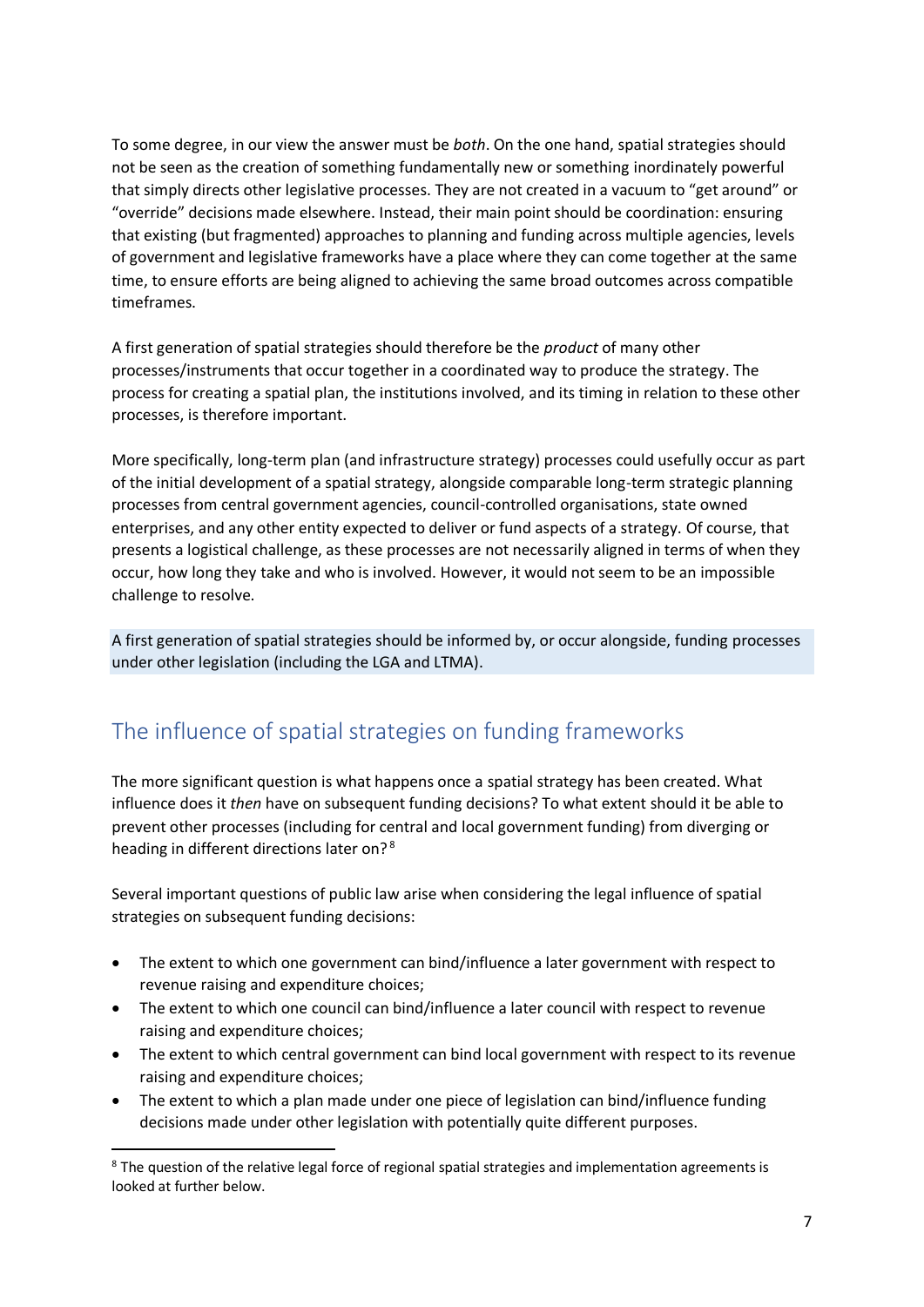We start with a general comment applicable to all of the above issues. The process envisaged by the Randerson Panel for creating spatial strategies is one that is intentionally flexible (essentially, some variant of the special consultative process under the LGA)<sup>9</sup> and the purpose of the legislation (which the Panel has provided indicative drafting for) is also intentionally broad (based on different forms of wellbeing, similar to the LGA).<sup>10</sup> Multiple agencies (a fairly open-ended list) and mana whenua are envisaged to work together to collaboratively develop a strategy, and reach a consensus decision (with a ministerial "dispute resolution" power). $^{11}$  In short, spatial strategies are intended to be fairly high-level in their content, and the flexibility of process and purpose in creating them is designed to reflect that.

In contrast, existing funding frameworks like the LGA, LTMA and Public Finance Act (and others) have their own, more targeted, purposes, processes and timeframes (generally oriented in a way that reflects the importance of democratic processes). Carefully crafted safeguards are in place for the raising and expenditure of public money, including timeframes based on political cycles that reflect the fact that newly elected officials may wish to spend money differently based on the issues they campaigned on, and that community wishes and priorities can change year on year. As the Panel has pointed out, "electoral accountability is both important and sufficient for decisions on strategic direction and funding that affect the community generally".<sup>12</sup> What the Panel means here is that elected officials can be voted out by constituents if they make unacceptable choices when managing public money, and it would be questionable for the judiciary to enforce, as a matter of law, the funding priorities of previous elected bodies.<sup>13</sup> A public strategy is not in the nature of a legal contract to be enforced in the courts. As such, there are serious questions to be asked about the strength of the SPA's legal influence on other statutes, given the difference in processes and purposes between the SPA and funding legislation. These differences in purpose would, at least to some extent, still remain even if amendments were made to the LTMA as suggested by the Panel (to include the broader concept of wellbeing in its purpose, bringing it closer to the LGA and SPA).<sup>14</sup>

With respect to the LGA (in particular, long-term plans and annual plans), the question of how to spend ratepayer money (and perhaps even more importantly, how much revenue to *raise*, including through rates) goes to the heart of local democracy and elected members' accountability to their communities. There are reasonable arguments that this should not be undermined by excessively strong legal obligations on a council to fund a spatial strategy (which may have been developed by its predecessor, and/or strongly shaped by central government<sup>15</sup> or other councils within a region).<sup>16</sup> The Panel envisages that strategies would be reviewed every nine years, $17$  which means it is at least possible they could reflect a quite different political and fiscal landscape to when they were created.

<sup>&</sup>lt;sup>9</sup> See LGA, s 83.

<sup>&</sup>lt;sup>10</sup> The Panel also recommended that the purpose of the LTMA be amended to include broader wellbeings, to improve alignment between the LGA, the LTMA and the SPA.

<sup>11</sup> At 150.

<sup>12</sup> At 125.

<sup>&</sup>lt;sup>13</sup> In the absence of any legally binding contract.

 $14$  For example, wellbeing under the Local Government is focused on local and regional communities and with a strong flavour of local democracy, whereas wellbeing under an amended LTMA would still be focused on land transport.

<sup>&</sup>lt;sup>15</sup> See comments further below in this paper with respect to the proposed ministerial override power.

<sup>&</sup>lt;sup>16</sup> The process envisaged for developing a spatial strategy involves many parties, and is likely to encompass multiple local authorities in one or more regions.

 $17$  Although they can be reviewed in part, and changed according to changing circumstances.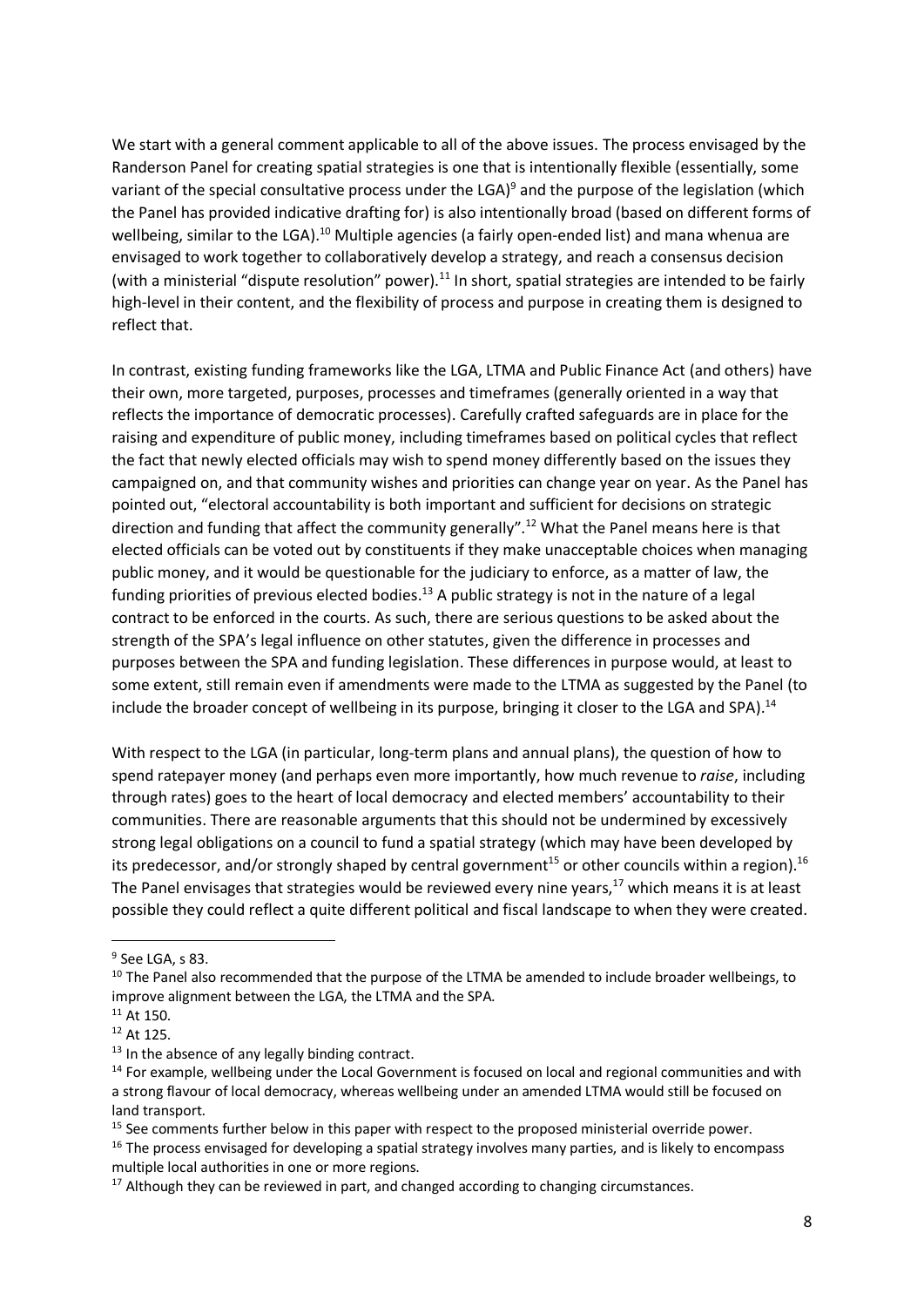#### **A spotlight on the Auckland Plan**

The implications of having a legally weak or strong spatial plan can be seen in the context of the Auckland Plan, which is (to an extent) analogous to the type of spatial strategies proposed for the SPA. The Auckland Plan, which was a statutory instrument required under bespoke legislation for the Auckland super city, was designed to provide a high-level blueprint which other instruments – especially the subsequent Unitary Plan under the RMA, but also associated funding mechanisms – would then achieve. But while the creation of the Auckland Plan was mandatory, the legal influence it had on other processes was always weak: the latter were obliged to "have regard to" the former.<sup>18</sup>

The Unitary Plan, where the rubber really hit the road for many things (including regulatory restrictions and zoning decisions affecting people's property) had a more robust process involving an accountable council, an independent panel, and the courts. It was considered to be important that this – and associated funding decisions under other legislation like the LGA – could not be overridden by a more general and aspirational spatial plan created in a (in many ways) less formal manner and under a more general legislative purpose.

Similarly, the non-statutory Auckland Transport Alignment Project outlines a joint funding programme for transport in Auckland over the next ten years for central and local government. However, this does not have formal legal effect on funding frameworks and relies on the partners obtaining funding through the normal mechanisms to adhere to the agreement.

It would also be beyond the pale for long-term *central* government funding decisions to be bound by a high level, long-term strategy developed in a collaborative fashion, especially if it reflected the priorities and concerns of previous governments. The budget process, within the constraints of the Public Finance Act, is the preserve of a democratically elected government (and, ultimately, Parliament), which can come into sharp relief when the makeup of the government changes or where funding needs to be diverted elsewhere in a hurry (which can be seen with the Covid-19 response).<sup>19</sup> The Public Finance Act also contains clear principles about "responsible fiscal management" which the government must adhere to (subject to a narrow range of exceptions) and which should not be overridden in other statutes.<sup>20</sup> That said, public money can be committed to across electoral cycles through long-term contractual arrangements, the point being that spatial strategies having some degree of legal influence over funding decisions across governments would not be inappropriate (especially if spatial strategies themselves can be amended).

In short, funding decisions cannot just be about blindly implementing spatial strategies – they would need to be primarily about implementing the purpose and principles of the particular piece of legislation governing those decisions, which are some of the most constitutionally important provisions in the statute book.

 $18$  Local Government (Auckland Transitional Provisions) Act 2010, s 145(2). Compare also the Sea Change – Tai Timu Tai Pari Hauraki Gulf marine spatial plan (2017), where the relationship with more formal legal instruments was unclear; see G Severinsen and R Peart *Reform of the resource management system: The next generation* (EDS, 2019) at 227.

 $19$  For example, funding for the Department of Conservation, or funding for roads of national significance.

<sup>20</sup> Public Finance Act 1989, s 26G.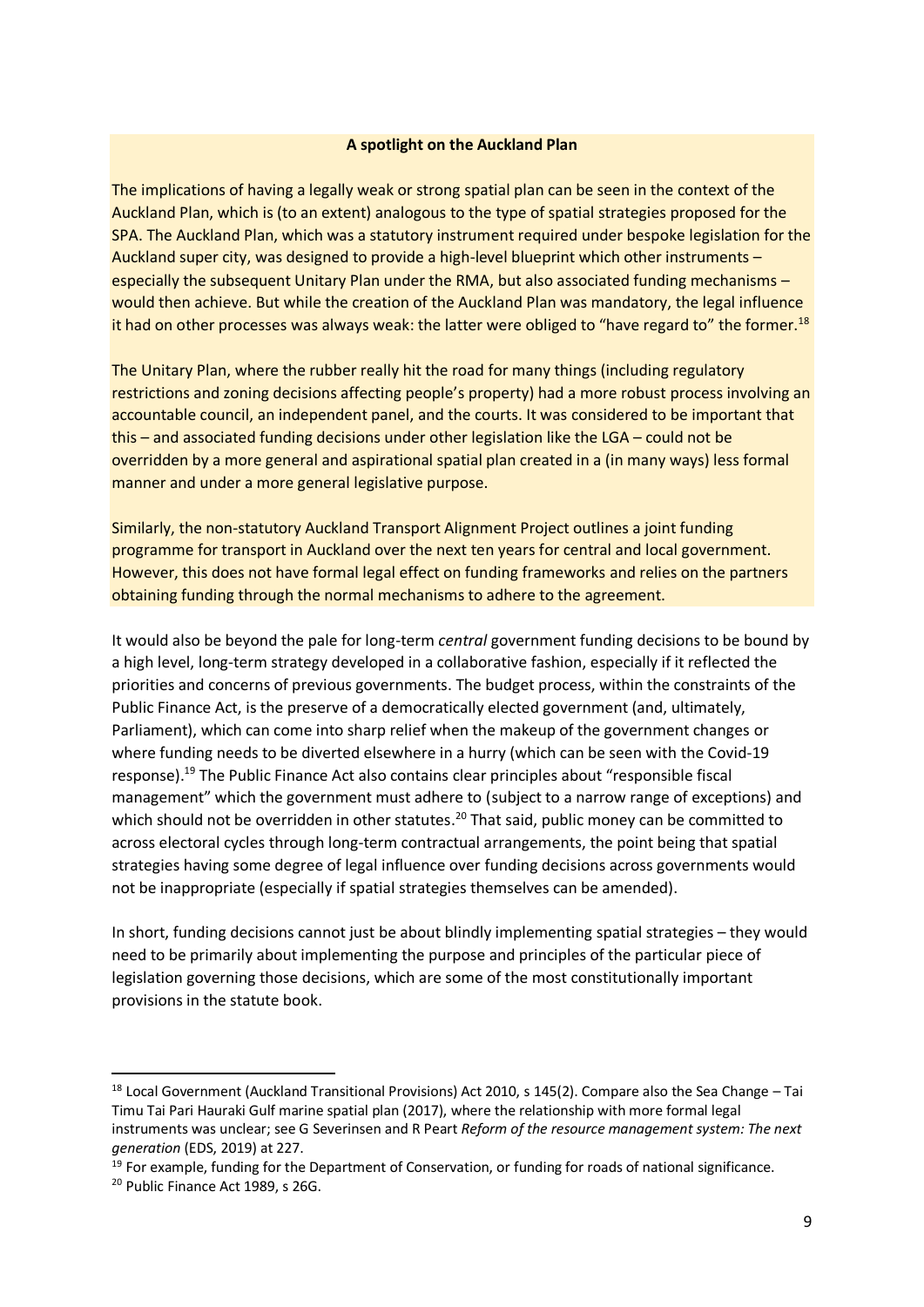The raising and expenditure of public money goes to the heart of local and central democracy and there is a strong case for it not to be strictly "bound" by a long-term spatial strategy, which may reflect the political priorities of previous decision-makers and would have been created under legislation (the SPA) in which other entities (including central government) had a strong voice. Existing funding frameworks, such as for annual plans under the LGA, provide carefully crafted safeguards that should not be "overridden".

There are persuasive arguments that the legal effect of spatial strategies on funding frameworks should not be too strong. On the other hand, however, one of the issues with the numerous nonstatutory forms of spatial planning that have occurred to date has been the uncertain and tenuous relationship between ambitious plans and the funding commitments required to realise their ambition. Funding often needs to come from multiple places, and a failure of one source can undermine the success of the whole. If the financial component of a plan falls through, then the remaining regulatory component may not be enough to achieve the objective sought.<sup>21</sup>

Simply making the *creation* of a spatial strategy mandatory does not itself mean it will be effective, if other processes can then largely ignore it. As the Panel has said, non-legislative efforts at spatial planning have suffered from:<sup>22</sup>

Insufficient legislative mandate and weight, including formal links between spatial plans and detailed resource management and funding plans.

#### And there is a risk that: $23$

a nationally significant project may be a priority in [a] spatial plan but have no recognition under the RMA or [the LTMA]; [and] a regionally significant project may have priority in a [regional land transport plan] but not be funded in the local council's long-term plan.

The legal relationship therefore cannot be too *weak*. If regional spatial strategies (and the SPA itself) are to be worthwhile, strategies need to have real influence on other legal frameworks by which more targeted decisions (including regulatory and funding decisions) are made. Strategy is worthless if it does not lead to action.<sup>24</sup> Issues with weak (non-statutory) spatial planning exercises and reliance on ongoing negotiation processes between agencies can be seen in the Sea Change Tai Timu Tai Pari initiative (where implementation of a marine spatial plan finalised in 2016 is only now in mid-2021 being committed to by the government, and in a revised manner to that envisaged in the original spatial plan),<sup>25</sup> and in the wrangling between central and local government funding for the

<sup>&</sup>lt;sup>21</sup> G Severinsen and R Peart *Reform of the resource management system: The next generation* (EDS, 2019) at 268; Infrastructure New Zealand *Building regions: A vision for local government, planning law and funding reform* (2019) at 3.

<sup>&</sup>lt;sup>22</sup> At 117. One commentator has suggested that that spatial plans should be *given effect* to: see Infrastructure New Zealand *Building regions: A vision for local government, planning law and funding reform* (2019) at 43.

<sup>23</sup> New Zealand Council for Infrastructure Development (now Infrastructure New Zealand) *Integrated governance, planning and delivery: A proposal for local government and planning law reform in New Zealand* (2015) 35, 9.

<sup>24</sup> Compare Resource Management Review Panel *Transforming the resource management system: Opportunities for change – Issues and options paper* (2019) at 14.

<sup>25</sup> See Minister for Oceans and Fisheries *Revitalising the Hauraki Gulf – Government Sea Change Strategy* (2 July 2021).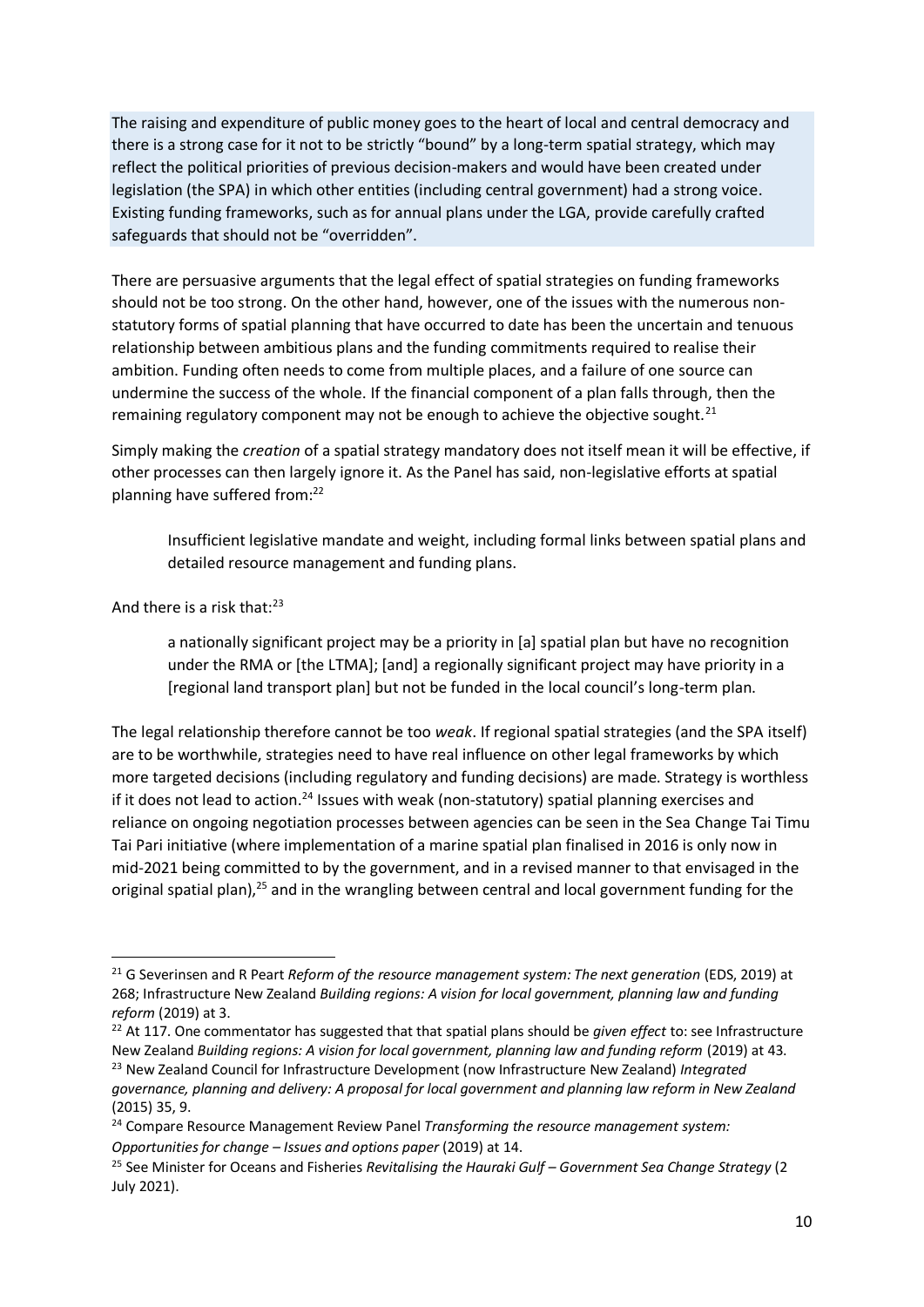Let's get Wellington moving transport initiative.<sup>26</sup> The non-statutory Auckland Transport Alignment Project has also not been without its issues. Some may simply see this as democracy in action – things change based on who is elected to make funding choices – but it is reasonably clear that it has become problematic where coordination is required.

#### **A spotlight on transport in Auckland**

Auckland Council has set out a vision to radically transform the city away from a car dominated system to provide for a more integrated public transport network. Many infrastructure projects have been proposed, including rail links from the central city to the airport, light rail to the North Shore and an additional harbour crossing. Local government reform towards a unitary council in 2009 provided an opportunity for the development of a more integrated transport network.

Auckland's need for a more efficient and integrated public transport system has been a consistent issue in local government elections. When the Council consulted on the Auckland Plan in 2011, the discussion paper *Auckland Unleashed* saw 600 responses calling for the public transport system to be prioritised and for an increased focus on walking and cycling infrastructure.<sup>27</sup> This was reflected in the city's spatial plan, which acknowledges the need for an efficient transport system that reduces greenhouse emissions and moves away from traditional motorway focused sprawl in favour of encouraging more compact, higher density development and associated public transport.

However, local funding sources are insufficient to meet its vision. While the Auckland spatial plan came into effect in 2012, in practice the ability of the plan to influence and implement transport changes has been limited by heavy reliance on central government contributions. Conflicting political agendas of central and local government in relation to transport has proved problematic.

The City Rail Link is an example of a project that has been attempted many times over many decades. The previous government regarded the rail link as cost-inefficient and showed limited interest in the venture. Even once support was obtained in 2013, the start date was postponed to 2020, which was when the project was originally to have been completed.

In 2016, in order to bridge the gap between central and local government, the Auckland Transport Alignment Project was initiated. This was an effort by the Auckland Council and the government to agree on a bundle of priority transport projects for the region and brought many relevant entities together.<sup>28</sup> A revised deal was subsequently reached with the Labour-led government, resulting in additional funding and an agreed shift in priorities to focus more on public transport.

However, while funding has now been committed, Auckland Transport has still been obliged to apply for it, project by project. Lengthy delays in individual funding approvals can remain even where broad consensus and agreement has been reached.<sup>29</sup> There has been an inability to obtain agreement on projects in advance or simultaneously with the planning process, and funding

 $26$  Despite a promise of a Crown contribution and commitment to the project, there has been uncertainty as to where the council's side of the funding would come from.

 $27$  This requirement was introduced by s 14 of the Land Transport Management Amendment Act 2013.

<sup>&</sup>lt;sup>28</sup> The Ministry of Transport, NZTA, Treasury, State Services Commission, Auckland Council and Auckland Transport.

<sup>29</sup> <www.stuff.co.nz/auckland/111590179/delays-and-red-tape-costs-hit-auckland-transport-projects?rm=m>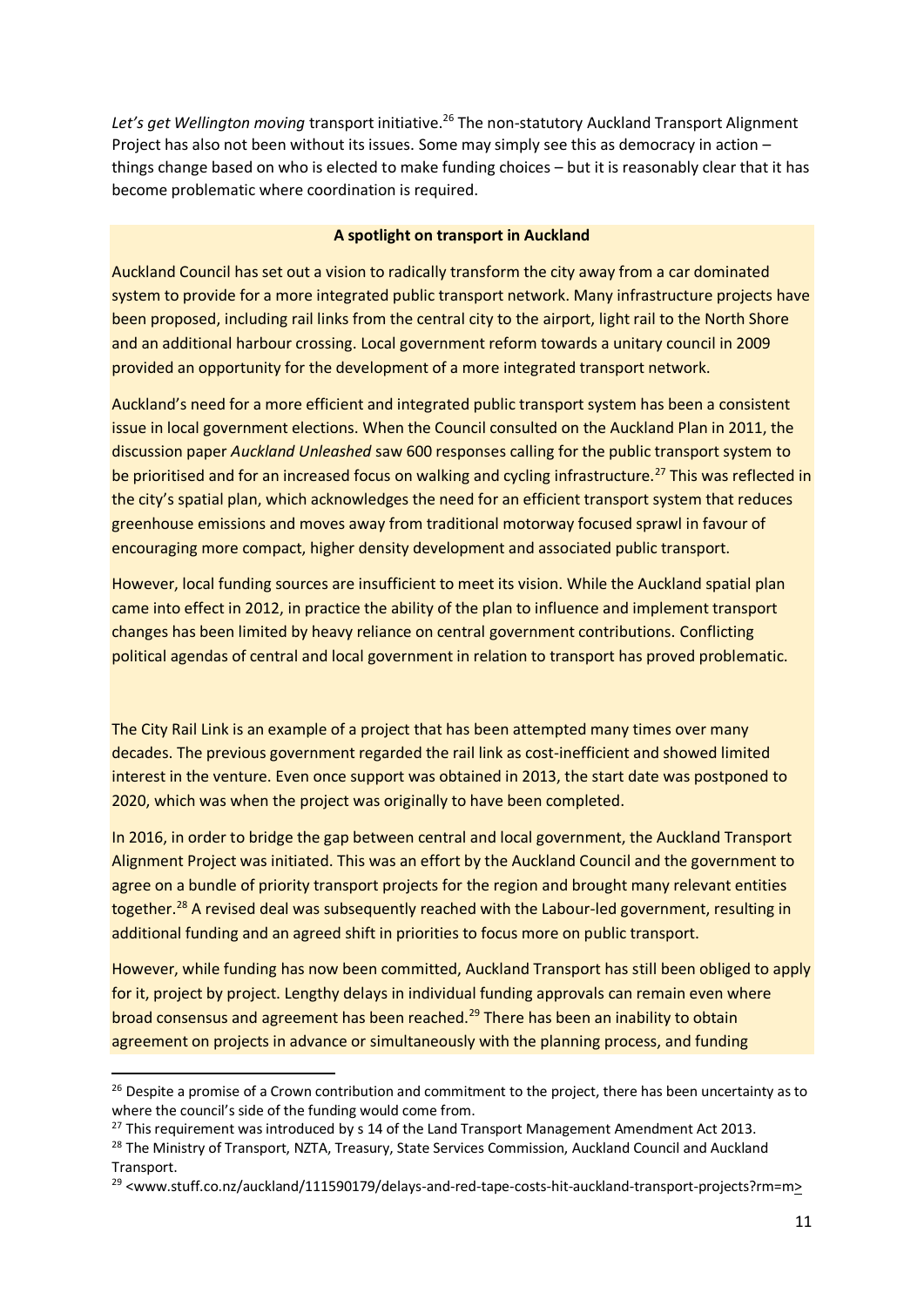pressures remain. Some of that pressure has come from a mismatch in timing for longer running projects.<sup>30</sup> And there can be considerable competition for national level funds between state highway proposals and local roading/public transport projects.<sup>31</sup> Despite the benefits of central and local agencies working together through the Alignment Project, the city continues to struggle with a long list of projects.

To some extent the Alignment Project highlights how issues can emerge from having multiple levels of government, each with their own democratic mandates and policy priorities, controlling land transport investment and planning. But it also points to the value of moving towards a more formal, coordinated and predictable partnership model with a legally influential spatial strategy as a reference point.

Another reason that spatial strategies need a reasonably strong legal link to funding decisions is because the former will, under the government's reform proposals, have to be "consistent with" national direction made under the NBA. National direction can have significant financial implications (such as the infrastructure needs of urban densification provided for in the NPS for Urban Development), and those legal obligations will need to be factored into detailed budgeting decisions for both central and local government.

Establishing a reasonably strong legal link between spatial strategies and funding frameworks would also have other benefits. Not only would it set out a strong expectation that the spatial strategies would need to be implemented; it would also inject a healthy dose of realism with respect to what those strategies sought to achieve in the first place. In other words, there would be an incentive to contemplate in spatial strategies only things that could be realistically achieved within expected funding and resourcing constraints, rather than containing overly aspirational wish-lists. While it should be ambitious, a spatial strategy should not be an aspirational vision – it needs to be firmly rooted in what is realistic and can be paid for.

There needs to be a reasonably strong relationship between the SPA and funding frameworks to make spatial strategies worth doing.

The upshot of the discussion above is that, in our view, the relationship between spatial strategies and funding decisions needs to operate in a middle ground somewhere between "binding" and a "relevant consideration". The Panel, for its part, opted for a direction that the following instruments would need to be "consistent with" a spatial strategy (which is stronger than, for example, the "have regard to" obligation of the Auckland Plan):<sup>32</sup>

- Natural and built environment plans under the NBA
- Long-term plans and infrastructure strategies under the LGA
- Regional land transport plans under the LTMA

<sup>&</sup>lt;sup>30</sup> <www.stuff.co.nz/auckland/113274258/auckland-transport-projects-face-big-funding-gap>

<sup>31 &</sup>lt;www.interest.co.nz/news/99925/number-major-transport-projects-could-be-delayed-over-next-threeyears-nzta-reviews-its>

<sup>32</sup> The Panel recommended that spatial strategies themselves *be* consistent with national level instruments, such as national direction under the NBA, the Government Policy Statement on Land Transport under the LTMA, a National Adaptation Plan under the CCRA and the Government Policy Statement on Housing and Urban Development under the Kāinga Ora Homes and Communities Act 2019.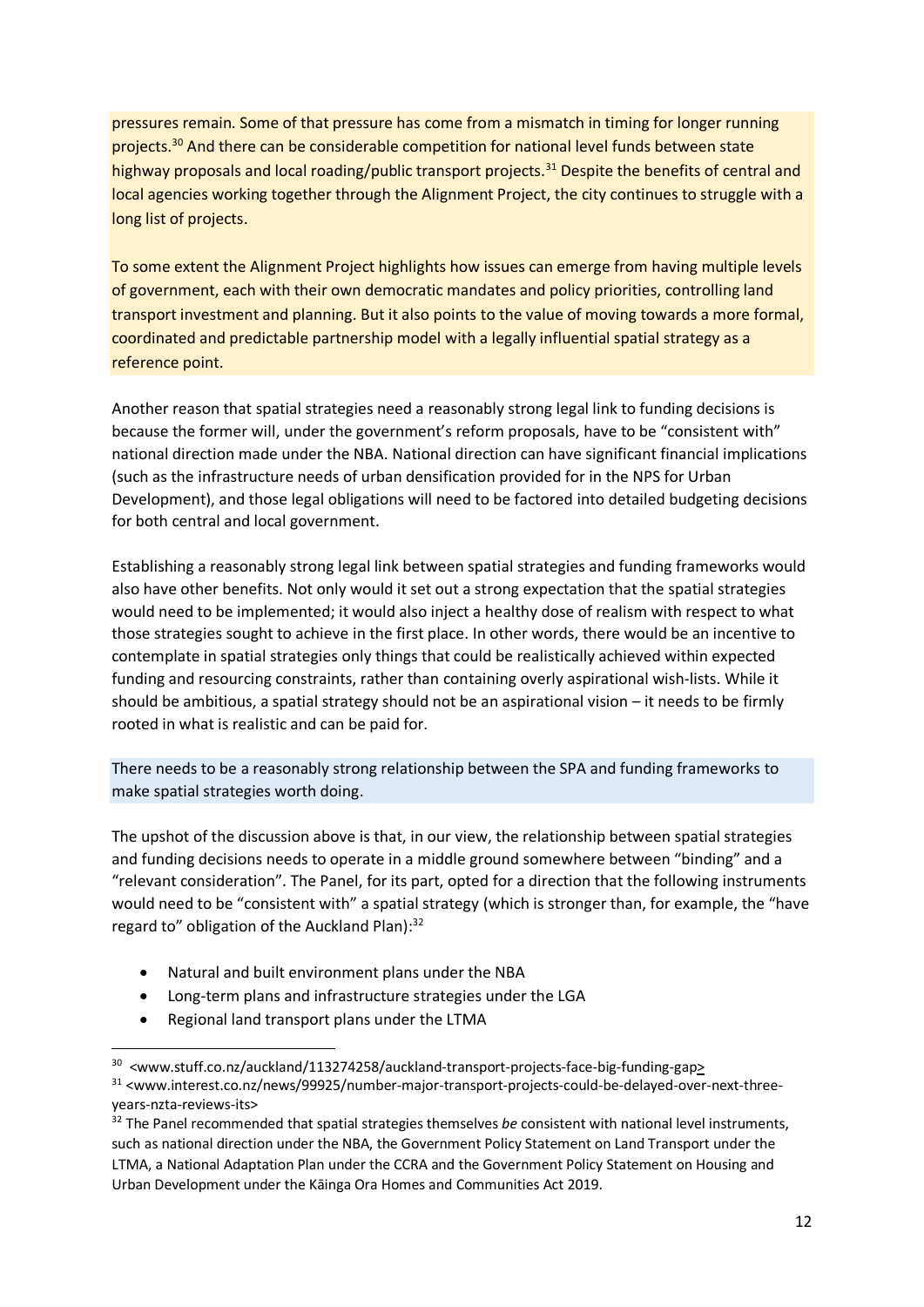This list could, of course, be made longer to reflect other statutory instruments under other legislation that may be needed to fund a spatial strategy. The list reflects the relatively narrow terms of reference of the Panel, which was tasked with only looking at the relationship of spatial planning with the RMA, LGA, LTMA and CCRA.

Being "consistent with" is a reasonably strong direction. Presumably a funder could not simply choose to divert funds elsewhere, particularly if a spatial strategy contained provisions relating to the specific timing of a development or other measure requiring investment.

Subject to the caveats described in the following sections, we consider this reasonably strong direction to be appropriate. However, it emphasises the need (as mentioned earlier) for spatial strategies themselves to be informed *by* long-term funding processes under the LGA and LTMA (and, depending on the scope of the spatial strategy, possible also broader government agency financial planning under the Public Finance Act).

It also emphasises the need for some clarity in the legislation as to how detailed spatial strategies should be. In practice, how detailed and directive the actual instruments are may be the most significant factor in determining how strong the legal direction to be "consistent with" is. $33$ 

Furthermore, because of the relative strength of this legal direction (and the possibility that spatial strategies themselves *could* be quite detailed/directive), we consider there is a case for an additional layer of flexibility or nuance when it comes to implementing (ie paying for) a spatial strategy. For instance, funding frameworks could be required to be "consistent with" spatial strategies "unless/to the extent that<sup>34</sup> good reason can be shown". "Good reason" could be defined as including where the purpose of a funding or other framework is in conflict with a spatial strategy (eg where investment in infrastructure would undermine responsible fiscal management, $35$  a safe and efficient transport system,<sup>36</sup> statutory responsibilities to fund responses to conservation or biosecurity threats,<sup>37</sup> or environmental limits established under the NBA only after the creation of the spatial strategy).<sup>38</sup>

The Panel has pointed out that the RMA, LGA and LTMA have quite different purpose statements, and while it suggests that these should be made more "coherent" (including by making minor amendments to the purpose of the LTMA and creating a new purpose for the NBA),<sup>39</sup> there are good reasons for ongoing differences due to the quite different nature of the processes involved (eg erosion of private property rights, local democratic mandate, raising and expenditure of public

<sup>&</sup>lt;sup>33</sup> Similar to national direction under the RMA, where the obligation to give effect to a policy in national direction depends on how directive that policy is.

<sup>&</sup>lt;sup>34</sup> Which could, for example, mean a delay in full funding rather than full license to depart from the spatial strategy entirely.

<sup>&</sup>lt;sup>35</sup> Under, for example, the Public Finance Act or LGA.

<sup>&</sup>lt;sup>36</sup> Under the LTMA.

<sup>&</sup>lt;sup>37</sup> For example, implementing aspects of a spatial strategy should not undermine the Department of Conservation's mandate to discharge specific conservation duties.

<sup>&</sup>lt;sup>38</sup> This would need to be thought through carefully when it comes to the purpose of the LGA, where arguably a core driver is to retain the fiscal autonomy of councils. It may be a grey area as to when an "inability" to raise revenue (eg through rates) becomes simply a preference of an elected council to divert funds elsewhere. <sup>39</sup> See Resource Management Review Panel *New directions for resource management in New Zealand* (Ministry for the Environment, June 2020) at 139.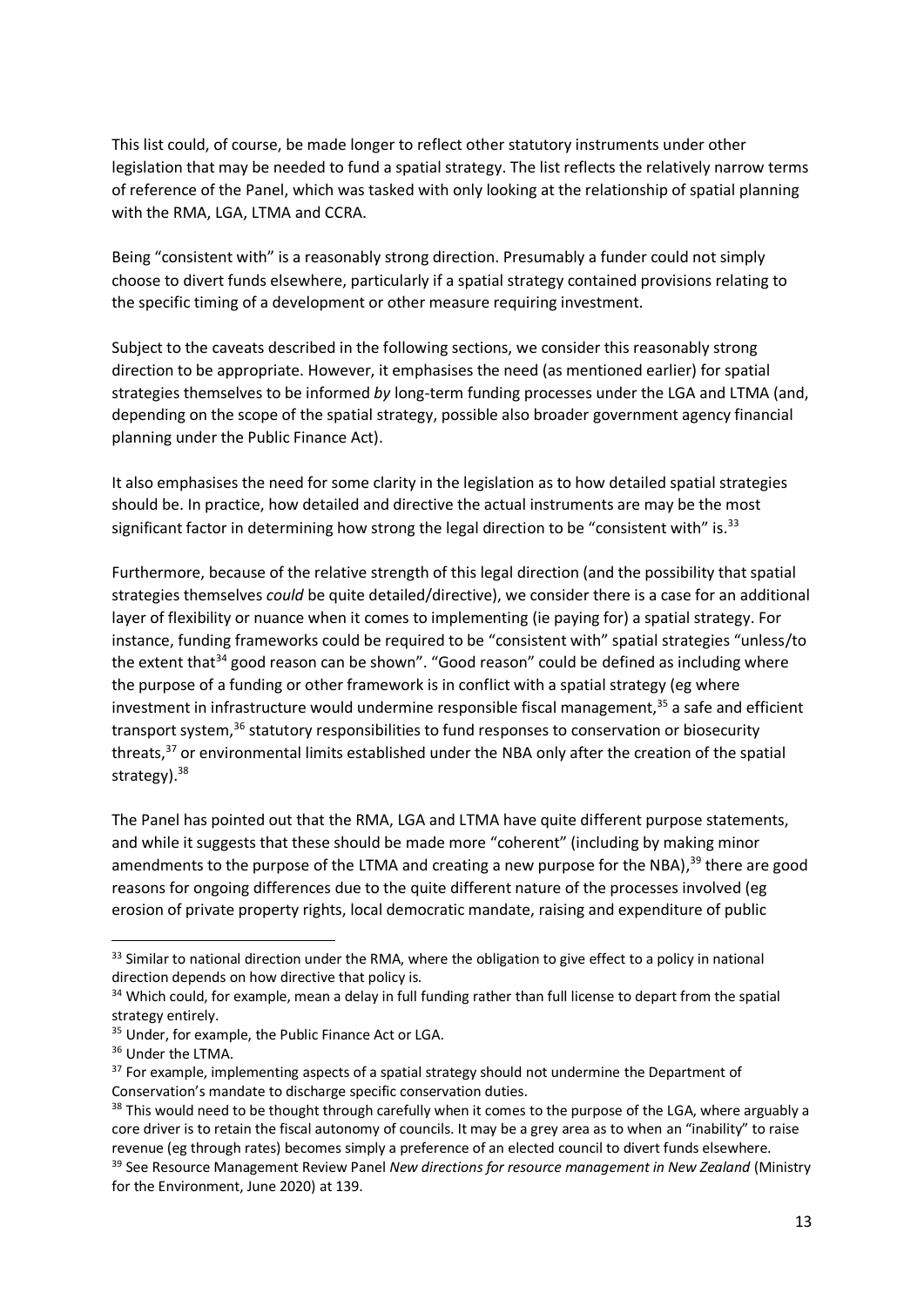funds). In fact, using the SPA's broad purpose to effectively override or alter the application of another statute's more targeted purpose would be a significant (and, from a design perspective, questionable) step.

The above recommendation would act as a safety valve to address this concern. If this were not present, it could lead to a situation in which the courts, potentially via judicial review proceedings, would need to consider whether to require elected officials to raise and spend large sums of money that conflicted with the purpose/principles of the legal frameworks under which that would need to happen.<sup>40</sup> That could create legislative conflict/inconsistencies that the Legislation Design Advisory Committee warns against.

We agree with the Panel's reasonably strong direction that long-term plans, infrastructure strategies, annual plans and regional land transport plans should be "consistent with" a regional spatial strategy. However, this should be softened slightly by providing an exception where "good reason" or "sound justification" exists, which could be defined as including where and to what extent the statutory purpose of a funding framework conflicts with the requirements of a spatial strategy.

## How strong is a direction to be "consistent with" a spatial strategy?

It is also worth keeping in mind that spatial strategies would *already* be flexible, in two important senses. These would in practice be other ways to "soften" the direction that funding decisions be "consistent with" spatial strategies.

### The ability to amend a spatial strategy softens the strength of the legal direction

First, spatial strategies could *themselves* be amended over time, something that the Panel specifically contemplates. Any reviews and changes to them should be able to be influenced *by* funding processes under other legislation, on an ongoing basis.<sup>41</sup> In this way, spatial plans and funding processes should continue to inform *each other* in a reciprocal relationship, not just a topdown way.<sup>42</sup> In other words, spatial strategies would not be like national direction under the RMA, which must be given effect to in regional and district plans (without the corresponding ability for those plans to influence future iterations of national direction).

Funding processes should therefore start from the premise that they would need to be consistent with a spatial strategy. Through these processes, however, it could be identified that "good reason" exists for a degree of inconsistency (see discussion above).<sup>43</sup> For example, if a council can no longer afford to fund parts of a spatial strategy it signed up for (or in timeframes envisaged in the strategy)

<sup>&</sup>lt;sup>40</sup> We note the Panel's recommendation that spatial strategies themselves be "consistent with" the purpose of the NBA, LGA and LTMA (at 139), so in theory conflict should not arise. However, as circumstances change, a spatial strategy may *no longer* be consistent with the purpose of other legislation.

 $41$  Especially to reflect changes in circumstances – such as the economic response to Covid-19.

 $42$  That reciprocal relationship – where instruments inform each other on a rolling basis – is recommended by the Panel in relation to regional spatial strategies and *national* level instruments (national direction under the NBA, the Government Policy Statement on Land Transport, the Government Policy Statement on Housing and Urban Development, and adaptation plans), but not in relation to *local* instruments.

<sup>&</sup>lt;sup>43</sup> There could even be provision for close independent scrutiny of whether that is the case.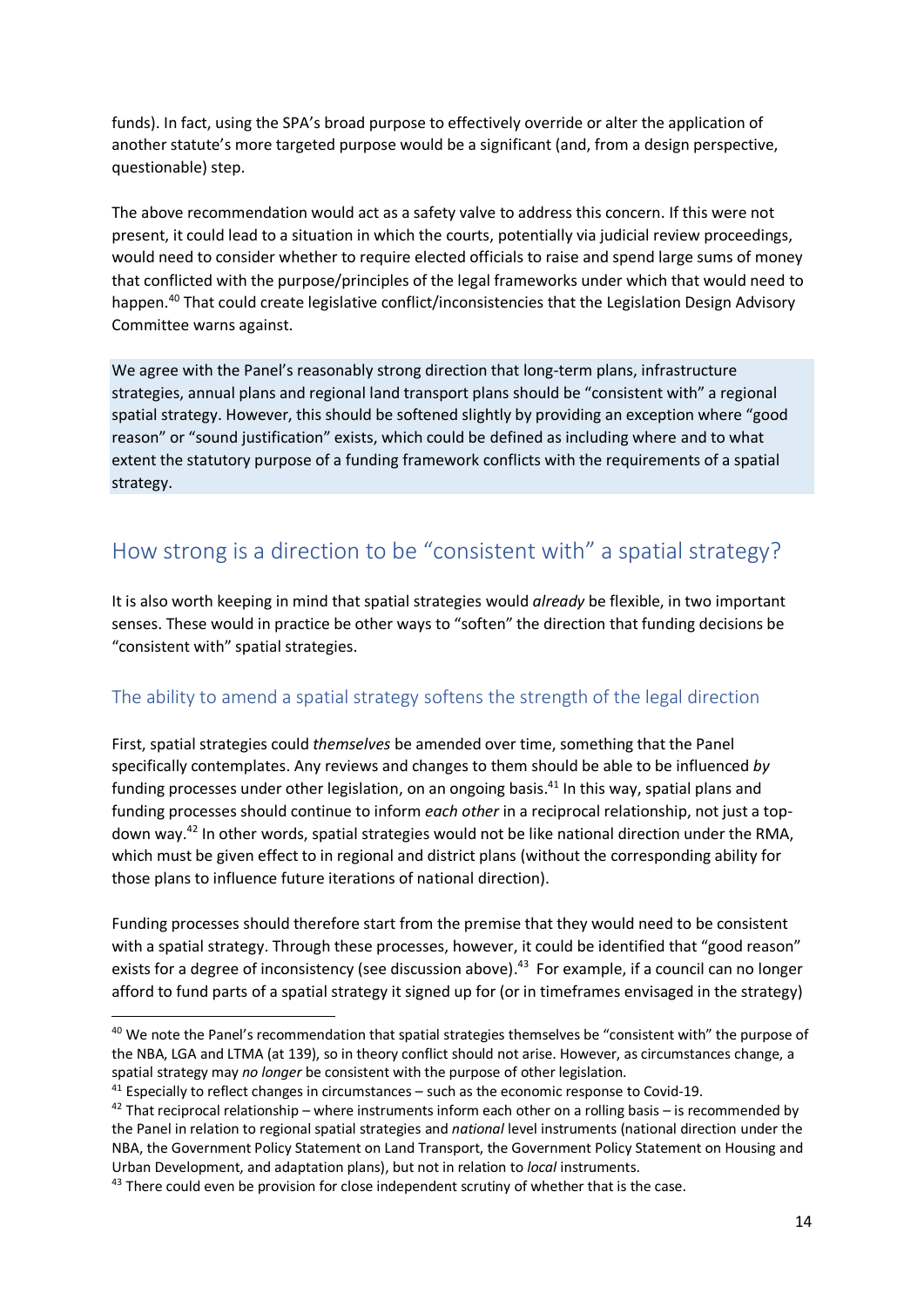due to changed circumstances, there would need to be a process by which that could be reflected in changes to a spatial strategy, rather than the strategy itself being left to no longer reflect funding reality.<sup>44</sup> Of course, if a spatial strategy were phrased in such a high level way that no inconsistency arose, there would be no need to formally change it.<sup>45</sup> But even a high level strategy may require amendments in light of issues that only become apparent through detailed funding processes.<sup>46</sup>

We think that this flexibility would be appropriate. The policy imperative here is not necessarily to *prevent* a spatial strategy being changed in light of funding considerations under other frameworks (including local government processes), <sup>47</sup> but rather to ensure that any changes that *do* happen occur in an integrated way (to the spatial strategy itself) rather than separate planning and funding processes simply pulling in different directions, as they can do at present. So while a strong direction that (for example) annual plans must be "consistent with" spatial strategies may raise some concerns about the latter overriding local democracy, such concerns may be ameliorated if Local Government Act funding processes could themselves result in changes to (or a review of) the strategy. 48

This emphasises that the process for *changing* a spatial strategy – including safeguards preventing arbitrary decisions not to fund core parts of it – will be as important as the process for creating it in the first place. For example, there could be a legal direction that decision-makers on a spatial strategy provide clear justification for any amendment linked to the purpose and principles of another statute (eg the LGA or LTMA). That could operate in a similar manner to section 32 reports under the RMA. There could also be monitoring of progress (eg by an independent commission) which could make independent but non-binding declarations as to whether an amendment is justified or not.

Another way in which the direction for funding decisions to be "consistent with" a spatial strategy could be softened is by allowing the spatial strategy itself to be amended following separate funding processes, accompanied by a requirement that such changes be justified.

### The high-level nature of spatial strategies softens the strength of the legal direction

Secondly, as mentioned earlier, spatial strategies could be flexible simply by virtue of their high-level nature. A seemingly strong direction to be consistent with a strategy would be weakened, in practice, if that strategy itself were not directive. That is not dissimilar to the situation that arises

<sup>&</sup>lt;sup>44</sup> The ability to change a spatial strategy should be subject to the imperative to give effect to the proposed national planning framework under the new NBA, including the paramountcy of environmental limits contained within it. As discussed in a previous report provided by EDS to the Ministry for the Environment, environmental limits may require spatial expression, and these should not be flexible.

<sup>45</sup> Indeed, this is what the Panel envisaged.

<sup>&</sup>lt;sup>46</sup> For example, if there were changes as to who was expected to pay (eg if three waters arrangements changed, if Kāinga Ora took over some developments under the Urban Development Act, or if the funding sources available to councils were to fundamentally change).

 $47$  Except to the extent necessary to give effect to environmental limits under the NBA, including their expression in spatial form (eg protected areas).

<sup>&</sup>lt;sup>48</sup> In a conceptually similar way that annual plans do not have to give effect to a long-term plan; they can identify any variation from it, and in practice lead to reconsideration of a long-term plan.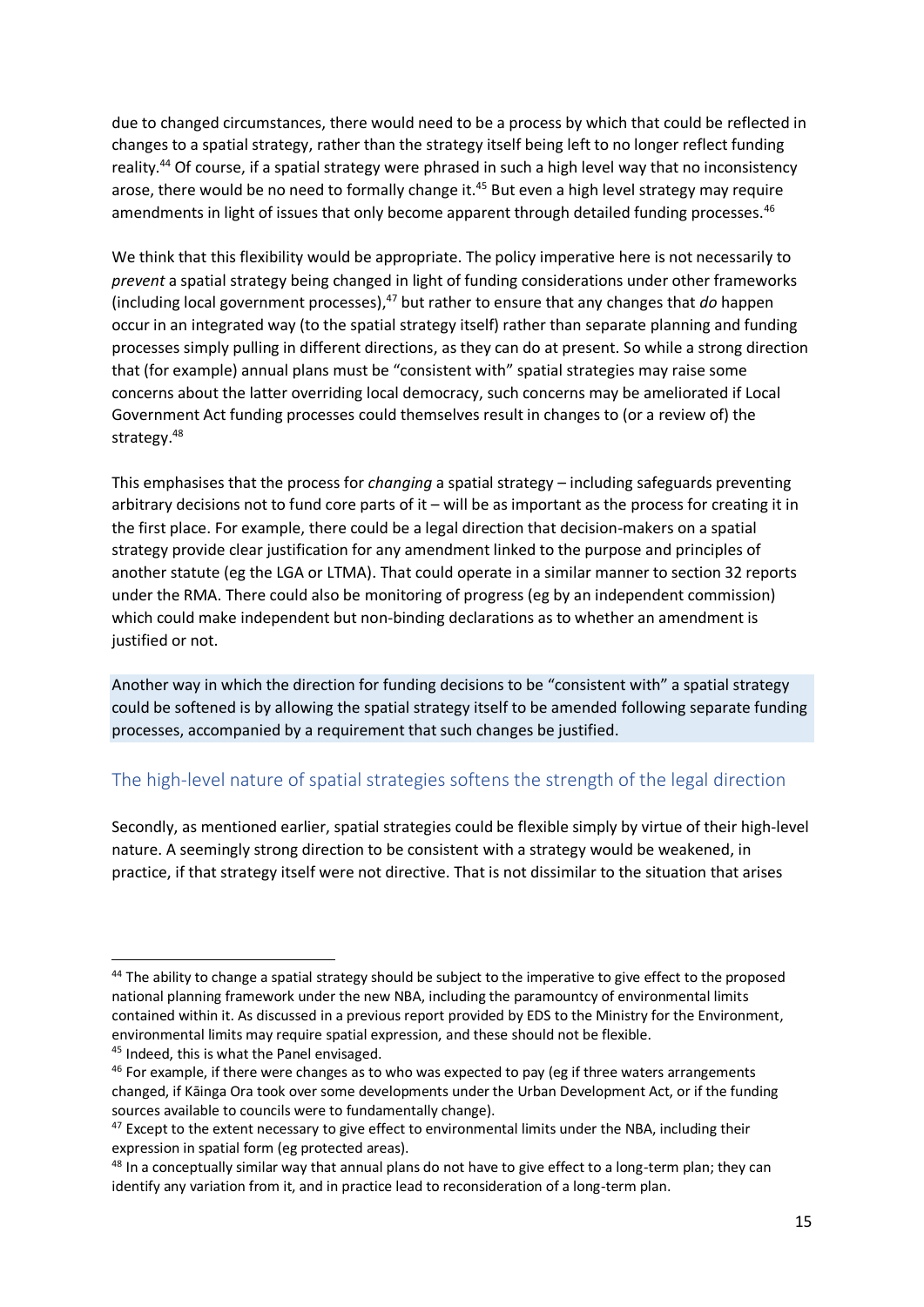under the RMA, where a strong instruction to "give effect" to national direction is not always strong in practice where national direction itself is worded in general terms.<sup>49</sup>

However, it is not yet clear how "high-level" spatial strategies would be, or whether the legislation would spell this out or leave it vague.<sup>50</sup> On the one hand, it is not fanciful to imagine that future development strategies, required under the NPS for Urban Development, may form the core of new spatial strategies (at least in regions where the drive for spatial planning is rapid urban growth). These vary but can be quite specific in terms of where and by when core infrastructure is to be provided as an urban area expands or densifies. $51$ 

Similarly, the Panel has envisaged that mandatory content for spatial strategies would include things like future transport corridors and other major infrastructure (including social infrastructure), including indicative costs and timing.<sup>52</sup> Spatial strategies could also conceivably identify significant areas for ecological protection and significant land use change, <sup>53</sup> with the consequent expectation of funding for pest control, planting, fencing or even purchase/compensation where protections prevent the reasonable use of privately held land (spatial strategies are not just about aligning urban land use change with infrastructure). Being "consistent with" such strategies could, in practice, *require* funding decisions to be made in particular ways (especially if rezoning of land under the NBA to residential were happening in parallel).

To the extent that a regional spatial strategy was to be quite detailed in terms of what needs to be funded, by when, and by whom (eg for sequenced land release and associated infrastructure for urban growth), then a legal obligation for funding frameworks to be "consistent with" it will be a strong one (and may need to be softened in the ways outlined earlier).

However, it is equally possible that spatial strategies may actually have very few direct funding implications for things like annual plans, regional land transport plans, and agency annual budgets. In other words, a direction for these funding decisions to be "consistent with" spatial strategies may leave a lot of room for interpretation, because the strategy would be fairly vague in terms of what exactly would need to be funded, by when, and using which revenue raising tools.

For example, a strategy might outline a spatial vision for an area over 30 years and expect it to "be" funded, but not tackle by when or by whom<sup>54</sup> components would be paid for (or in what relative measure). It would be difficult to take legal action (eg judicial review) on the basis that a funding instrument was not "consistent with" such a strategy, not least because it would be unclear *who*  that action should be taken against. The direction would therefore be much weaker than it appeared.

<sup>52</sup> At 142.

<sup>53</sup> At 143.

<sup>&</sup>lt;sup>49</sup> The direction to "give effect to" an NPS is strong, but what that means in practice is determined by how strong the wording of policies and other provisions within the NPS is (eg whether it is about "avoiding" or "considering" or "implementing" things).

<sup>&</sup>lt;sup>50</sup> The Panel identifies some core mandatory content, but not in drafting form.

<sup>&</sup>lt;sup>51</sup> Furthermore, it is already clear that the infrastructure required to support density in some urban areas (mandated by the NPS for Urban Development) will need to be provided, which may be reflected in spatial strategies.

<sup>&</sup>lt;sup>54</sup> Future development strategies are different from regional spatial strategies, because they are primarily focused on guiding *council* funding and regulatory processes, rather than the funding and other processes of multiple other agencies.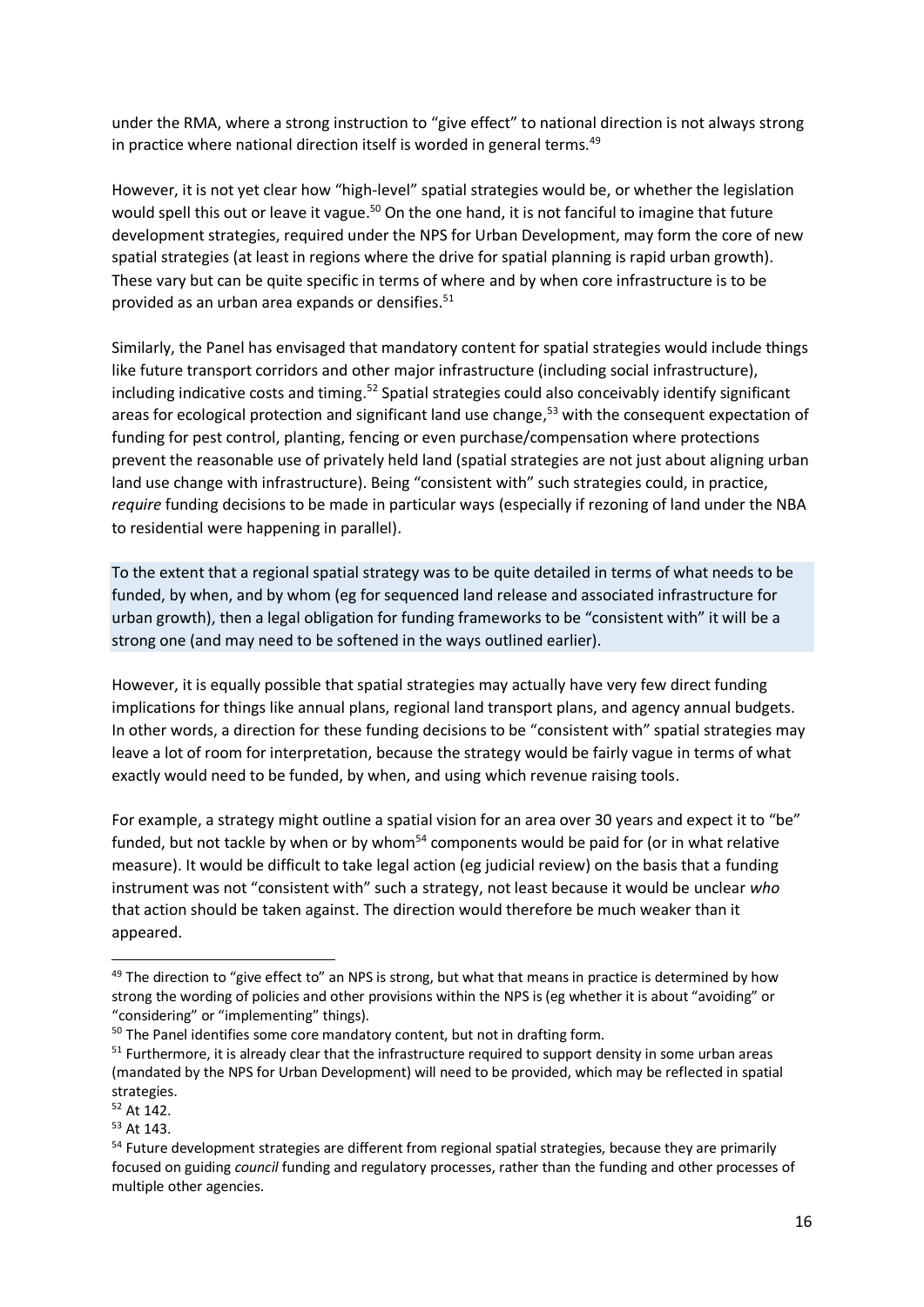For its part, the Randerson Panel envisaged that funding for *specific projects* necessary to implement a spatial plan (ie which agencies contributed to what, and when) would be resolved through more bespoke "implementation agreements", not in a spatial strategy itself. <sup>55</sup> A spatial strategy would provide "flexibility" for budgeting processes to consider a broader range of issues (because of its generality, it would not be regarded as "binding"). We consider implementation agreements below.

To the extent that a regional spatial strategy was to be worded/mapped in a general way, it may have relatively few direct implications for funding processes. Being "consistent with" a very general, high-level document could leave a lot of room for interpretation and render this strong-sounding direction much weaker in practice.

Because of the potential for at least some spatial strategies to be worded in relatively detailed terms, we reiterate our earlier recommendation that the SPA needs to include a "safety valve". A legal direction for funding frameworks to be consistent with spatial strategies should therefore be accompanied by (1) an exception where (and to the extent that) "good reason" can be shown for departing from a spatial strategy, and (2) a mechanism by which a strategy can be amended in light of changed circumstances identified through funding processes.

## The legal status of implementation agreements

If spatial strategies did not have significant funding implications in and of themselves (due to their high-level nature), the more important thing to consider may be the legal nature and influence of *implementation agreements*. It may even be that spatial strategies need not have a strong (or any) legal link to actual budgeting processes (eg annual plans, national land transport programme, or agency financial planning under the Public Finance Act). Instead, legal influence would be exercised through more specific implementation agreements, which would make it more obvious what funding processes actually need to do. In other words, funding processes (eg annual plans) could be required to be consistent with implementation agreements, but not necessarily consistent with spatial strategies.<sup>56</sup> If that was the case, there would need to be a strong legal link between spatial strategies and implementation agreements (with the latter having the purpose of "giving effect to" or "implementing" the former).

It would be possible for spatial strategies to have little or no formal legal influence over funding frameworks. Legal influence could instead be achieved by requiring funding processes to be consistent with implementation agreements. If that approach were adopted, there would need to be a clear legal link between spatial strategies and implementation agreements, so that the former clearly guided the latter.

Alternatively, the SPA could make a distinction in terms of which funding processes were influenced by a spatial strategy and which were influenced by an implementation agreement. For example, a spatial strategy could legally influence only longer-term and more strategic instruments like longterm plans, infrastructure strategies and government policy statements on land transport, while implementation agreements could influence shorter-term and more operational funding instruments like annual plans, regional land transport plans and central agencies' budget bids.

 $55$  At 143

<sup>&</sup>lt;sup>56</sup> Subject to the flexibility measures outlined earlier.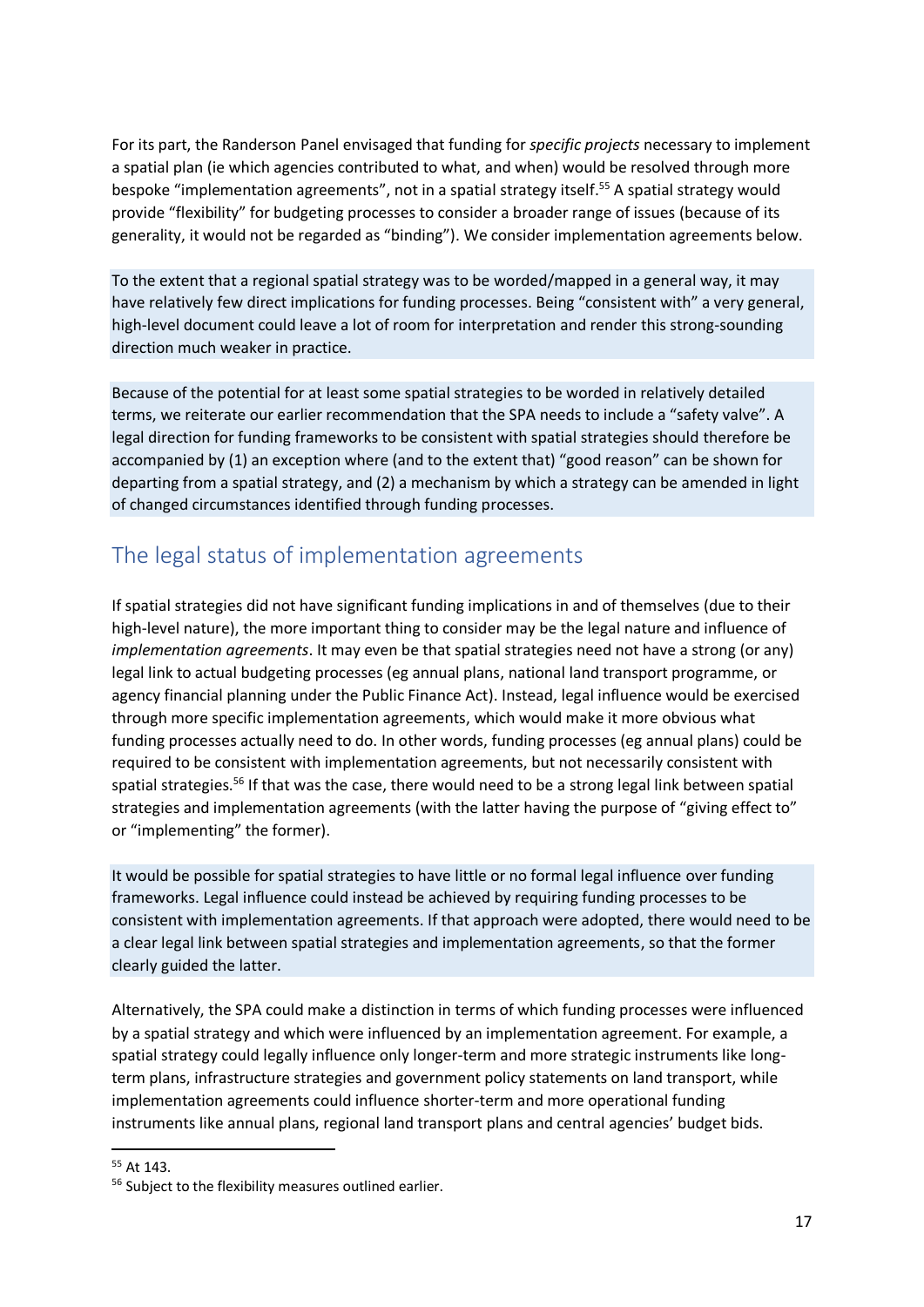However, on closer inspection, it is not obvious exactly which funding processes should be influenced by spatial strategies and which should instead be influenced by implementation agreements (which are about a stream of projects and may conceivably cover a one-year period but could also cover a more "strategic" ten-year period, or both).<sup>57</sup> Making a distinction may create undue complexity in the system when the imperative is for greater simplicity. That complexity would be particularly problematic if there was the ability to expand the list of legislation that spatial strategies had legal influence over (eg if it were extended to cover plans made by Kāinga Ora under the Urban Development Act),<sup>58</sup> because a potentially wide range of instruments would need to be "pigeon-holed" into two distinct categories.

We consider that it would be unworkable for regional spatial strategies to have formal legal influence over some instruments, and implementation agreements to have formal legal influence over others.

The strength of legal influence of implementation agreements on funding processes (eg annual plans) is not made certain in the Panel's report. It states that an "implementation agreement *would*  be progressed through central and local government budget processes",<sup>59</sup> but it is not clear if this is envisaged to be a legal obligation of some shape or form or simply an expectation. Elsewhere, the Panel hints that implementation agreements are not to have any formal legislative link to budgeting processes for local or central government, in that:<sup>60</sup> "final decisions on the quantum and timing of commitments would be left to budgets to confirm" and the spatial planning process would simply "inform" and "input into" investment priorities and funding requirements. $61$ 

Greater clarity is required here. For one, the specific legal mechanism (if any) by which detailed implementation agreements would exercise influence should be outlined in the SPA, including who (if anyone) should have legal standing to take relevant public authorities to court for a failure to spend public moneys in a way consistent with an implementation agreement. For example:

• Are agreements to be in the nature of a memorandum of understanding with no legal weight?

This may not provide the necessary assurance that funding will be forthcoming to support a spatial strategy, undermining the legal influence accorded to a spatial strategy.

• Alternatively, should they be binding contractual arrangement between agencies, where only parties can enforce provisions through the courts?

Public authorities can and do enter contracts frequently, and these can be enforced in the normal way; however, it is by no means clear that the type of things to be included in an

 $57$  An implementation agreement might be an annual thing (corresponding to annual plans and budget bids) but it might equally be a ten year thing, with commitments being described in more general terms the further out they extend. The Auckland Transport Alignment Project funding programme, for example, covers a wide range of projects over different time periods through the course of the next decade.

<sup>&</sup>lt;sup>58</sup> A development plan integrates all sorts of things across bespoke timeframes.

<sup>59</sup> At 492.

<sup>60</sup> At 144.

<sup>61</sup> At 125.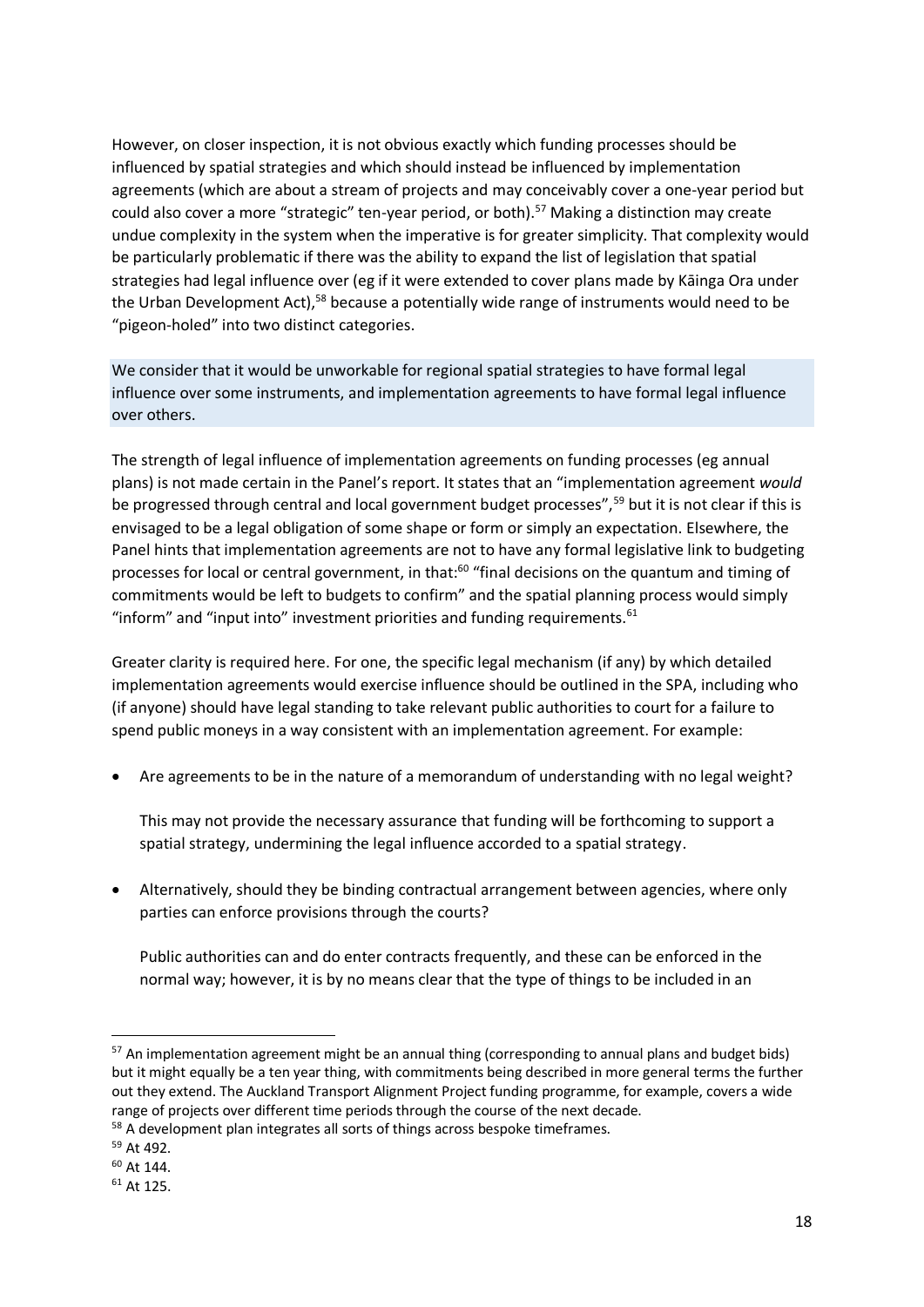implementation agreement would comprise a contract from a legal perspective or whether it would be appropriate to do so. $62$ 

• Should the courts be involved in forcing the expenditure of public money in particular ways if an agreement is not in the nature of a binding contract?

Probably not – this treads into constitutionally dangerous territory, does not allow sufficient flexibility, and ignores the relative importance of electoral rather than judicial accountability in this space.

Overall, we think it would be more appropriate for implementation agreements to be treated as a new kind of statutory instrument, rather than a contractual or similar obligation to be litigated in the courts. But the legal influence of implementation agreements on funding frameworks should be reasonably strong, to reflect the similarly strong obligation that flows from spatial strategies to funding frameworks.

The exact strength of this link could usefully be clarified through further policy development, but we see a case for funding instruments to be "consistent with" or to "take steps to implement" such agreements once they are made (as long as there is appropriate flexibility – such as where there is "good reason" for departure from them, as discussed earlier in the context of spatial strategies).

That said, we reiterate our earlier comment that the more specific and directive the nature of the instrument, the stronger in practice a direction to "be consistent with" it will be. An implementation agreement will need to be very specific. It may therefore be more appropriate to prefer a formulation of "take steps to implement" an implementation agreement, rather than to "be consistent with" it, to allow a greater degree of flexibility in democratically important funding processes.

For example, to be "consistent with" an agreement to supply \$100 million to a project over two or three years does not provide any wriggle room if funds need to be diverted due to sudden changes in community circumstances. What is needed is a firm nudge towards commitment, not a straitjacket.

Although the Panel did not address the issue directly, we consider that implementation agreements should have some form of legal status and influence over decision-making under funding frameworks. However, these agreements should not be "binding"; an appropriate formulation may be to "take steps to implement".

As mentioned earlier, it will also be important for the legal relationship between spatial strategies and implementation agreements to be clarified. In particular, the value of having a spatial strategy that is fairly high level may be diminished if there is no legal obligation to then create a corresponding implementation agreement (especially if multiple different funders are required to

 $62$  The terms of reference for the Auckland Transport Alignment Project makes clear that the agreement is an expression of intention, not a contractual document: see

[https://www.transport.govt.nz//assets/Uploads/Other/ATAP-Terms-of-Reference.pdf.](https://www.transport.govt.nz/assets/Uploads/Other/ATAP-Terms-of-Reference.pdf) Similarly, the project's agreed investment programme does not formally bind processes for the expenditure of money under the LGA, LTMA or other legislation.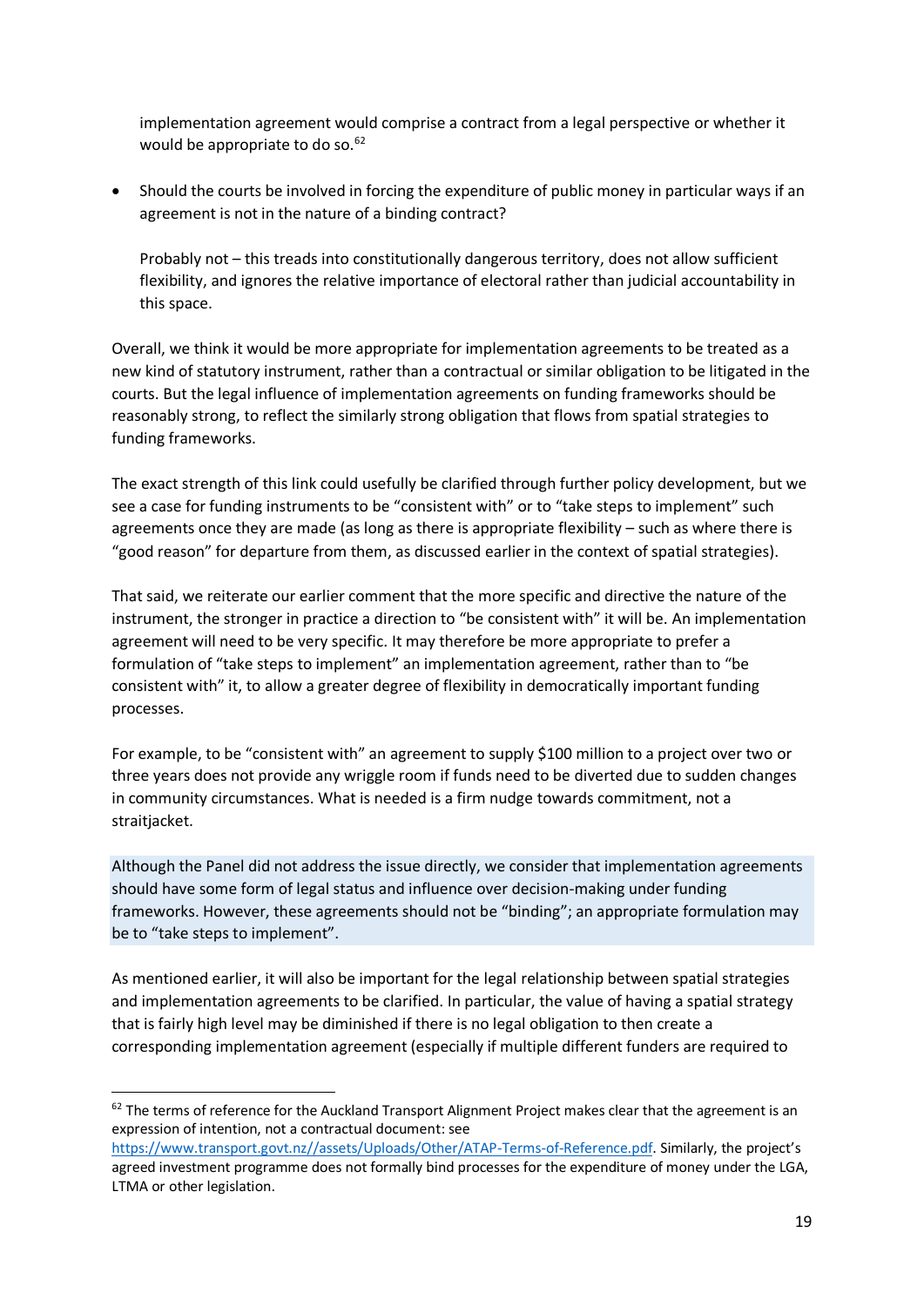implement the strategy). Where multiple funding streams need to be coordinated to implement a strategy, the SPA should make it clear that there is a legal requirement to pursue or even reach an implementation agreement.

The legal relationship between spatial strategies and implementation agreements should also be clarified, in that the latter should be obliged to give effect to, or "implement", the former. It should be made clear that where multiple funders are involved in preparing a spatial strategy, an implementation agreement is mandatory.

As with spatial strategies, there will also need to be a robust process (with appropriate safeguards) by which implementation agreements could be changed. These changes should be able to be triggered by processes under both central and local funding frameworks. This would be to ensure that (1) implementation agreements do not become out of sync with funding realities, but also (2) to prevent arbitrary decisions to change implementation agreements simply because there is no longer the appetite to fund things previously agreed to. To safeguard the latter, there could be a degree of independent oversight of any changes to ensure an implementation agreement continued to give effect to a spatial strategy.

There needs to be flexibility for implementation agreements to be amended, but some safeguards should be put in place to ensure that these do not depart from a spatial strategy. This should be a reasonably simple and agile process to ensure the spatial planning framework does not become too complex.

A number of other issues also arise with respect to implementation agreements. For one, it is unclear how (or if) implementation agreements are to be established if "agreement" cannot actually be reached. There may be little point in having a spatial strategy with which funding decisions need to be "consistent" if the specifics of who has to pay for it (and in what measure) cannot be finalised in a timely way through one or more implementation agreements.

Perhaps surprisingly, the Panel is silent on this question, given the relative importance for funding that it assigns to these agreements vis à vis "higher level" spatial strategies. <sup>63</sup> Should there be, for example, principles or criteria (eg subsidiarity, fairness, ability to pay) which must guide the negotiation process between agencies, or should public authorities be given the freedom to come to their own arrangements? Should an agreement be brokered by an independent third party? What should be the role of the courts in determining the legitimacy of the final agreement? Should there be timeframes for reaching agreement on core issues?

And what if consensus cannot be reached at all? A key question here is whether a ministerial power to resolve any outstanding disputes is appropriate for implementation agreements in the same way as has been proposed for spatial strategies. This has implications for local democracy (see further below) and may make a nonsense of the term "agreement".

Clarity is needed as to how implementation agreements – if they are too be mandatory – are to be resolved if "agreement" cannot be reached. Much comes down to how much public authorities,

<sup>&</sup>lt;sup>63</sup> In that generally worded spatial strategies may have very little actual impact on specific funding decisions under budgeting processes unless more specific implementation agreements are also legally linked to those processes.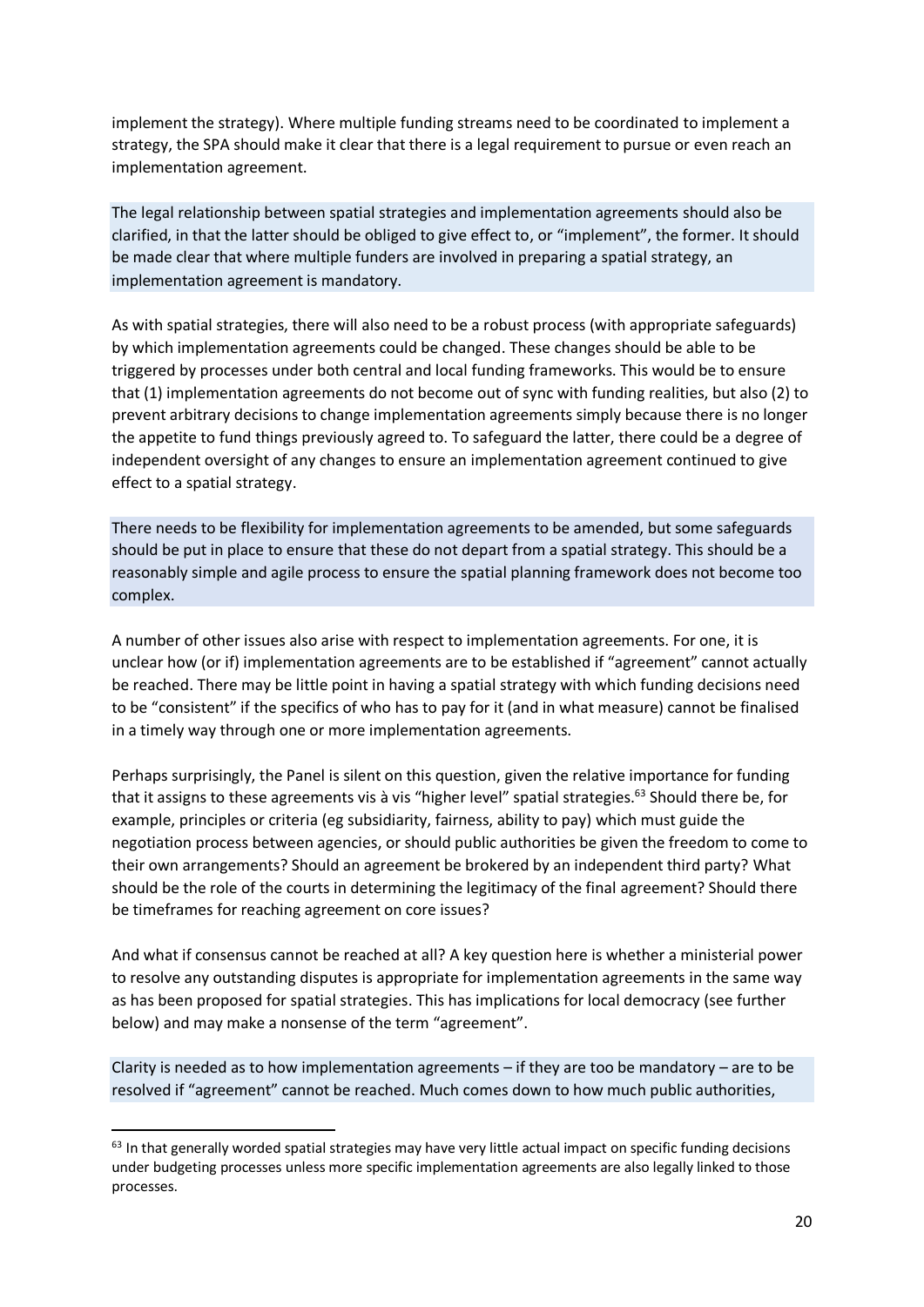including elected representatives, should be "trusted" to negotiate on behalf of their constituents in a flexible way.

Overall, we consider that implementation agreements between relevant institutions will be a valuable element of the SPA, especially if spatial strategies are to remain high level (and therefore lack obvious direction to guide specific funding processes). Implementation agreements could form separate instruments or be contained in schedules to the relevant spatial strategy (not the SPA).<sup>64</sup> However, there could usefully be:

- (1) clear guidance in the SPA as to what is expected to be contained in a spatial strategy vis à vis an implementation agreement;
- (2) a clearer (although not overly complex) statutory structure around how implementation agreements are to be reached, and what happens if agreement cannot be reached in a timely way;
- (3) clarity as to the legal relationship between spatial strategies and implementation agreements; and
- (4) clarity as to what the legal effect of implementation agreements are on various funding frameworks.

The final product of implementation agreements may look similar to a more structured, broader reaching and durable version of the Auckland Transport Alignment Project,<sup>65</sup> or a statutory concept of negotiated "city deals" made between central and local government.<sup>66</sup>

# Central government influence over local government funding

If they are to have legal implications for how public money is raised and spent, there is an important relationship between central and local government powers under the SPA (in the creation of both spatial strategies and implementation agreements). In particular, the Panel has proposed a ministerial power for "dispute resolution" where parties involved in the spatial planning process cannot reach consensus.

This arguably presents a risk to local democracy when combined with a reasonably strong legal direction for subsequent local government funding decisions to be "consistent with" a spatial strategy (or implementation agreement). Essentially, it could mean that ministerial powers are used to bring into existence a plan which councils are then obliged to fund (in part), potentially against their wishes (or even ability).<sup>67</sup> The term "dispute resolution" used by the Panel is arguably not an apt one to describe far-reaching decisions on "content and approval" of spatial strategies.

<sup>&</sup>lt;sup>64</sup> Regional spatial strategies themselves would include reference to indicative sources of funding, so it could be useful to append implementation agreements and link them to relevant parts of the spatial strategy rather than having them separate.

<sup>65</sup> See https://www.transport.govt.nz//assets/Uploads/Report/ATAP20212031.pdf

 $66$  On city deals, see <www.newsroom.co.nz/2018/03/06/94600/government-lukewarm-on-wellington-citydeal#>

<sup>&</sup>lt;sup>67</sup> Noting, of course, that this already can happen, including through the creation of new (and often expensive) obligations on councils under RMA national direction (eg for housing and business land assessments under the NPS for Urban Development). However, imposing funding obligations on councils for purposes (eg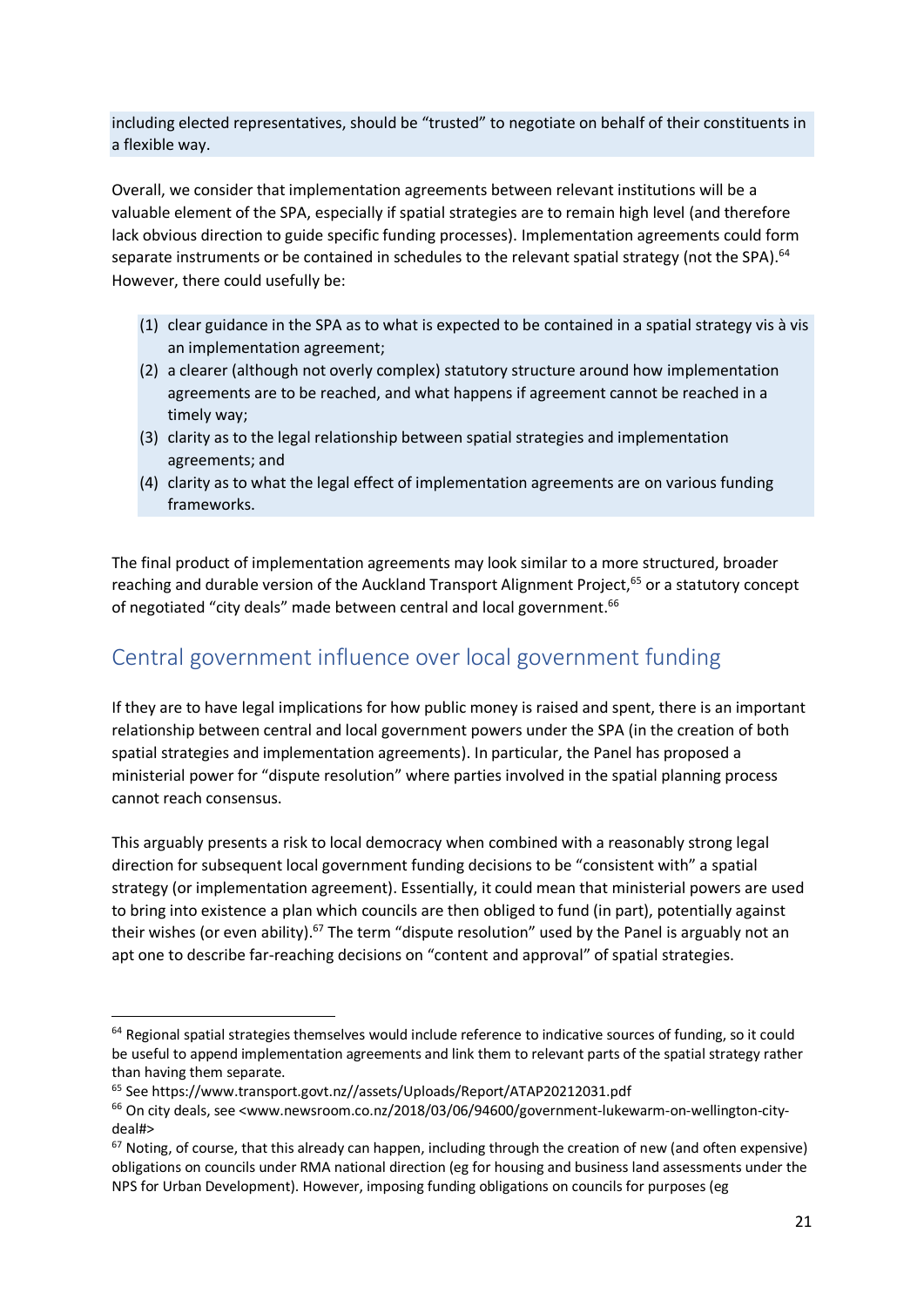This is a subtle but important aspect of the SPA for policy-makers to consider. Discussion about spatial strategies at a regional level do not occur in a constitutional vacuum; it needs to be placed firmly within a broader conversation about the respective constitutional roles/status of local government vis-à-vis ministers, and the review of local government currently underway.

Indeed, the Panel has pointed to extensive work undertaken by the Productivity Commission on local government, which has identified that there a is a "lack of understanding of each other's roles and of the constitutional status of local government" in New Zealand. There can be an assumption that additional responsibilities can simply be conferred on councils, or that powers can be softened or removed. That may be slightly less controversial where statutory jurisdiction is shared in a hierarchical fashion (eg when national direction imposes additional and sometimes expensive obligations under the RMA/NBA on councils). But when it comes to choices about the direct expenditure of locally raised revenue under the LGA – especially through rates – it raises more fundamental issues.

While ministers under the SPA will have a legitimate role in achieving coordination between regions and across legislation (and, through a "national priorities statement", should be able to direct that spatial planning processes occur and the order in which they do so), central involvement in a regional spatial plan should arguably not be a "back door" for central government to unduly influence local decision-making directly in ways it previously could not. That may include shifting funding responsibility from central agencies to councils where that conflicted with the ability or willingness of communities to pay for things (especially where it is beyond the scope of what is envisaged in the purpose of funding legislation like the LGA).

A ministerial power to resolve disputes as to the content and approval of a regional spatial strategy (and any potentially similar power with respect to implementation agreements) raises important constitutional issues about the role of local government, because those instruments are intended to have significant legal influence over revenue raising and funding decisions.

Of course, *some* mechanism by which a spatial strategy or implementation agreement is able to be finalised (where consensus cannot be reached) is a necessary feature where these instruments are mandatory. A *ministerial* power to overcome any irreconcilable differences between parties involved – to make something actually happen – is also a logical option if strategies are too values-based to be amenable to consideration by the courts.<sup>68</sup> The risk would otherwise be that spatial planning processes simply drag on forever, when they reach an impasse or where governments and councils change composition and have to start again from scratch. However, close consideration should be given to several things in the interests of local democracy:

1. The broader *incentives* for central and local government, as funders (alongside mana whenua, as decision-makers), to participate and reach consensus over a spatial strategy. Different funding mechanisms, which are explored later in the paper, can provide different incentives (especially for councils) and these should be designed as far as possible to *encourage* agreement to be

infrastructure) that belong firmly within local and not central jurisdiction, would be quite a different proposition.

<sup>68</sup> Local Government New Zealand *Transforming the resource management system: Opportunities for change – Local Government New Zealand's submission on the issues and options paper* (February 2020) at 5. Compare New Zealand Planning Institute *Submission on the building competitive cities discussion document* (2010) at 8.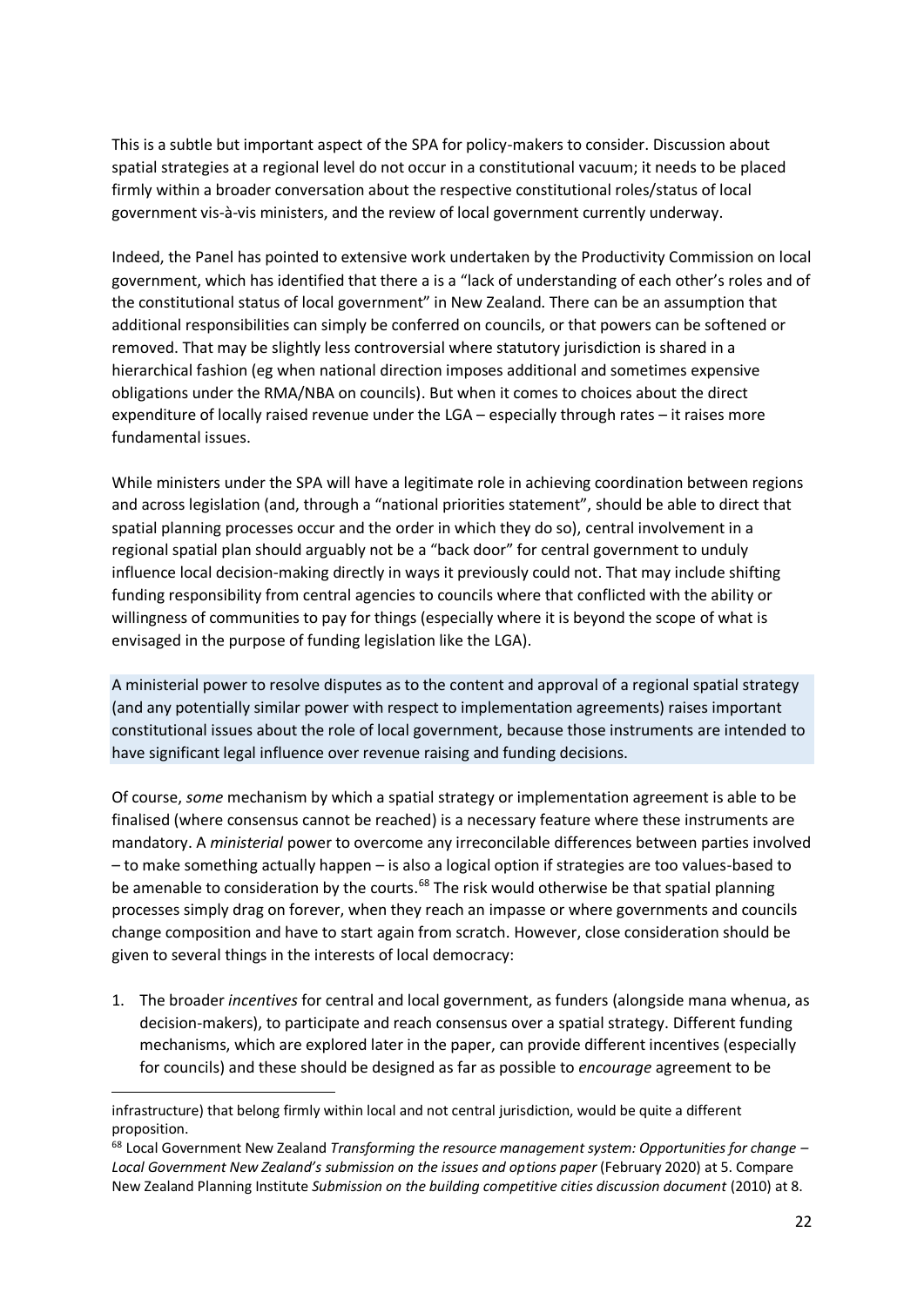reached so that a ministerial power is unnecessary. While these were outside of the Panel's terms of reference, we recommend that funding settings be revisited in the ways described further below.

Funding and financing settings, especially for local government, should be revised to provide appropriate incentives to fund spatial strategies and adhere to implementation agreements.

2. Whether a ministerial power to resolve disputes should be limited to things within central government's sphere of influence (ie not including things for which councils would be obliged to pay), instead of being a broad power to approve or reject a spatial strategy following a dispute resolution process. Here, the purpose of a spatial strategy would be less about a central-local hierarchy and more about a forum for dialogue and coordination within each level of government.

This is in keeping with the Panel's view that the "spatial planning process is as important as the resulting spatial strategy". Bringing together multiple institutions in a single forum has been highlighted as one of the biggest benefits of spatial planning exercises, even if they are nonstatutory (like Smart Growth in the Bay of Plenty).<sup>69</sup> It is an opportunity to improve the working relationship between central and local government as joint funders, not a hierarchical intrusion on local decision-making by central government ("in general, decision-makers on plans should be those responsible for the later decisions required to implement those plans").<sup>70</sup>

However, this approach may be problematic, given that the funding of local infrastructure (water, transport, social infrastructure) by councils is likely to be core to spatial strategies in urban areas (where there is a strong impetus for spatial planning). Potentially leaving significant amounts of infrastructure funding out of a spatial strategy may mean it is much less effective.

Careful consideration should be given to whether (or the extent to which) a ministerial power to determine the final content of a spatial strategy should be able to result in the strategy having legal influence over LGA funding processes. There will need to be careful checks and balances on how a Minister exercised such powers.

3. Whether there should be a "gateway" test for the development of a spatial strategy. This could require the relevant Minister(s) to be satisfied that certain preconditions existed making a spatial strategy desirable or necessary from a national perspective (for example, high growth pressures $71$  or climate change risks), and thereby justify stronger ministerial dispute resolution powers to influence local funding decisions.

The Panel considered and rejected the idea of spatial planning occurring only where trigger points are reached, citing the inconsistency that would result across the country. While that view has merit and we do not fundamentally disagree with making spatial strategies mandatory, the

<sup>69</sup> New Zealand Productivity Commission *Using land for housing* (2015) at 278.

<sup>70</sup> Resource Management Review Panel *New directions for resource management in New Zealand* (Ministry for the Environment, June 2020) at 125.

 $71$  Conceptually that would not be dissimilar to the approach taken under the NPS for Urban Development with respect to the development of Future Development Strategies, although trigger points for spatial strategies should be broader than just urban growth pressures.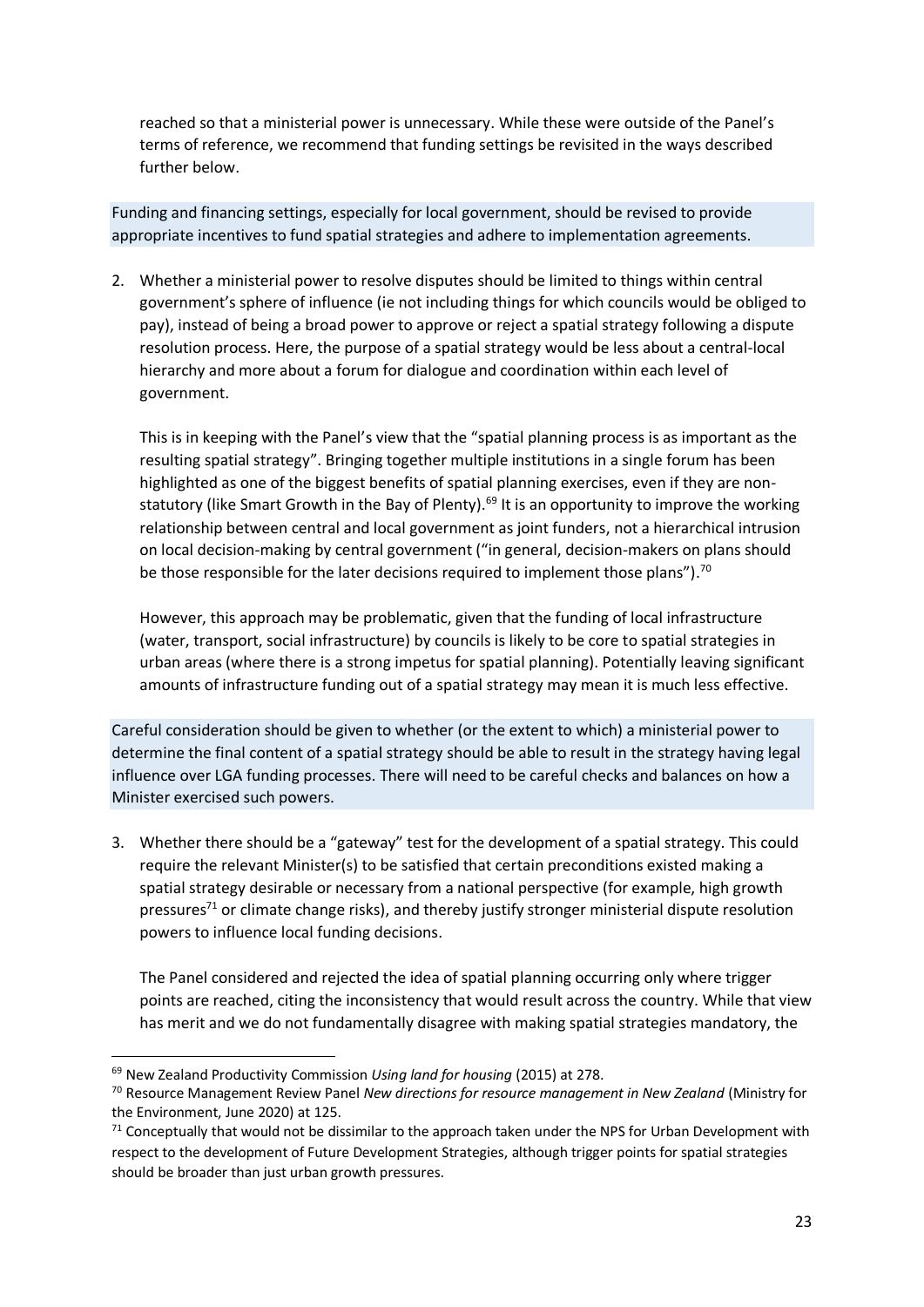SPA could usefully include reasons *why* spatial planning is thought to be needed from a central government standpoint. That list (even if non-exhaustive) could provide a more robust justification as to why a strategy should be able to influence local funding decisions where ministerial "dispute resolution" powers are used to finalise a spatial strategy (especially where objections remain from councils).

While spatial strategies should be mandatory, the SPA could usefully indicate reasons or principles as to why spatial strategies would be desirable from the perspective of the national interest. These principles should not be a jurisdictional straitjacket used to prevent the finalisation of a strategy but would be used to guide the exercise of any ministerial "dispute resolution" power that would have influence over local government funding decisions.

There could also be a mechanism by which a spatial strategy could influence only some, but not all, funding instruments. This would allow the legal effect of spatial strategies to be flexible depending on the needs of the region/area in question.

For example, if a spatial strategy did not require the contribution of local government funding to be successful (eg if it required only RMA-style controls and funding through various central agencies), then there may not be a need for long-term plans and annual plans to be "consistent with" it as a legal requirement. $^{72}$ 

In this option, spatial planning would remain mandatory, as suggested by the Panel. But the actual powers (ie which frameworks were legally required to be consistent with a spatial strategy)<sup>73</sup> would be identified by the spatial planning partners upfront based on the needs and circumstances of the region(s). This would be reasonably easily achieved, by requiring any given spatial strategy to choose which frameworks were influenced by the strategy (from a list of possible frameworks contained in a schedule to the SPA).<sup>74</sup>

The risk of adding an additional stage of decision-making here (ie which funding frameworks should and should not be influenced by a spatial strategy) is that it could make the framework for spatial planning more complex. However, on the other hand, it could arguably *simplify* the framework, by reducing the number of statutes having a legal relationship with the SPA in any given area and therefore making decisions more targeted/streamlined.<sup>75</sup> This is consistent with the general policy intent of the Panel, which suggests spatial planning – including its scope and the entities involved – should be tailored to each area/region's circumstances.<sup>76</sup>

The approach may be particularly valuable in places where the main driver for spatial planning is not the management of urban growth (where the need to link land transport funding with a spatial plan

<sup>76</sup> At 134.

 $72$  One might consider the needs of an area like the Mackenzie Basin, which could benefit from more integration through a spatial strategy but not require the expensive transport and water infrastructure core to spatial planning triggered by urban growth or pressures for land supply for housing in (for example) Auckland or Wellington. This would mean that no legal link would be authorised to bind funding decisions under the LGA or LTMA.

 $73$  And covered by an implementation agreement.

 $74$  More could be added via an amendment process to the spatial strategy if it became clear they were necessary.

<sup>&</sup>lt;sup>75</sup> Conceptually, this idea of creating a bespoke toolbox of powers for particular locations is similar to models that were discussed for urban development authority legislation, recognising that not all areas have the same needs.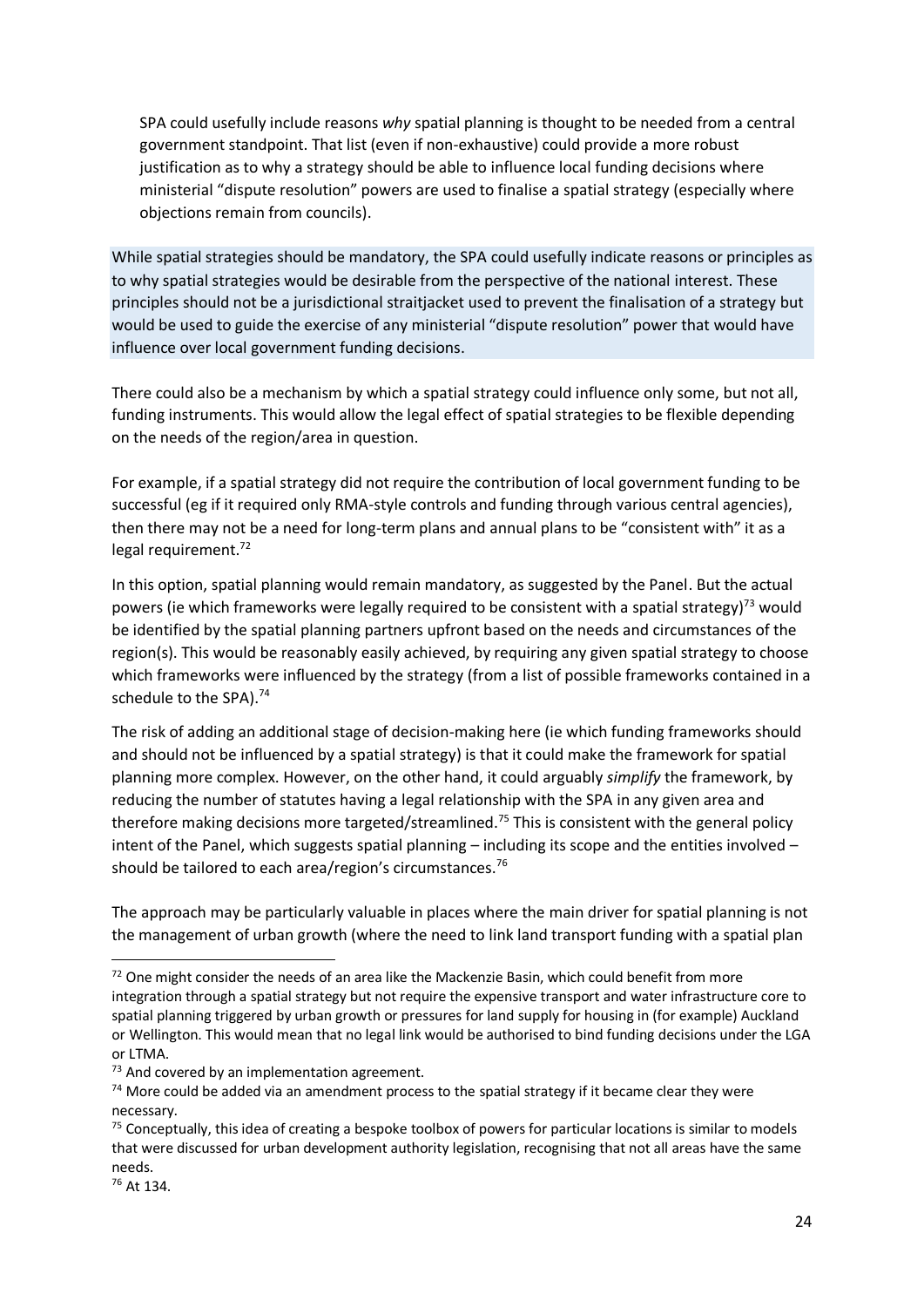is clearer). While in some cases it may be that the SPA needs to link to all other frameworks listed in the Act's schedule, we think it is at least worthwhile for authorities to turn their minds to whether all those links would be necessary.

There could usefully be a mechanism in the SPA whereby regional spatial plans (and implementation agreements) can have legal influence over some, but not all, legislation contained in the Act's schedule. This would ensure that only those frameworks actually needed to implement the spatial strategy can be influenced by it, thereby minimising the number of inter-statutory relationships needing to be managed. This measure may be particularly useful if there were to be many frameworks influenced by the SPA (ie beyond the limited range of acts like the NBA, LGA, LTMA and CCRA that were within the Panel's terms of reference).

# The influence of spatial strategies and implementation agreements on central government funding mechanisms

Above, we have noted some measures to soften (or at least make more nuanced) the impact of the SPA on local democratic decision-making. The flipside of this is that stronger mechanisms under the SPA may be needed to influence *central* government decision-making.

Although it is not made explicit, and its policy intent is not abundantly clear, the Panel appears to have made a distinction between the legal influence of spatial strategies on (1) local government decision-making and (2) central government decision-making. Regional spatial strategies are proposed to have strong legal influence over funding under the LGA and regional land transport plans under the LTMA, but very little formal legal influence over central government funding strategy (eg through the LTMA's Government Policy Statement on Land Transport and broader agency budgeting processes, including the budgeting process under the Public Finance Act).<sup>77</sup> Here, there seems to be an assumption that any "central government" financial implications of spatial planning will be confined to the urban growth context and therefore borne primarily by Waka Kotahi/New Zealand Transport Agency (NZTA).<sup>78</sup>

Arguably this distinction between "local" and "central" funding is explicable by the fact that the Panel's terms of reference included the LGA and LTMA but not wider central government funding processes. However, that is not entirely convincing. For example, the GPS on land transport is not proposed to be influenced by a spatial strategy, nor are "other relevant national strategies". It is also implied that central government would be able to "update" implementation agreements simply in response to "changes in government direction" while councils, presumably, would be less flexible to do so.<sup>79</sup> This would not be conducive to the stability and predictability required of spatial planning.

<sup>&</sup>lt;sup>77</sup> The Panel makes a reference to spatial strategies still retaining flexibility for "central and local" budget processes, implying that they have some legal influence over central government budgeting. However, this may be a reference to budgeting by Waka Kotahi/the New Zealand Transport Agency as reflected in regional land transport plans, not wider central government budgeting (eg operational departments) that was beyond the Panel's terms of reference.

 $78$  Although even that is questionable, given that urban growth has enormous financial implications for other agencies (eg education, in the building of schools, health, in the building of hospitals, etc). Indeed, elsewhere, the Panel contemplates that mandatory content of spatial strategies will include central government infrastructure like hospitals and schools (at 142).

<sup>79</sup> At 144.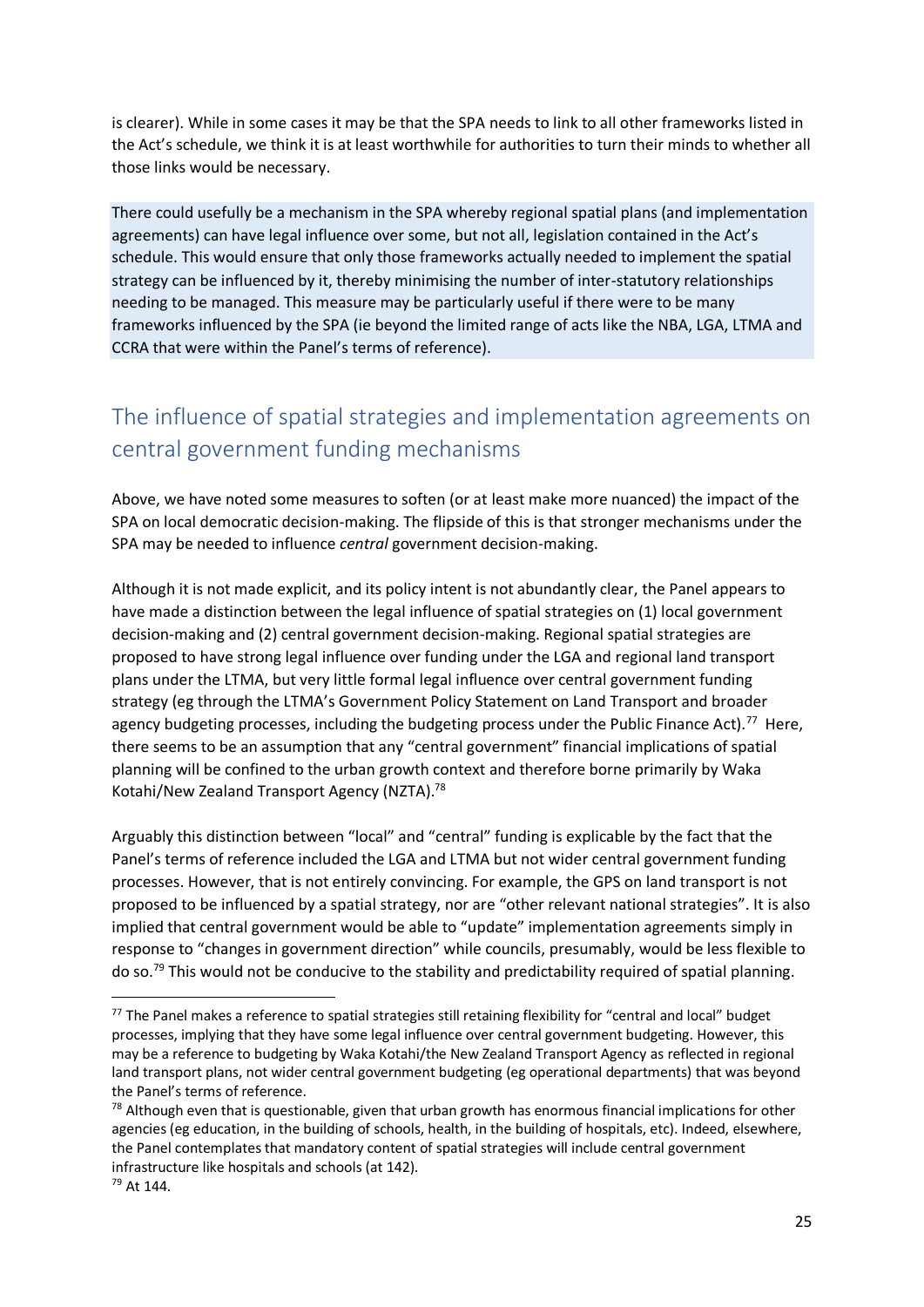Overall, it is interesting to ponder and test the assumption that central government funding decisions cannot legitimately be legally influenced by spatial planning, whereas local government (as well as Crown entities), as creatures of statute rather than constitutionally autonomous entities, can.

The extent to which central government funding mechanisms should be influenced by a regional spatial strategy is a question that is as important as the influence spatial strategies should have on local funding processes.

While it is appropriate that central government concerns should *drive* some of the content of spatial strategies (they should be strongly informed by, for example, the Government Policy Statement on Land Transport), it is equally important that central government funding then be forthcoming to support their implementation once they are created. Government funding is often crucial to the success of spatial planning. Some have even said that "without the Crown's active involvement and commitment to the spatial plan we seriously question the justification for statutory direction to prepare a spatial plan." $80$  This is backed up by the example of Omokoroa: $81$ 

in 2002 Omokoroa was planned as an urban growth area in part because NZTA had designated an upgraded state highway from Tauranga to Omokoroa which at the time was projected to be completed by now. Thirteen years later this [had] not yet occurred and it [was] having a negative effect on the development of this area, resulting in unused capacity in utility network infrastructure and significant holding costs for the local authority as development to fund the up-front cost … stalled.

There is a case for spatial strategies to influence central government funding processes as much as it does councils. To the extent that government is involved in the planning process, Crown funding is central to its success, and if it was formally signed off by a responsible Minister, $82$  there may be a case for the government (or agencies) to be obliged to follow through on an agreed regional spatial plan in the same way as councils would be. The risk otherwise is that there may be significant investment in community engagement and buy in for strategic planning at a local level, but this cannot be achieved due to central government failing to provide adequate funding. Some degree of long-term consistency and predictability is required over time and across multiple levels of government, based on apolitical legislative principles rather than sharp policy swings.<sup>83</sup>

While the Panel speaks of the need for regional land transport plans to be consistent with a regional spatial strategy, it is silent as to whether the National Land Transport Programme (under which central government investment decisions are made by Waka Kotahi/NZTA, and which are informed by regional land transport plans) also needs to be consistent with a spatial strategy. Decisions not to fund elements of a regional land transport plan through the national land transport programme could potentially undermine the regional spatial strategy.

<sup>80</sup> A Dormer and others *Report of the Urban Technical Advisory Group* (July 2010) at 40.

<sup>81</sup> New Zealand Productivity Commission *Using land for housing* (2015) at 283, citing the submission of Western Bay of Plenty District Council at 7.

<sup>82</sup> On the need for the government to sign off regional spatial plans, see Infrastructure New Zealand *Building regions: A vision for local government, planning law and funding reform* (2019).

<sup>83</sup> Compare Infrastructure New Zealand *Building regions: A vision for local government, planning law and funding reform* (2019) at 32.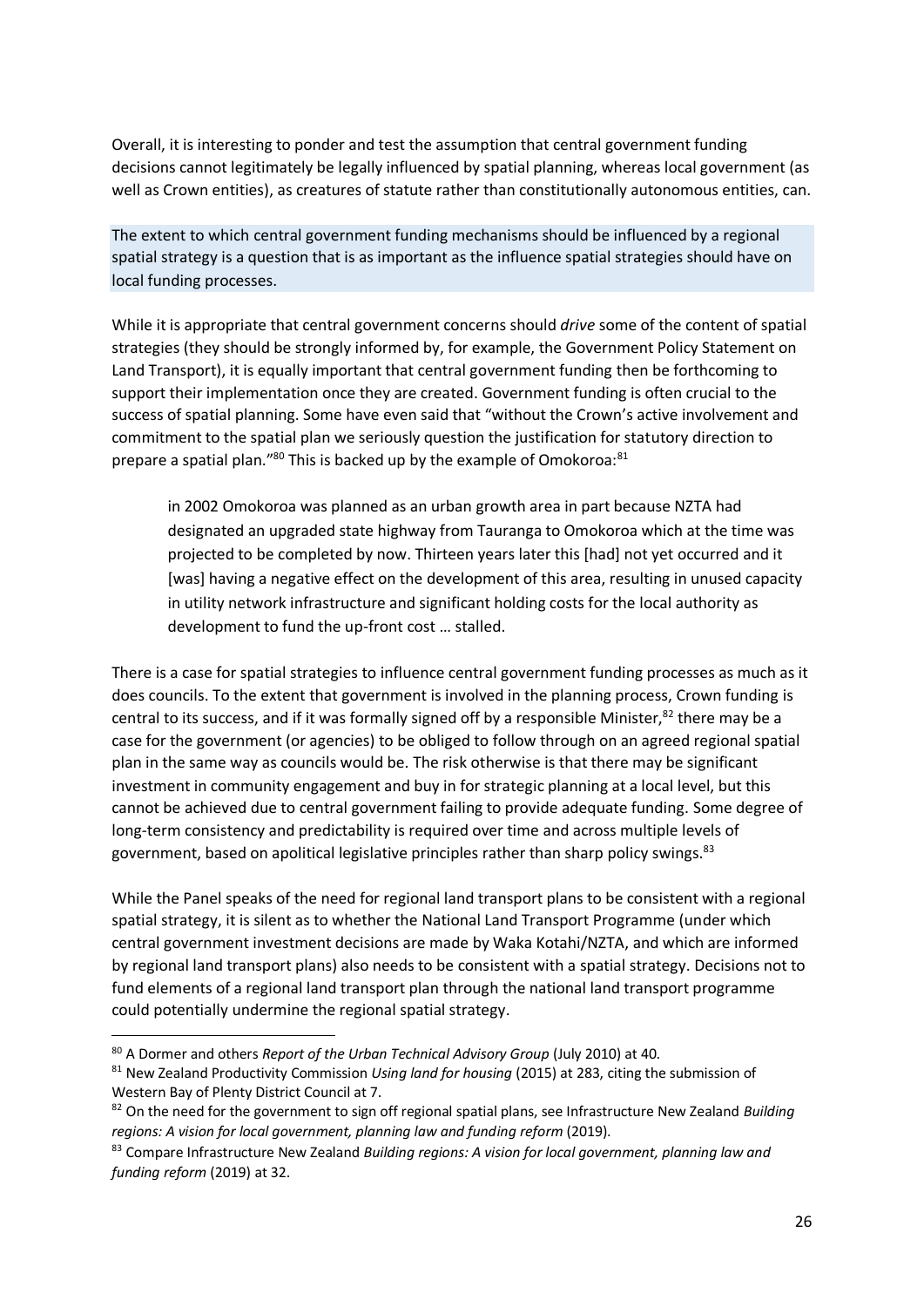This is important when it comes to the legal effect of both spatial strategies and implementation agreements. We recommend that there be at least some meaningful legal link between these and central government budgeting processes (even if it is not one as strong as being "consistent with").

There should be some legal link between SPA instruments (regional spatial strategies and implementation agreements) and central government funding processes in a comparable way that local government funding processes are influenced (and with the same "safety valves" described earlier). That should include funding decisions under the National Land Transport Programme.

# Which legal frameworks should be influenced by spatial strategies?

Clarity will be needed in the SPA as to exactly *which* funding frameworks or instruments will need to be "consistent with" or "take steps to implement" spatial strategies or implementation agreements. Instruments under the LGA and LTMA are obvious (at least where the scope of a spatial strategy includes urban growth infrastructure). If (as envisaged by the Panel) spatial strategies were to encompass the coastal marine area as well as land, then they may have LGA funding implications for councils and their activities in the marine environment (and in catchments that flow into estuaries). We have, in a separate report, previously provided recommendations to the Ministry with respect to the role of the SPA in spatial planning in the marine environment.

But there is a broader question as to what other legal frameworks the SPA should influence – whether, for example, strategic planning for climate change adaptation, and the funding measures needed to support that (eg a new adaptation fund),  $84$  should occur through the spatial planning process, or whether this should occur separately (eg under the CCRA or a new Climate Change Adaptation Act) and then be used to *inform* spatial strategies.

The Panel quite rightly suggests that a spatial strategy will need to be consistent with a national adaptation plan made under the CCRA but does not specifically address the legal link between a spatial strategy and a possible climate change adaptation fund. Should that fund be required to be deployed in a way that is "consistent with" a spatial strategy? That may be a problematic direction, given that not all expenditure from an adaptation fund may be "spatial" in nature (eg some might be to help industries transition towards a more resilient operating model rather than physically moving) and the legal framework for expenditure from the fund may have its own, more nuanced, criteria for what things to fund and in what order of priority.

There may also be several other funding tools that need to be linked to spatial strategies and implementation agreements in a future system. A link may be needed to the Public Finance Act, and the exact places where that link is made requires further attention. Implementing a spatial strategy may require significant funding from a variety of central government agencies, including in the marine environment to the extent that a strategy encompassed the coastal marine area (costs associated with implementation may be significant, for example in the government's strategy for implementing the Sea Change Tai Timu Tai Pari marine spatial plan). Beyond central government agencies, links to others' funding processes may depend on what the scope of spatial strategies are, and the entities expected to "sign up" to fund it (eg whether the funding processes of Crown

<sup>84</sup> See further below in this paper.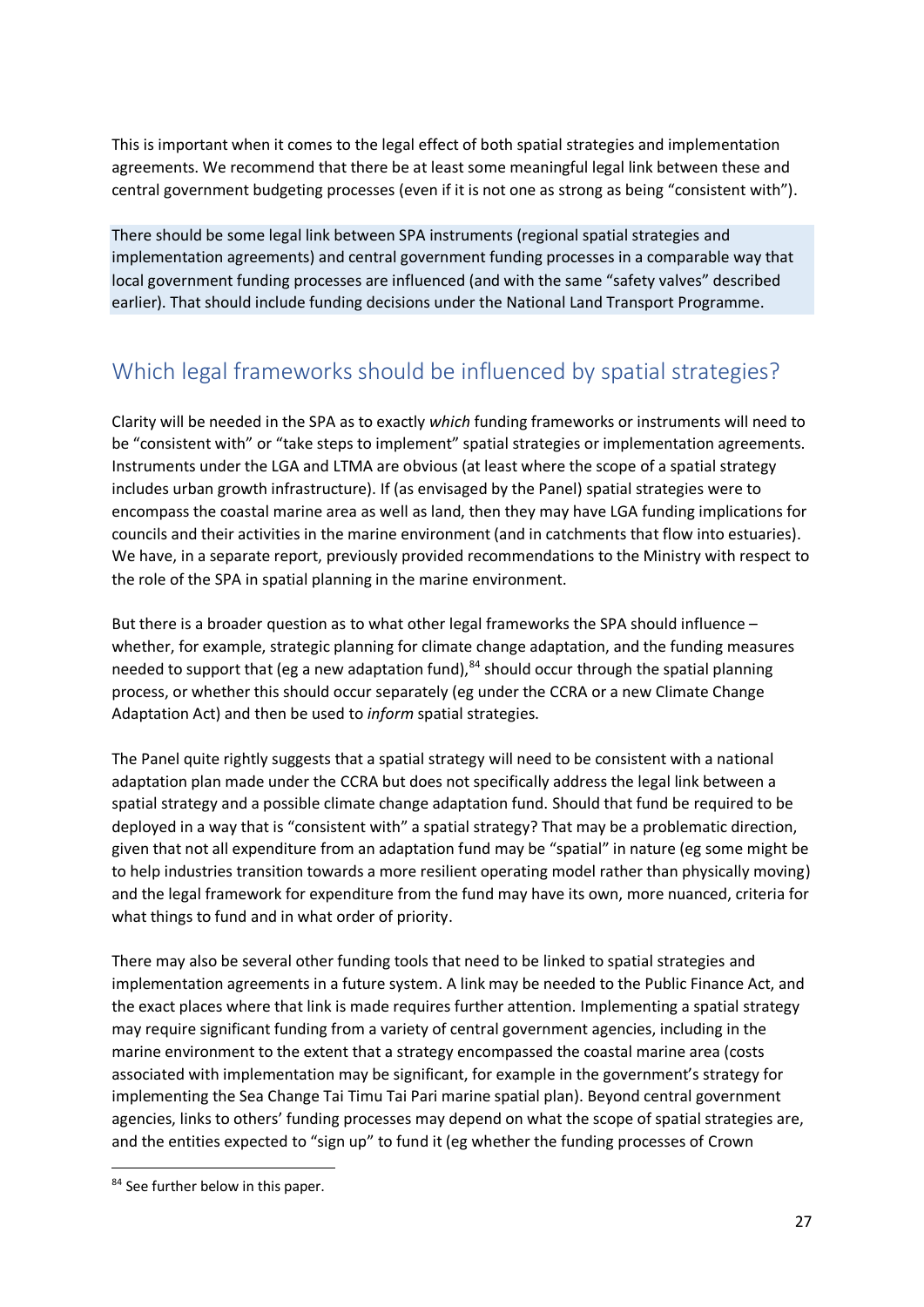Controlled Organisations (CCOs), State Owned Enterprises, Crown entities like Kāinga Ora, new three waters entities, and so forth must be consistent with a spatial strategy). There may be a need for the SPA to link to a fairly long list of "funding" frameworks to be effective.

In particular, there is an unresolved question as to whether planning and funding decisions taken under the Urban Development Act (which is essentially designed to allow Kāinga Ora to undertake large scale urban greenfields expansion projects and brownfields regeneration activities in a way that overrides normal processes under the RMA) should be obliged to adhere to spatial strategies (or whether this legislation is, instead, intended as a way to "get around" the constraints of a spatial strategy). Even more fundamentally, there is a question as to whether the Urban Development Act (or some of the more extensive powers it confers to "override" the RMA) will be required once the NBA and SPA are in force.

These are complex questions that may not need to be resolved before enactment. As suggested by the Panel, flexibility to include other "funding" frameworks in a schedule to the SPA would be desirable (with a robust process for adding any additional statutes to the list). We also note that this could support the use of the option we mentioned above: a process for establishing which powers, including funding powers, need to be included in a particular area at the outset of a spatial planning process (ie picking and choosing relevant frameworks from the SPA's schedule). For example, if there were no need for Kāinga Ora to be involved in large scale urban development in some regions, it would make little sense for the Urban Development Act to be bound or influenced by a spatial strategy.

Clarity will be needed in the SPA as to exactly *which* funding frameworks or instruments will need to be "consistent with" spatial strategies or implementation agreements. Some link should be made to the Public Finance Act and the Urban Development Act, among others.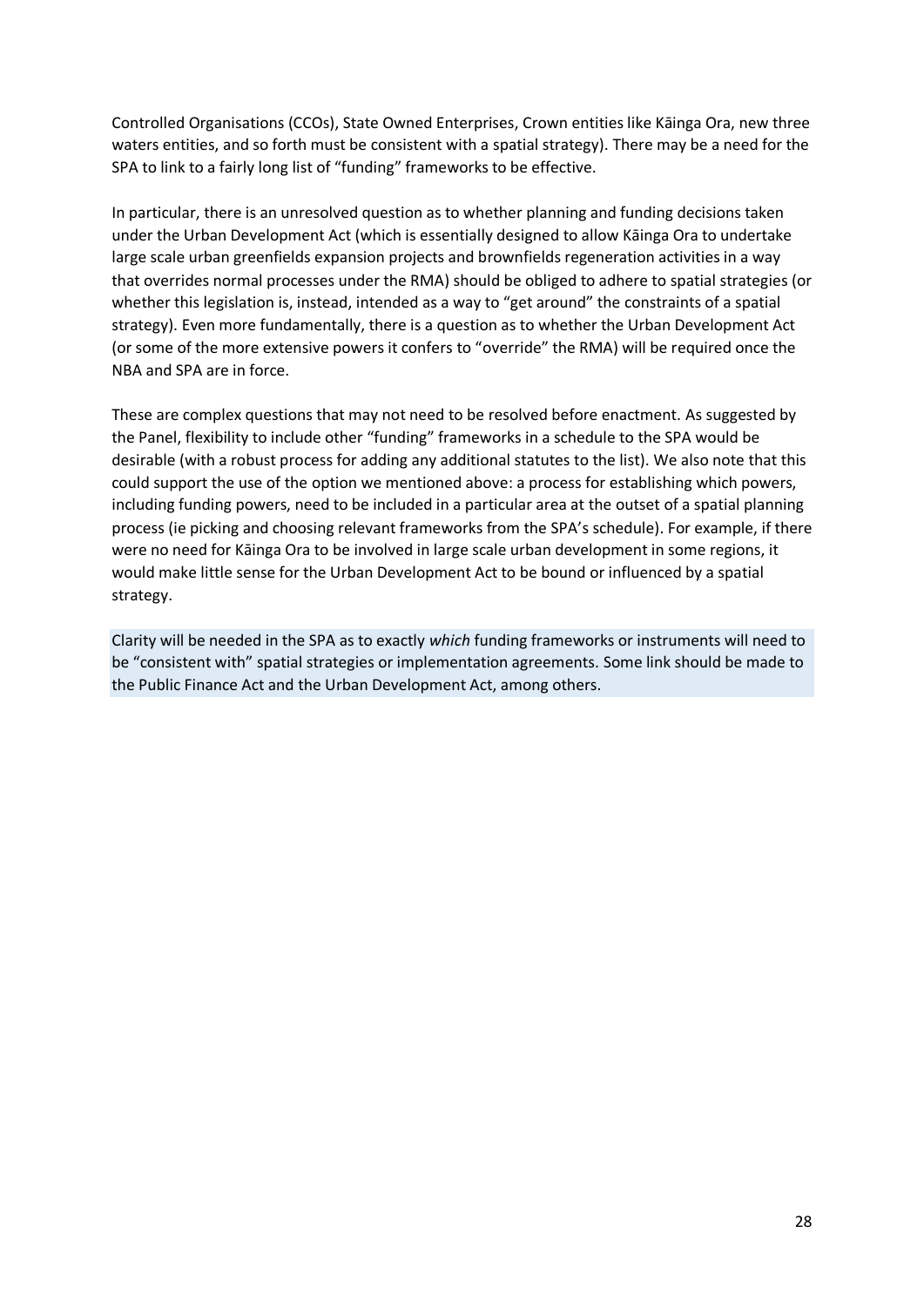### Supporting measures

The relationship between the SPA and funding frameworks goes beyond a purely legal one. Policymakers will need to closely consider deeper design questions about whether the funding tools and associated institutional settings we have now are the right ones to enable and encourage spatial strategies to be implemented.

The ways in which public authorities can raise revenue and fund things provide powerful incentives with respect to the choices they make. The Panel recognised this, in its conclusion that "consideration could also be given to whether other new tools or incentives might be desirable to encourage agreement" (and, presumably, *implementation*). <sup>85</sup> It also pointed out that barriers to achieving the full potential of spatial planning include "infrastructure funding and financing constraints and poor understanding of the costs and benefits of growth"<sup>86</sup> and that spatial planning "would not address underlying funding constraints and political incentives."<sup>87</sup> While it pointed to the need to address funding constraints and incentives, the Panel did not directly make recommendations on these matters, as they lay beyond its terms of reference.

Yet the Productivity Commission and Infrastructure New Zealand have shared similar sentiments. For example, the latter submitted to the Panel that:<sup>88</sup>

For spatial planning to be effective, spatial plans must be delivered. To be delivered, spatial plans need to be funded. To be funded, bodies overseeing investments need to benefit from investments made and have the ability to raise resources. If entities responsible for delivering plans and elements of plans are not incentivised or capable of performing their role then implementation will fail and so will plans. We strongly encourage the Panel to consider whether, in their preferred model, public institutions have both the willingness and the ability to ensure plans, and therefore public outcomes, can and will be delivered.

In short, there are two main reasons why a spatial strategy may not be implemented well. The first is if the actors responsible for delivery do not have the capacity and capability to perform their functions. The second is if they have the capacity and capability but lack strong enough incentives to do so.

### Funding settings relating to urban growth

The funding incentives and constraints on authorities charged with implementing a spatial strategy are most noticeable in the context of urban growth. This is because of the enormous costs associated with the provision of public infrastructure to support urban development (notably for transport and water).

Ensuring that infrastructure is funded and delivered in a timely way (to align with land use change) will be an important component of a number of spatial strategies (in urbanised areas), particularly because of the policy imperative to provide development capacity for housing. The key question

<sup>85</sup> At 150.

<sup>86</sup> At 117.

<sup>87</sup> At 127.

<sup>88</sup> At 154.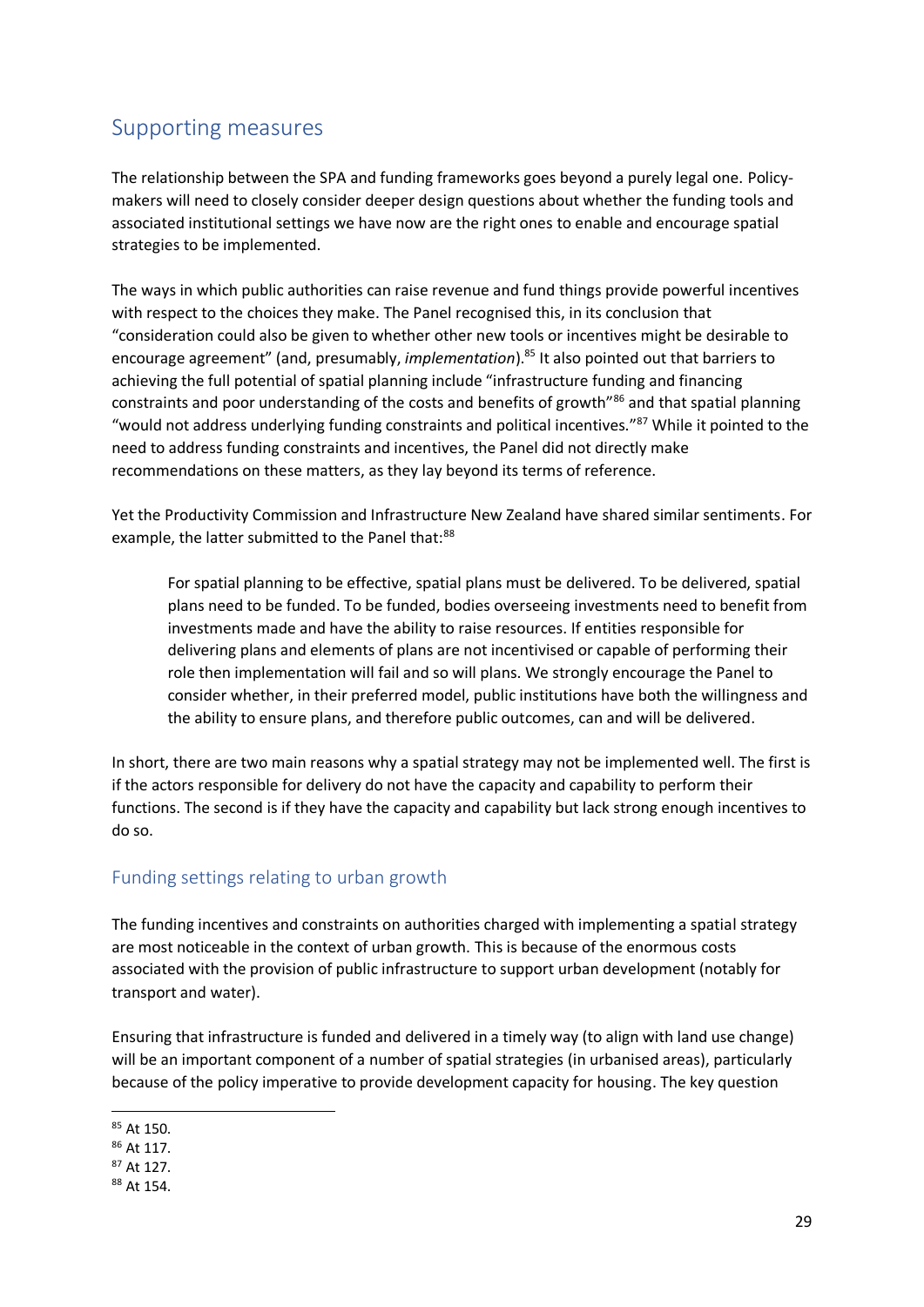here is whether the existing funding and financing tools by which this infrastructure is delivered will be adequate to implement a spatial strategy. A lot of that is the responsibility of councils, calling into question the adequacy of how local government is funded.

The Productivity Commission has persuasively argued that the core of the system by which we fund and finance councils' functions remains appropriate:<sup>89</sup>

The current main funding tools of local government in New Zealand measure up well against the principles of a good revenue-raising system, including simplicity, efficiency and revenue stability. The current framework provides councils with considerable flexibility in how they raise revenue, and this is reflected in the diversity of ways in which they do so.

Funds can be raised through, for example, rates, fees, user charges, and development contributions.<sup>90</sup> The Commission has shown that, overall, rates have remained relatively stable when compared to per capita and household income, $91$  and they provide a reasonably fair and easily administered system for raising core revenue for council functions (especially infrastructure and related services).<sup>92</sup> It has previously pointed out the desirability of removing exemptions for rates on Crown land, which in effect results in local communities subsidising central government despite the need for funding flows to be moving in the opposite direction.<sup>93</sup>

Similarly, despite some public perceptions to the contrary, council debt remains a desirable mechanism to spread substantial capital investment across generations of people who benefit from it.<sup>94</sup> Growing debt levels, say the Commission, are not of concern given corresponding population growth (and therefore the ability for the debt to be serviced over time). In fact, the concern is quite the opposite: in some cases, such as where there is a need to service new residential land in rapidly growing cities, there are excessive constraints on raising further necessary finance through debt, and: $95$ 

It's common to see councilors campaigning on a platform of low or no debt, as if a council has a budget to be managed like a household's grocery bill. In fact, debt is an important instrument for sharing the high upfront costs of essential infrastructure across the generations who will benefit from it. Most councils are well below their debt limits, but their reluctance to take on debt can mean necessary investments in essential infrastructure (such as renewals or upgrades) are deferred. Deferring investment can help keep rates growth low in the short term, (sic) but passes the costs of inadequate and failing infrastructure down the line to future residents.

<sup>89</sup> New Zealand Productivity Commission *Local government funding and financing* (2019) at 6.

<sup>90</sup> As well as many other mechanisms: see G Severinsen and R Peart *Reform of the resource management system: The next generation* (EDS, 2019) at 249-251.

<sup>91</sup> New Zealand Productivity Commission *Local government funding and financing* (2019) at 159-160.

 $92$  Ibid.

 $93$  Ibid at 10.

 $94$  Ibid at 2.

<sup>95</sup> New Zealand Productivity Commission *Local Government Insights* (2020) at 15.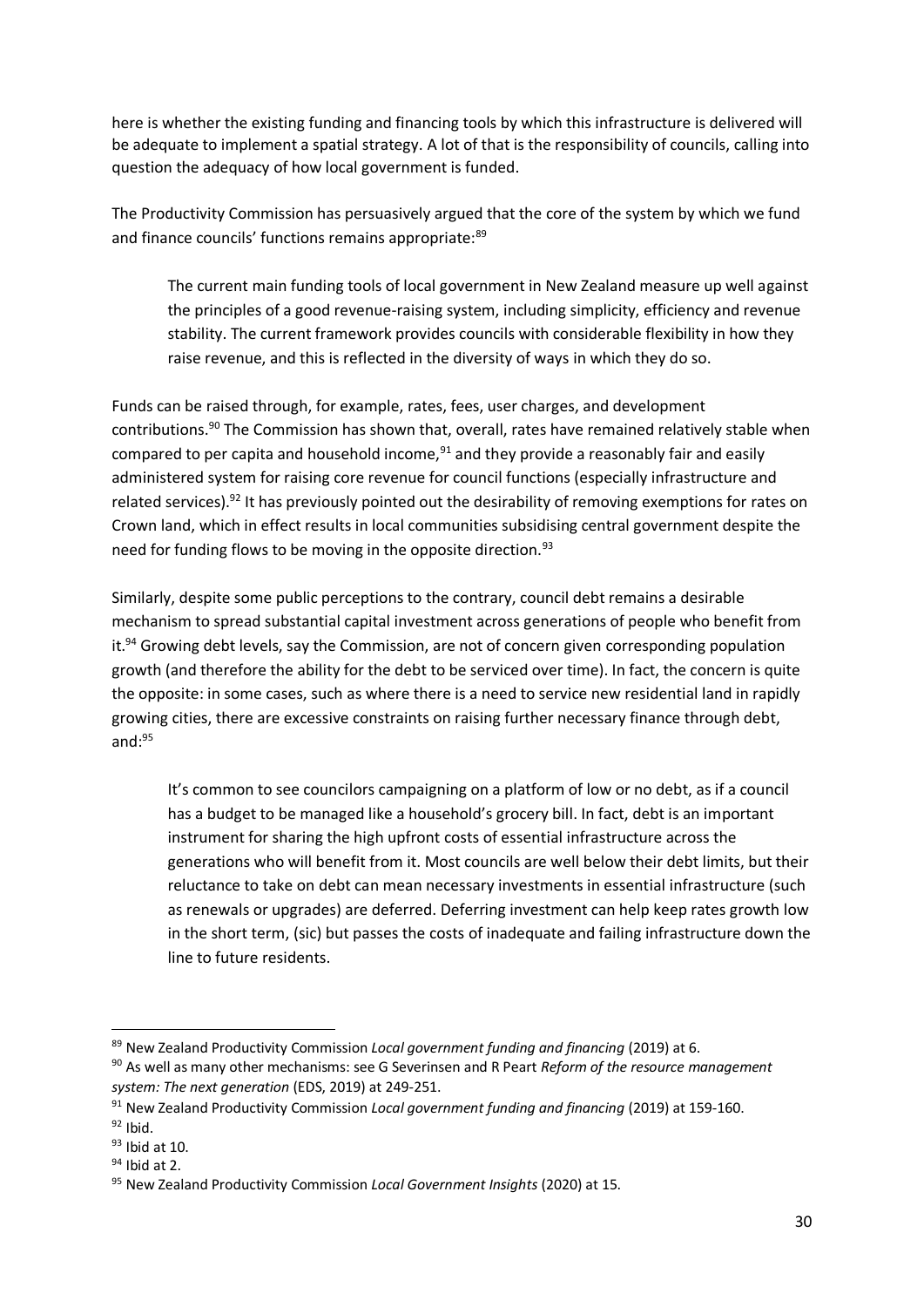In other words, in some situations debt constraints on councils may mean there is an inability to invest in infrastructure to the extent needed to realise the longer-term vision of urban growth in a spatial strategy. Legislation has recently been enacted to achieve this (the Infrastructure Funding and Financing Act 2020). We are not clear as to the extent to which this has addressed the debt financing concerns raised by the Productivity Commission and we recommend this be explored.

More broadly, however, the Productivity Commission suggests that we will need to expand the council toolkit to target particular problems where there are acute funding pressures and constraints.<sup>96</sup> The use of tools in an expanded toolkit also needs to reflect what is fair, in that those benefiting from a measure should generally be expected to pay for it (if they can). We find this reasoning compelling.

| <b>Type of funding or financing</b> | <b>Issues to be addressed</b> | Tool(s) required to respond      |
|-------------------------------------|-------------------------------|----------------------------------|
| pressure                            |                               |                                  |
| Rapid urban growth requires the     | Some councils are             | Create "special purpose          |
| timely provision of new             | approaching their debt        | vehicles" to remove debt from    |
| infrastructure and/or upgrades to   | ceilings, 97 so cannot use    | the balance sheets of debt       |
| existing infrastructure.            | this to finance               | constrained councils and allow   |
|                                     | infrastructure in a way that  | for greater private financing of |
|                                     | spreads its costs over        | infrastructure. These entities   |
|                                     | future residents or           | would be able to impose levies   |
|                                     | generations. <sup>98</sup>    | to recoup the costs of           |
|                                     |                               | development over time.           |
|                                     | Councils also take            |                                  |
|                                     | significant risks in making   | Legislation has recently been    |
|                                     | large capital investments     | enacted to achieve this (the     |
|                                     | up front based on growth      | Infrastructure Funding and       |
|                                     | forecasts that may            | Financing Act 2020).             |
|                                     | underestimate or              | Greater use of user-charging     |
|                                     | overestimate actual           | mechanisms (eg volumetric        |
|                                     | growth, and may ration the    | charging for wastewater, road    |
|                                     | supply of infrastructure      | congestion charges) and          |
|                                     | (provide it on a "just in     | targeted rates to reflect that   |

<sup>96</sup> New Zealand Productivity Commission *Local government funding and financing* (2019).

 $97$  For example, to preserve their credit rating and comply with binding debt to revenue ratios: see ibid at 161. The independent nature of credit rating means one cannot simply regulate all constraints out of existence. Under the Local Government Borrowing Act (2011) the Local Government Funding Agency (LGFA) can assist councils with funding but only if the proportion of their income spent on interest payments is less than 20 percent. This means that the borrowing potential of local government increases as its income increases but also that it is constrained by its income generating capacity. In short, council income rather than infrastructural need drives infrastructure funding.

<sup>98</sup> New Zealand Productivity Commission *Local government funding and financing* (2019) at 156, ch 7.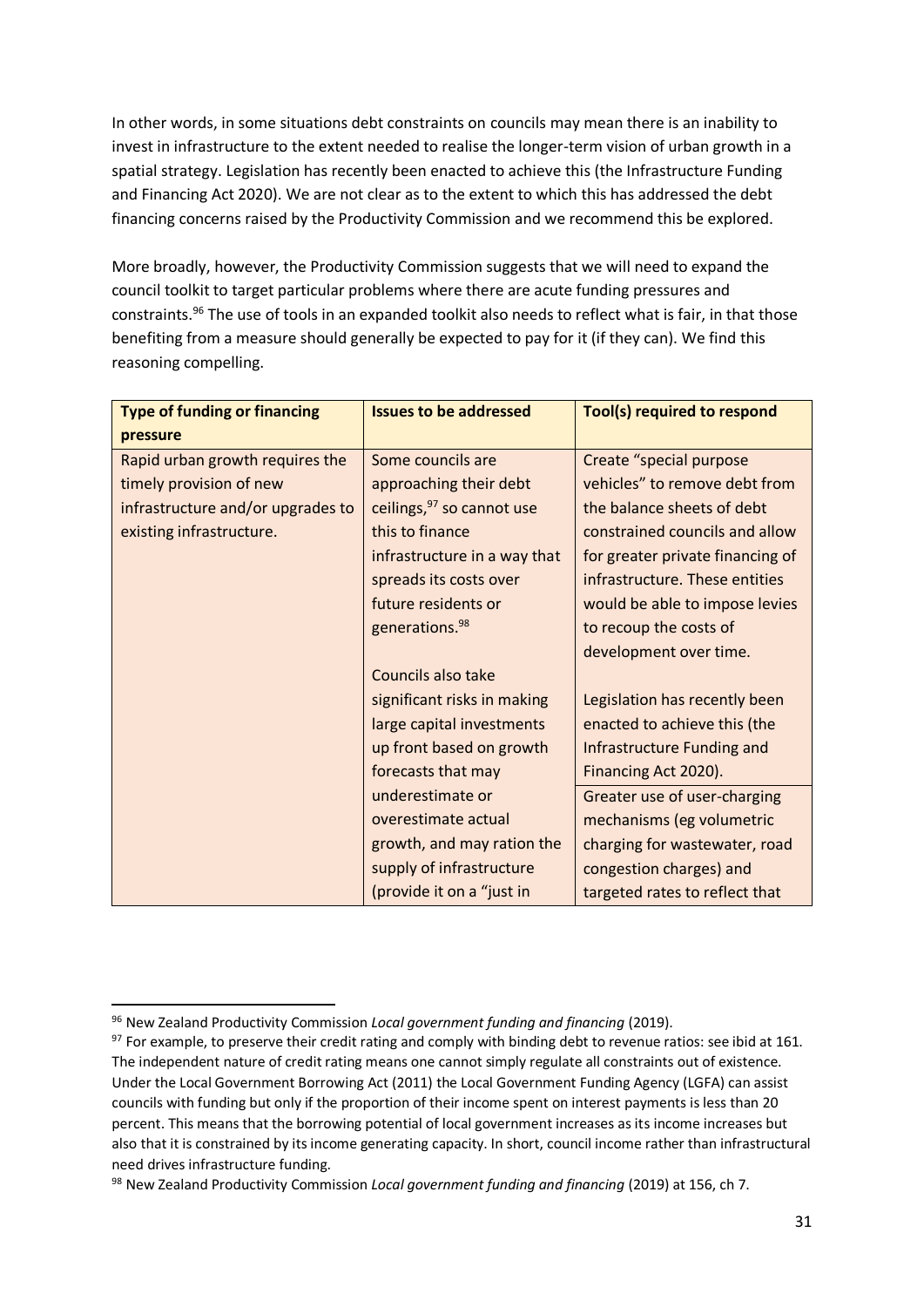|                                   | time" basis) to minimise    | those who benefit should be          |
|-----------------------------------|-----------------------------|--------------------------------------|
|                                   | this risk. <sup>99</sup>    | those who pay. <sup>100</sup>        |
|                                   |                             | The ability to capture value         |
|                                   |                             | uplift (increased property           |
|                                   |                             | values resulting from public         |
|                                   |                             | investment in infrastructure or      |
|                                   |                             | services, eg a new mass transit      |
|                                   |                             | system). <sup>101</sup>              |
|                                   |                             | <b>Structured contributions from</b> |
|                                   |                             | central government                   |
|                                   |                             | transparently linked to demand       |
|                                   |                             | or need.                             |
|                                   |                             | A centralised urban                  |
|                                   |                             | development authority - Kāinga       |
|                                   |                             | Ora - could play a greater role      |
|                                   |                             | in funding and financing new         |
|                                   |                             | developments, 102 de-risking         |
|                                   |                             | large scale developments for         |
|                                   |                             | councils.                            |
| The renewal and replacement of    | Significant (and ultimately | Again, the use of "special           |
| ageing or failing infrastructure. | unknown) amounts of         | purpose vehicles" to remove          |
|                                   | infrastructure are ageing   | debt from the balance sheets         |
|                                   | and at risk of failure,     | of debt constrained councils         |
|                                   | particularly in the three   | (and see the Infrastructure          |
|                                   | waters sector.              | <b>Funding and Financing Act</b>     |
|                                   |                             | 2020). 103                           |
|                                   |                             | Greater use of targeted rates        |
|                                   |                             | to reflect that those who            |
|                                   |                             | benefit from upgrades should         |
|                                   |                             | be those who pay.                    |
|                                   |                             | Need-based or principle-based        |
|                                   |                             | contributions from central           |
|                                   |                             | government to address large          |
|                                   |                             | capital works.                       |

<sup>99</sup> Ibid at 175.

 $100$  Ibid from 150.

<sup>101</sup> Which could be achieved by expanding the concept of a targeted rate to link it to increases in unimproved land value.

<sup>102</sup> In our view, only where needed to be consistent with a spatial strategy, not as a central government planning override.

<sup>&</sup>lt;sup>103</sup> As the Productivity Commission points out, this requires enabling the placement of debt-servicing obligations on existing residents if this mechanism is to be used for brownfields or intensification of existing residential areas; see New Zealand Productivity Commission *Local government funding and financing* (2019) at 185.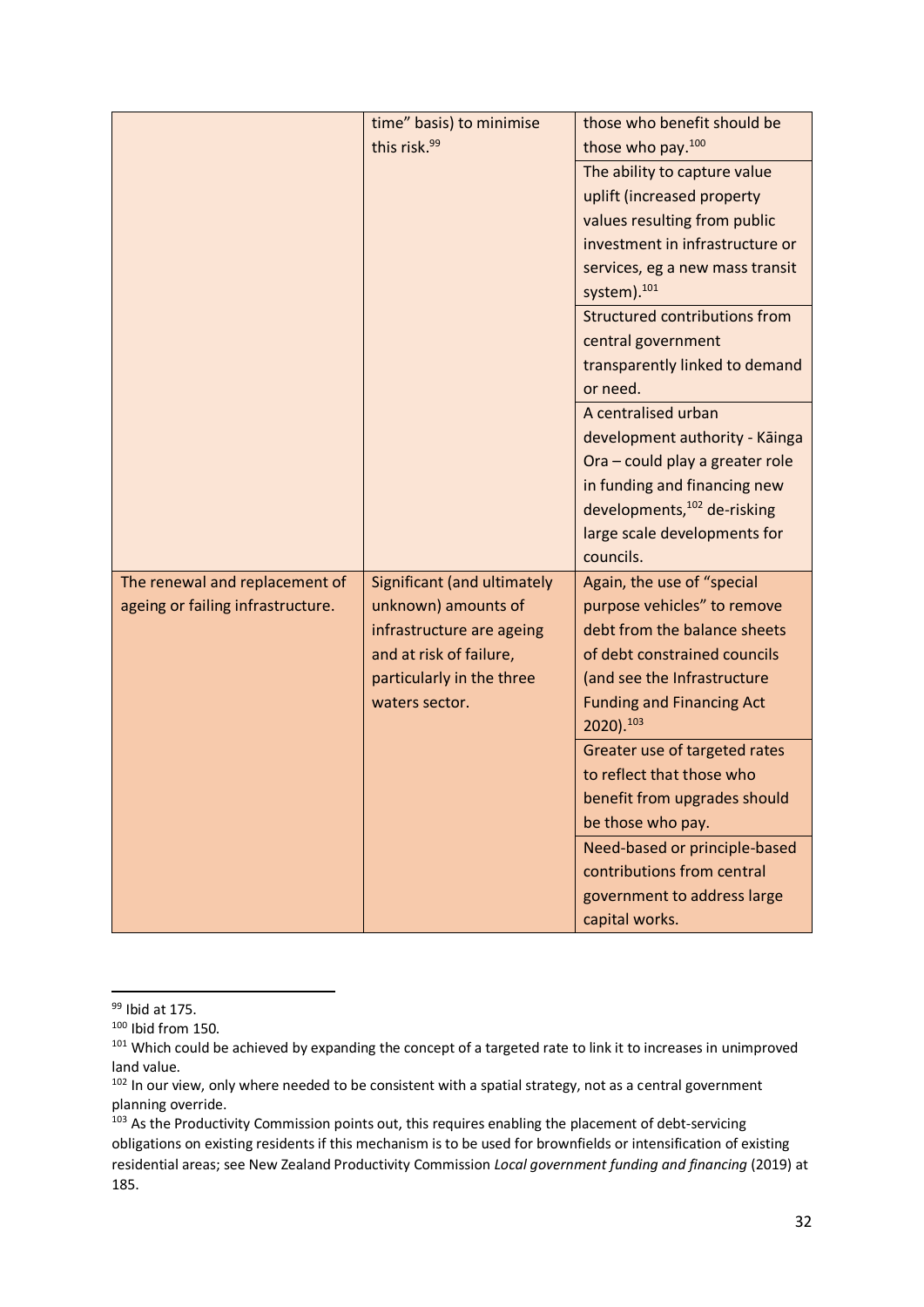| Climate change adaptation | There are significant costs | Some cost sharing mechanism    |
|---------------------------|-----------------------------|--------------------------------|
|                           | involved in moving,         | between central and local      |
|                           | upgrading or increase the   | government in the form of a    |
|                           | resilience of existing      | dedicated fund, which could be |
|                           | infrastructure in light of  | capitalised in various ways.   |
|                           | climate impacts (eg rising  |                                |
|                           | sea levels, more frequent   |                                |
|                           | and severe weather          |                                |
|                           | events).                    |                                |

More needs to be done to expand the funding and financing tools available to local government, particularly to support its functions relating to urban infrastructure. That will be important to enable councils to fund the measures envisaged in a spatial strategy.

### Deeper funding reform: engaging with institutional incentives

Rather than just expanding councils' funding toolbox to increase available revenue, some commentators have pointed out the need to go further and rethink the incentives that core funding tools can provide for both raising money and spending it appropriately.<sup>104</sup> This is important, as it may impact on the willingness of councils to sign up to spatial strategies and implementation agreements, and to then implement them through funding processes under the LGA. At the core of this issue are questions about council rates as a revenue raising tool.

Perhaps the most alarming example of poor incentives can be seen in the systemic underinvestment in the maintenance and renewal of inter-generational urban goods like water infrastructure over recent decades. This is important when it comes to the implementation of spatial strategies, because urban growth envisaged through densification may rely heavily on existing infrastructure;<sup>105</sup> intensification cannot be achieved if not supported by the replacement or upgrade of infrastructure within an existing urban footprint.

Infrastructure New Zealand has highlighted an unacceptable backlog of investment running into the billions, and echoing similar sentiments we have pointed out previously that:<sup>106</sup>

Due to political constraints on rates increases and constraints on borrowing, there may be a temptation for some councils to prioritise spending on things the community wants at the expense of the renewal of some kinds of essential infrastructure – notably water

<sup>104</sup> New Zealand Productivity Commission *Local government insights* (2020) at 27.

<sup>&</sup>lt;sup>105</sup> Even greenfields growth may rely on existing trunk infrastructure and facilities like wastewater treatment plants.

<sup>&</sup>lt;sup>106</sup> G Severinsen and R Peart *Reform of the resource management system: The next generation* (EDS, 2019) at 251; compare New Zealand Council for Infrastructure Development (now Infrastructure New Zealand) *Integrated governance, planning and delivery: A proposal for local government and planning law reform in New Zealand* (2015) at 17, 19. Compare New Zealand Productivity Commission *Local Government Insights*  (2020) at 16.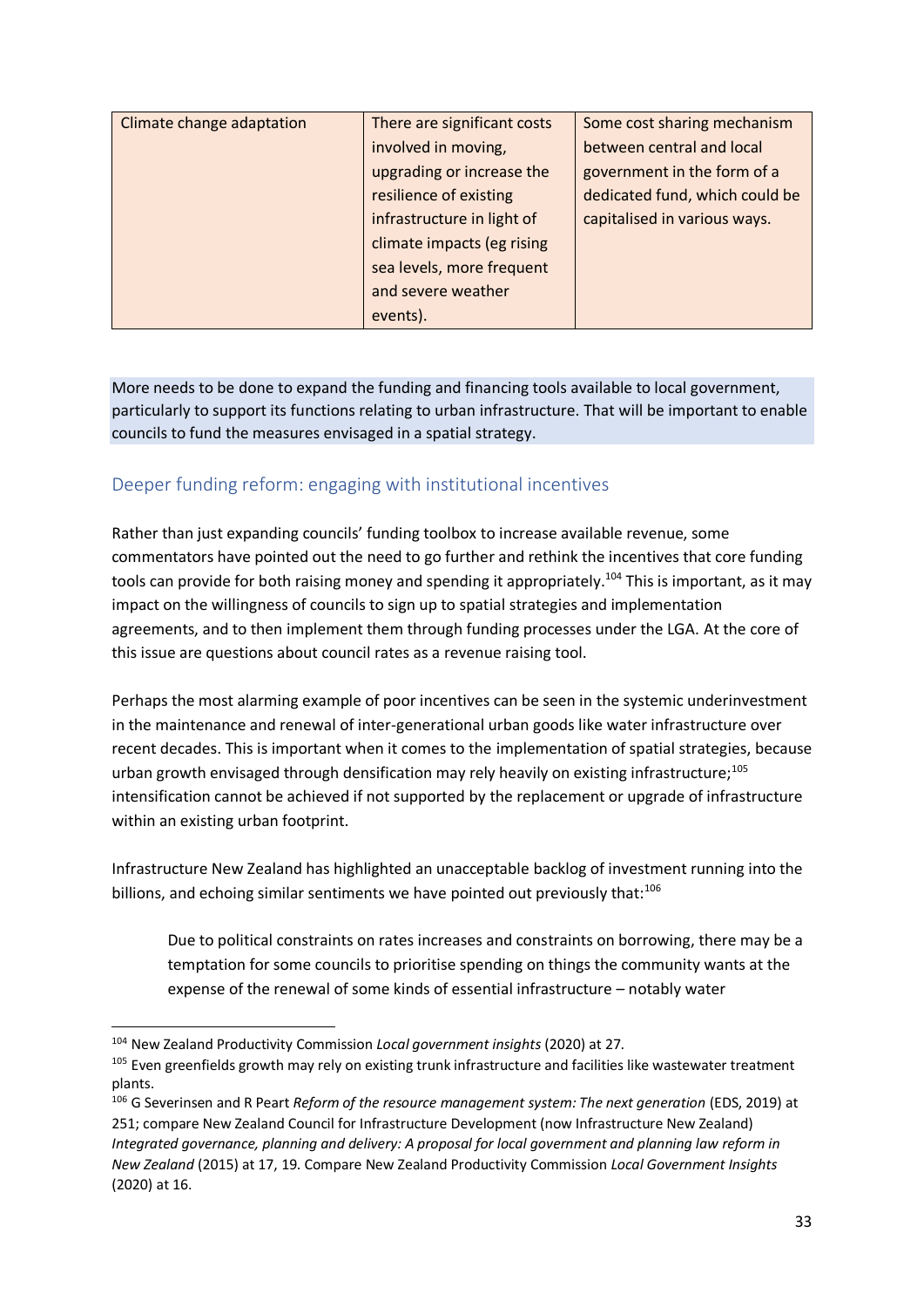infrastructure. Some councils have adopted a "run to fail" approach for underground assets, not investing in upgrades until there are problems (such as sewage overflows or public health problems such as with inadequate treatment of potable water).

Although the issue is by no means ubiquitous throughout the country (some councils have invested strongly in water infrastructure), it highlights the risks of leaving decision-making and prioritisations on inter-generational issues to those accountable through three yearly election cycles, especially if failures only become visible to the public years after they should have been pre-empted (as with underground and unmonitored assets like water).<sup>107</sup> Institutional reform for three waters is required, and is being progressed through a parallel government workstream.

While this strays from the focus of this paper on the SPA and funding, institutional settings are linked to the former topics (for example, in the ability of institutions to raise debt finance, the trade-offs they make in expenditure across different community services, and the ability to socialise costs across larger areas). We have previously recommended a more "regionalised" and "arm's length" model for three waters service delivery (with potential for the exclusion of stormwater), accompanied by the creation of an economic regulator. This is, for the most part, in line with what is being proposed, and will allow the depoliticization of investment decisions, greater ability to socialise costs across the urban-rural divide, and improved economies of scale and concentration of expertise.

In short, a reformed three waters sector would be well positioned to deliver on regional spatial strategies, as long as it worked closely with councils and government agencies in doing so. That said, it will be important that any new legal framework for cross-regional three waters entities (including their revenue raising and funding choices) is firmly linked to the achievement of a spatial plan in the same manner as councils and others. Such entities may be crucial to the plan's achievement alongside central government agencies/entities and CCOs.

Incentives to underinvest in three waters infrastructure should, following a large capital injection from central government, be addressed through institutional reforms (a regionalised model and an economic regulator). Any new three waters entities, and their funding processes, will need to have clear links to regional spatial strategies.

### Incentives to fund urban growth

A more explicable situation in which councils have lacked adequate funding incentives, and where improvements are needed to incentivise the implementation of spatial strategies, is where there is a need to pay for the infrastructure required to service rapid urban growth. Here, there is an argument that councils have incentives to provide growth infrastructure on a "just in time" (or, indeed, too late) basis. This is particularly obvious for large scale greenfields expansion. New suburbs are expensive and investment in them is of little direct benefit to existing residents, yet that is

<sup>107</sup> Compare Infrastructure New Zealand *Building regions: A vision for local government, planning law and funding reform* (2019) at 32.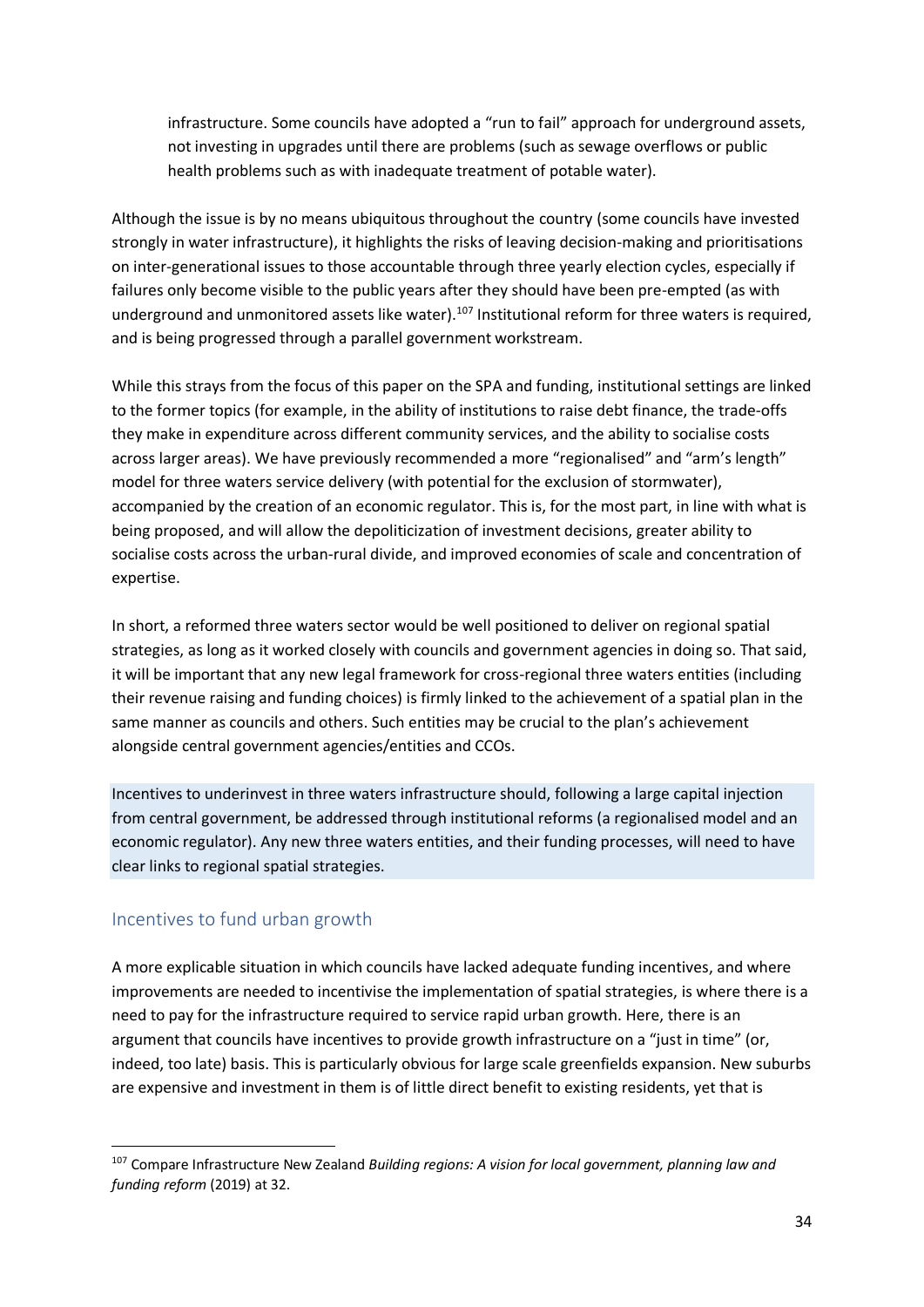perceived to be subsidised through rates or imprudent levels of debt.<sup>108</sup> As we have pointed out previously:<sup>109</sup>

there can be strong political incentives on councils not to increase rates, especially if they are being used to service new development and the benefits are not apparent to existing residents who are paying for it (and who are the ones voting in local elections). This … can lead to an institutional bias in councils against growth, and therefore resistance to the timely and proactive provision of serviced land for [affordable] residential development.

The Productivity Commission agrees that there is at least a *perception* among ratepayers/voters that the community as a whole does not obtain net benefit from growth and yet is obliged to fund it.<sup>110</sup> It describes this as an issue of political economy (as opposed to an economic reality). But it is the perception among constituents that ultimately matters in local decisions, because those people are the ones that establish political mandates for councillors.

The phenomenon also applies to infill and brownfields developments, in which case funding constraints – a reluctance of ratepayers to pay for new or upgraded infrastructure that benefits only some – can reinforce existing residents' preference for amenity values associated with low density (preserving leafy green streets). Why pay for things that you think not only fail to benefit you, but also which you actively oppose? Furthermore, where urban growth pressures are large, significant financial risks need to be borne by local government, in that: $111$ 

Councils that install new infrastructure ahead of housing demand may find themselves facing high borrowing and depreciation costs, particularly if growth occurs at a slower rate than anticipated. For this reason, many councils tightly control the supply of new infrastructure.

While it would be wrong to paint all councils negatively as being "risk averse" by nature, there are understandable political and financial incentives for prudence that may not produce the best overall outcomes. This has been described as "a broken system for financing infrastructure that delays or prevents developments going ahead"<sup>112</sup> and a "serious social and economic problem" contributing to the housing crisis.<sup>113</sup> It also means that funding incentives may sit uneasily with the achievement of a spatial plan premised on the need to provide growth infrastructure rapidly.

According to Infrastructure New Zealand, the same basic problem underpins all of these phenomena: there is misalignment as to where the benefits and costs of investment fall. That may

<sup>108</sup> New Zealand Productivity Commission *Using land for housing* (2015) at 325.

<sup>&</sup>lt;sup>109</sup> G Severinsen and R Peart *Reform of the resource management System: The next generation* (EDS, 2019). Compare Resource Management Review Panel *Transforming the resource management system: Opportunities for change – Issues and options paper* (2019) at 13.

<sup>110</sup> New Zealand Productivity Commission *Local government funding and financing* (2019) at 175.

<sup>111</sup> New Zealand Productivity Commission *Using land for housing* (2015) at 7.

<sup>112 &</sup>lt;www.beehive.govt.nz/speech/speech-government-economics-network-2019-conference>

<sup>113</sup> New Zealand Productivity Commission *Local government funding and financing* (2019) at 10.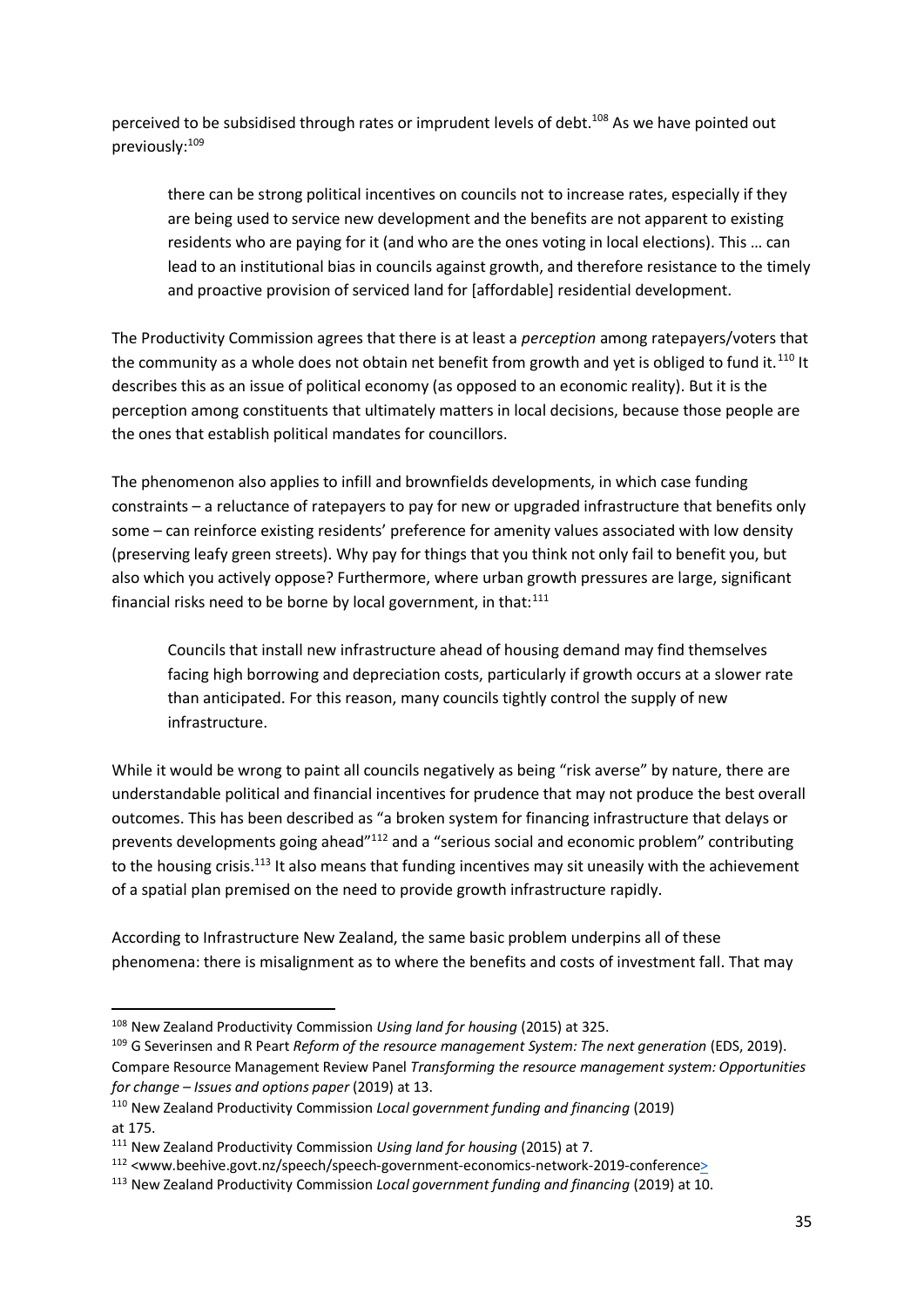still be the case even if users were able to be charged fully for the services they use (ie if the costs were internalised), because there would still be little prospect of *benefit* for councils and therefore weak incentives (they would be neutral at best, and the risk burden would remain if cost-recovery had to happen after investments were made). For example, it is understandable that councils are reluctant to pay for rapid urban growth, because its presumed benefits (in the form of increased economic activity)<sup>114</sup> accrue mainly to central government via income tax and GST. For example, it has been pointed out that:<sup>115</sup>

the major issue facing councils is that their primary source of revenue – rates – is detached from council or area performance and instead linked to constituent perceptions of need and affordability …

Without a financial benefit from decisions which improve welfare, the dominant priority for councils is minimising rates increases for existing residents. [While] the government benefits directly from improved economic performance via growth in income, corporate and sales taxes… local government expenditure which improves economic performance requires an increase in rates with the tax windfall returned to central [but not local] government.

The Productivity Commission has agreed that incentives to raise and spend money need to be corrected.<sup>116</sup> However, it suggests fairly targeted measures to do so. Many of these are about shifting particular costs to those who enjoy associated benefits.<sup>117</sup> That would see councils charging users more directly to recover costs where feasible (eg volumetric charges for water), but otherwise through broader proxy measures, such as targeted rates or value uplift capture, where:<sup>118</sup>

owners who enjoy "windfall gains" in the value of their property because of nearby infrastructure that the public has funded, would be required to pay a portion of this gain to the council. In turn, revenue raised would help the council fund future growth.

Value uplift capture is used extensively overseas and in our view is attractive from standpoints of both efficiency and equity. The Commission also envisages greater need-based or performancebased assistance (ie stable grants, rather than allocation from ad hoc funds) from central government where there is a national interest. The idea is that rapid urban growth, where envisaged

<sup>&</sup>lt;sup>114</sup> There is an interesting relationship between population growth and economic growth, and they are not necessarily always correlated in a positive way. Having more people *requires* more economic growth to "grow the pie" and ensure no decline in overall living standards, but it is by no means guaranteed to *generate* it. See Yuval Noah Harari *Homo deus: A brief history of tomorrow* (Vintage, 2016).

<sup>115</sup> Infrastructure New Zealand *Building regions: A vision for local government, planning law and funding reform* (2019) at 15.

<sup>116</sup> New Zealand Productivity Commission *Local Government Insights* (2020) at 27.

<sup>117</sup> New Zealand Productivity Commission *Using land for housing* (2015) at 4.

<sup>118</sup> New Zealand Productivity Commission *Local government funding and financing* (2019) at 6. Compare Infrastructure New Zealand *Building regions: A vision for local government, planning law and funding reform* (2019) at 26. This could be done through a new tax, or by changing targeted rates to allow them to be levied on changes in land value due to public investment in infrastructure or amenities (New Zealand Productivity Commission *Better urban planning* (2017) at 334).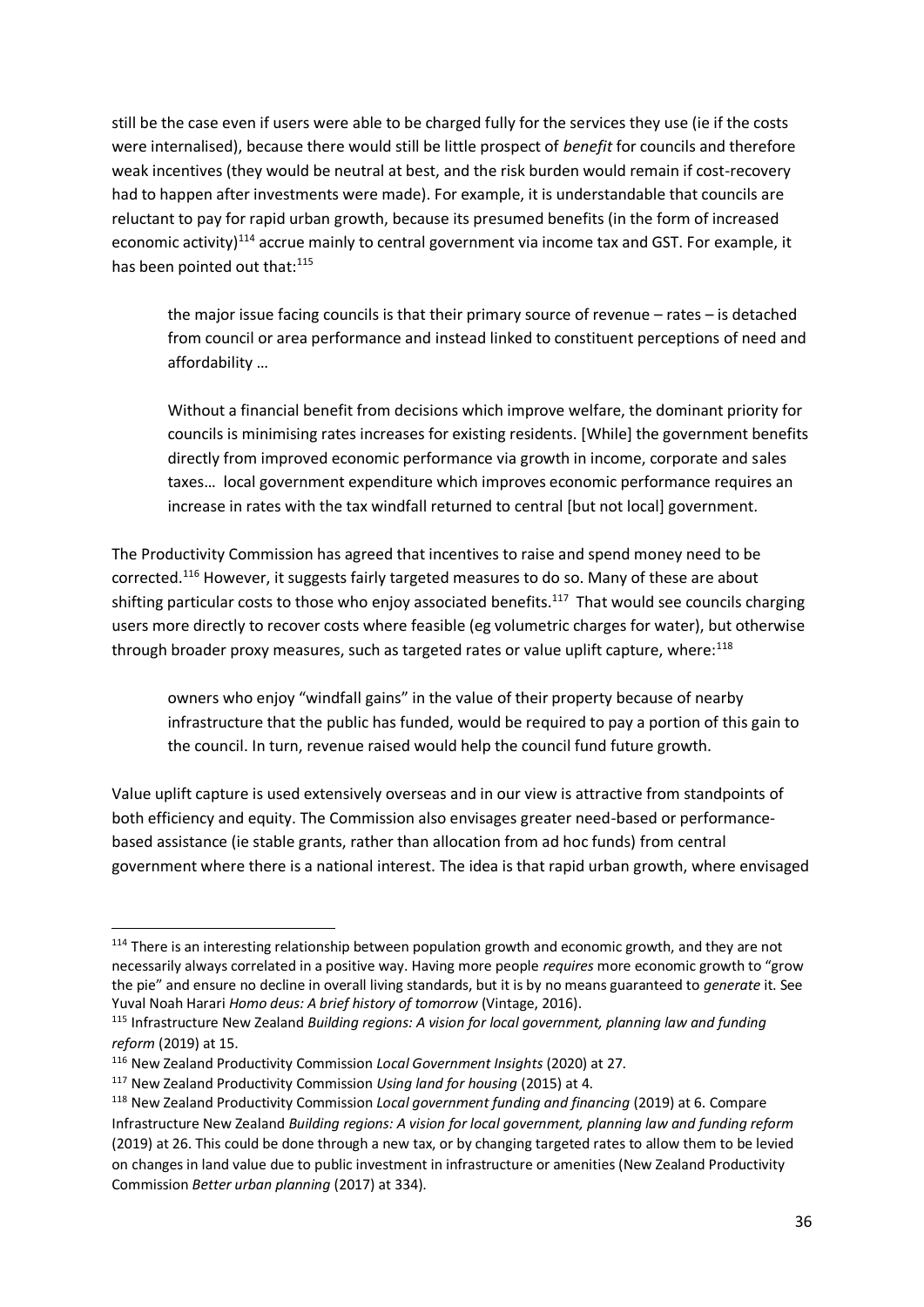in a spatial strategy, would not be seen as a financial burden or a political risk, but rather as a fiscally neutral task to be embraced.

Councils should be incentivised to provide growth infrastructure to realise a spatial strategy, including through the use of value uplift capture, need-based central government grants, and user charging (as long as equity issues were addressed).

However, others have gone further, arguing that instead of just shifting growth *costs* onto those who benefit (future residents and central government), we should embrace the other side of that coin: shifting the *benefit* to those who bear the costs (councils). Some have therefore suggested allowing local government itself to collect income tax, thereby providing an incentive for councils to invest in measures that will enhance people's incomes. Creating a local income tax may be difficult to implement at a local level, given the complexity of the system required and challenges with tying people's incomes to small geographical areas within New Zealand.<sup>119</sup>

Another potential solution floated by the Productivity Commission has been a system of central government grants to councils, proportionate to new building work (eg based on the value of building consents issued).<sup>120</sup> The idea is that this would be a carrot for councils to increase the supply of serviced land, but through a mechanism that may be more easily and efficiently administered than others (eg a local income tax). That more systemic and predictable approach would, in our view, be a much better method for government assistance than a continuation of using ad hoc funds that are parcelled out on a discretionary basis and can be vulnerable to politics.<sup>121</sup> As Infrastructure New Zealand has observed, "Infrastructure funding and financing solutions for one council area risk opening an argument for similar assistance elsewhere, disincentivising central government from intervening".<sup>122</sup> This demand-driven funding could even be given directly to arm's length CCOs (with Crown representation on boards) and earmarked for specific types of infrastructure rather than councils themselves.

An alternative that we see considerable merit in is deploying a form of local GST (as long as it were met by a corresponding reduction in national GST), rather than relying on an extensive system of government grants to facilitate urban growth.<sup>123</sup> There are many challenges and benefits of using GST,  $124$  but the benefit we find most compelling is not a particularly technical one: it would provide communities with greater control over their own destinies and better reflect subsidiarity. As Infrastructure New Zealand has pointed out, regional economic development is currently,

<sup>&</sup>lt;sup>119</sup> It would be possible to do so, but it would be expensive and complex, and no doubt cause jurisdictional issues.

<sup>120</sup> New Zealand Productivity Commission *Local government funding and financing* (2019) at 182. Compare B Craven, J Goldinhgam-Newsom and O Hartwich *#localismNZ: Bringing power to the people* (2019) at 42. <sup>121</sup> For example, the Provincial Growth Fund or Housing Infrastructure Fund.

<sup>122</sup> Infrastructure New Zealand *Building regions: A vision for local government, planning law and funding reform* (2019) at 30.

<sup>&</sup>lt;sup>123</sup> Although government grants seem necessary for some things, such as correcting historical underinvestment deficit in three waters infrastructure and the need to meet strengthened national standards.

 $124$  For example, the Productivity Commission has pointed out that GST and some forms of income tax (eg pay as you earn) are less painful than mechanisms like rates, because it is less visible and people are not faced with a standalone bill. However, they are also complex to design, implement and enforce.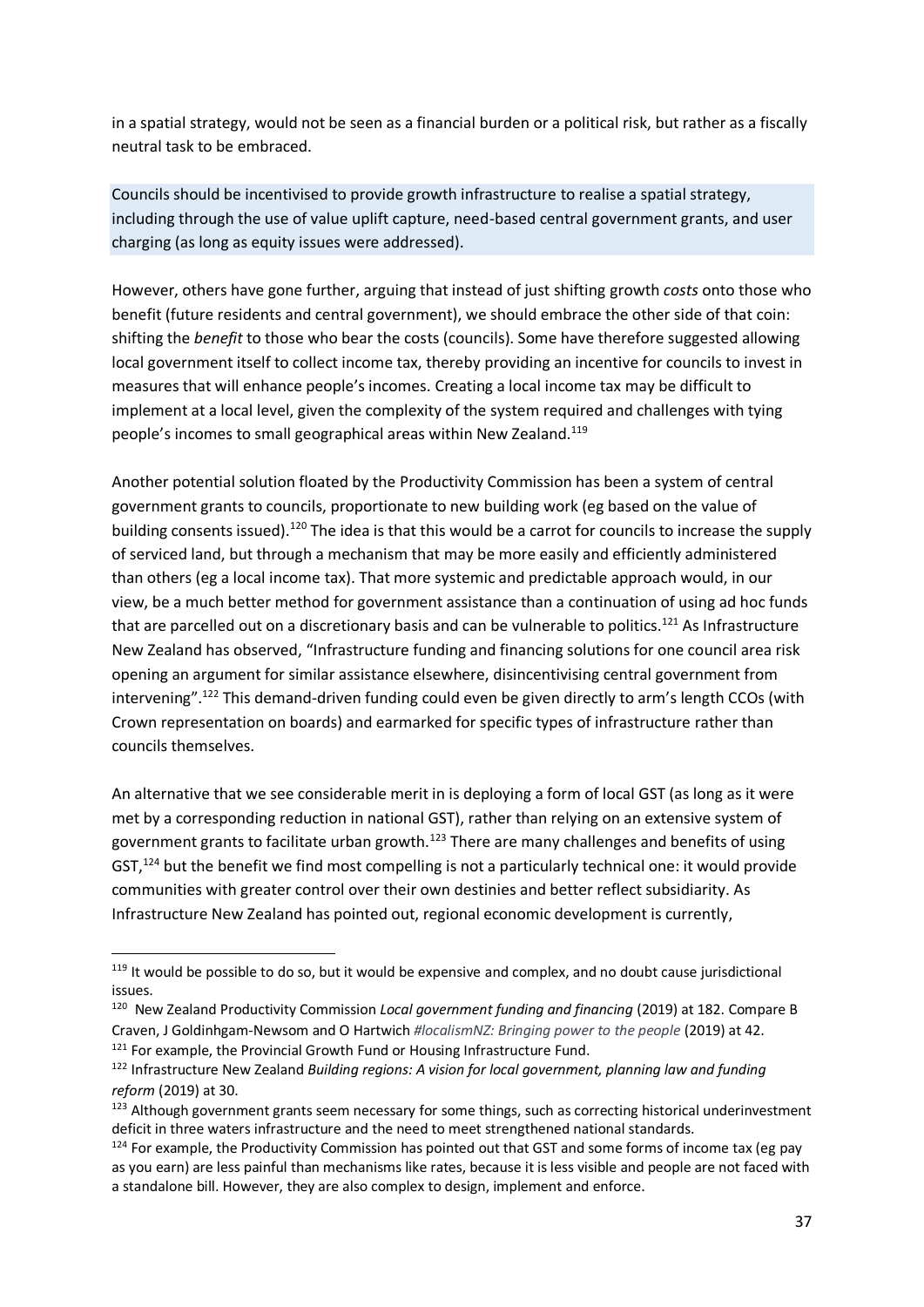counterintuitively, a central government activity: "Successive Governments have sought to lift regional economic performance, but with little demonstrable success. Major central investments risk the appearance of backing winners".<sup>125</sup> Similarly, another commentator has pointed out the OECD's view that:<sup>126</sup>

local governments need greater incentives to promote and accommodate economic development and growth in a way that best suits their region, not the current one-size-fitsall approach…. [and] once local governments in New Zealand are given more autonomy and incentives, they will offer a package of goods and services that meets the needs and demands of the residents of that region.

The assumption that localism is best clearly does not hold for all cases – we might think of the poor inter-generational outcomes produced by regulatory "services" that protect the natural environment in cities and in the countryside (freshwater pollution, biodiversity decline) and the systemic underinvestment we have seen in water infrastructure. But overall it does suggest the desirability of putting substantial fiscal control in the hands of local government, subject to strict environmental limits and national oversight. It would also continue the New Zealand tradition of recognising the fiscal autonomy of local government, $127$  which in turn reflects its position as a partner rather than a subsidiary of the Crown to be handed money when necessary.<sup>128</sup>

Introducing a local GST, for example, could encourage the funding of growth in line with a spatial strategy, because it would generally be seen as a profitable thing for councils to do.

There should be further investigation into the merits of a local GST as a means to provide incentives for councils to invest in growth infrastructure where envisaged in a regional spatial strategy.

That said, we do not see a local GST as a viable replacement for rates as a core funding tool. Increases in spending – and therefore GST revenue – would not correlate with the need to fund all public goods and services. In particular, we need to remember that funding is also about ensuring a sustainable standard of living for communities declining in population or economic activity. While declining urban areas are to be commended for efforts to attract more residents and visitors, a decline is often due to factors beyond the control of communities (eg the attractions of a larger city). Managed decline may be needed in many cases to adapt to change rather than fight it.<sup>129</sup>

<sup>125</sup> Infrastructure New Zealand *Building regions: A vision for local government, planning law and funding reform* (2019) at 25.

<sup>126</sup> B Craven, J Goldinhgam-Newsom and O Hartwich *#localismNZ: Bringing power to the people* (2019) at 40, citing OECD *Economic Surveys: New Zealand* (2017).

<sup>127</sup> New Zealand Productivity Commission *Local government funding and financing* (2019) at 297.

<sup>128</sup> Compare New Zealand Productivity Commission *Local government funding and financing* (Draft report, 2019) at 265: "Central government should not expect local government to act simply as its regulatory agent. Rather, the two levels of government should seek a regulatory partnership based on mutual respect and an agreed protocol."

<sup>129</sup> Compare New Zealand Productivity Commission *Local government funding and financing* (2019) at from 204; J Hollander and others *Planning shrinking cities* (2009) 72(4) Progress in Planning 223. Contrast the more optimistic view of the New Zealand Initiative in B Craven, J Goldinhgam-Newsom and O Hartwich *#localismNZ: Bringing power to the people* (2019) at 40.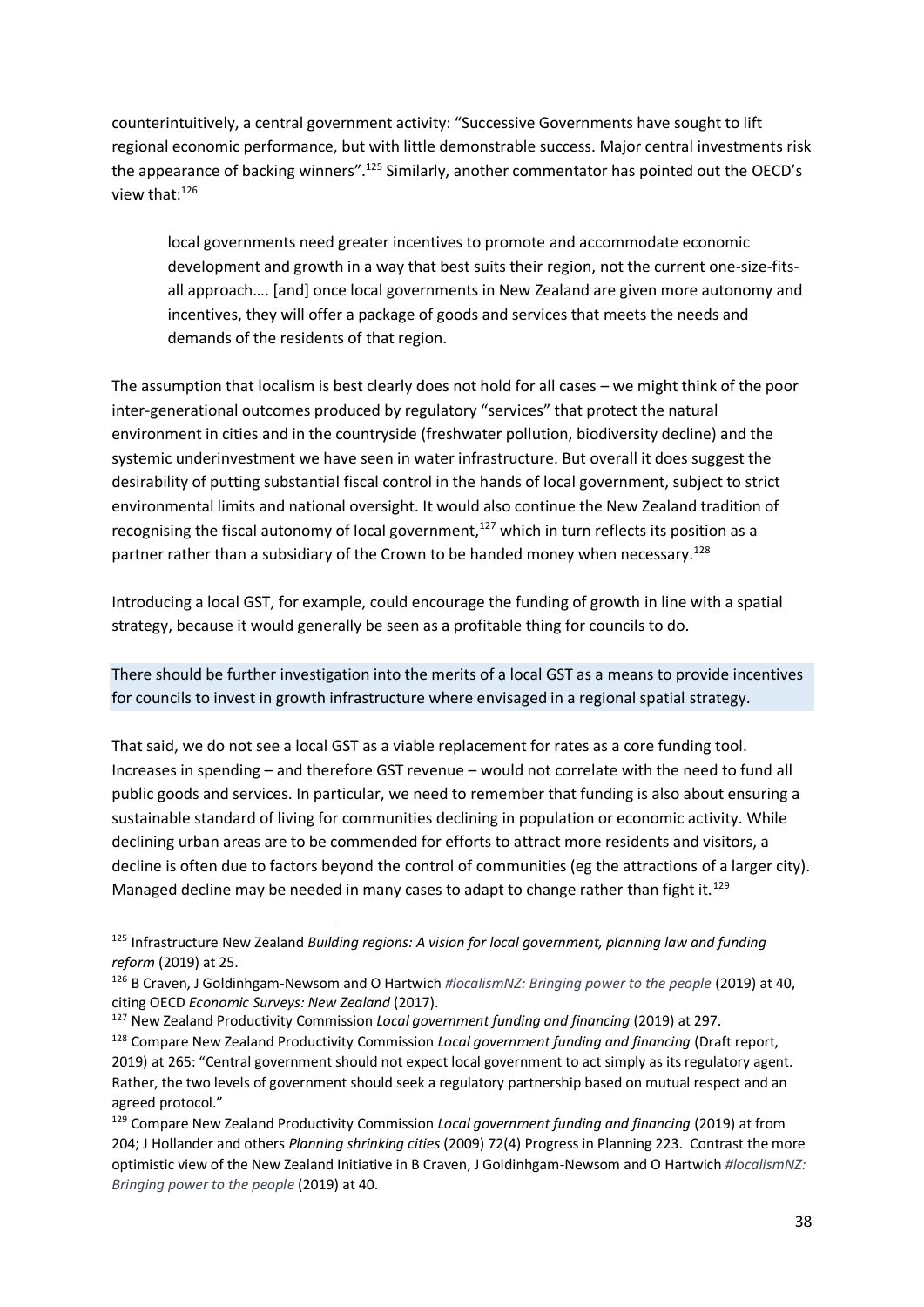Yet the basic health and wellbeing of those remaining in a community (especially dependent on the quality of water and transport infrastructure), should not depend only on what people can spend. That can also vary considerably from year to year and make long-term planning challenging. Rates, fixed to an unchanging amount of land in an area, provide reasonable predictability of service because they are based on an assessment of community need rather than predictions of economic performance.<sup>130</sup> In other words, while a local form of GST may provide appropriate incentives for councils to fund infrastructure in a spatial strategy geared towards rapid growth, over-reliance on this funding mechanism would not enable councils to implement spatial strategies dealing with urban contraction or decline.

Overall, we agree that the way forward is to expand our toolbox, not replace it. We see merit in including a local GST within that toolbox, among other things that spread costs more equitably, raise sufficient revenue in a timely way, address pressing short-term deficits, and provide systemic incentives to invest in measures to achieve spatial strategies. Consideration should also be given to the introduction of an "environmental footprint tax", described in our work on resource management reform, which could go to central and local government. This would provide incentives not just for councils and others to invest in growth, but also in *green* growth and environmental aspects of a spatial strategy not linked to urban expansion (eg restoration of significant natural areas, climate change mitigation, and protection of waterways).

The need for systemic institutional and funding reforms for infrastructure provision can be seen in the cautionary tale of the Mangawhai Community Wastewater Scheme. This highlights that urban infrastructure issues are not limited to large or rapidly growing centres, and that such issues can stem from weak funding and institutional arrangements.

#### **A spotlight on the Mangawhai wastewater scheme**

Mangawhai, a small community in Northland, historically had no centralised wastewater scheme. Instead, it relied on the use of septic tanks, package plants or long drop toilets. Aware of growing water quality issues, Kaipara District Council proposed a range of communally based wastewater schemes throughout the 1980s. However, residents consistently rejected all schemes, questioning the need for them and complaining that the costs were too high. Matters came to a head when the Council notified its District Plan in 1996 and the continuing lack of provision for wastewater was contested by the Minister of Conservation. More restrictive land use controls were sought in the Environment Court due to the adverse environmental effects that urban development was having on the Mangawhai Harbour. A study confirmed that reliance on septic tanks presented an increasing health risk and was causing both groundwater and coastal contamination.

<sup>130</sup> This concern may be reduced in the event of local government structural reform (a move towards larger regional entities), and the ability to subsidise some parts of a region from greater economic activity in others. We note that the government is in the early stages of a review of local government, which may include such things.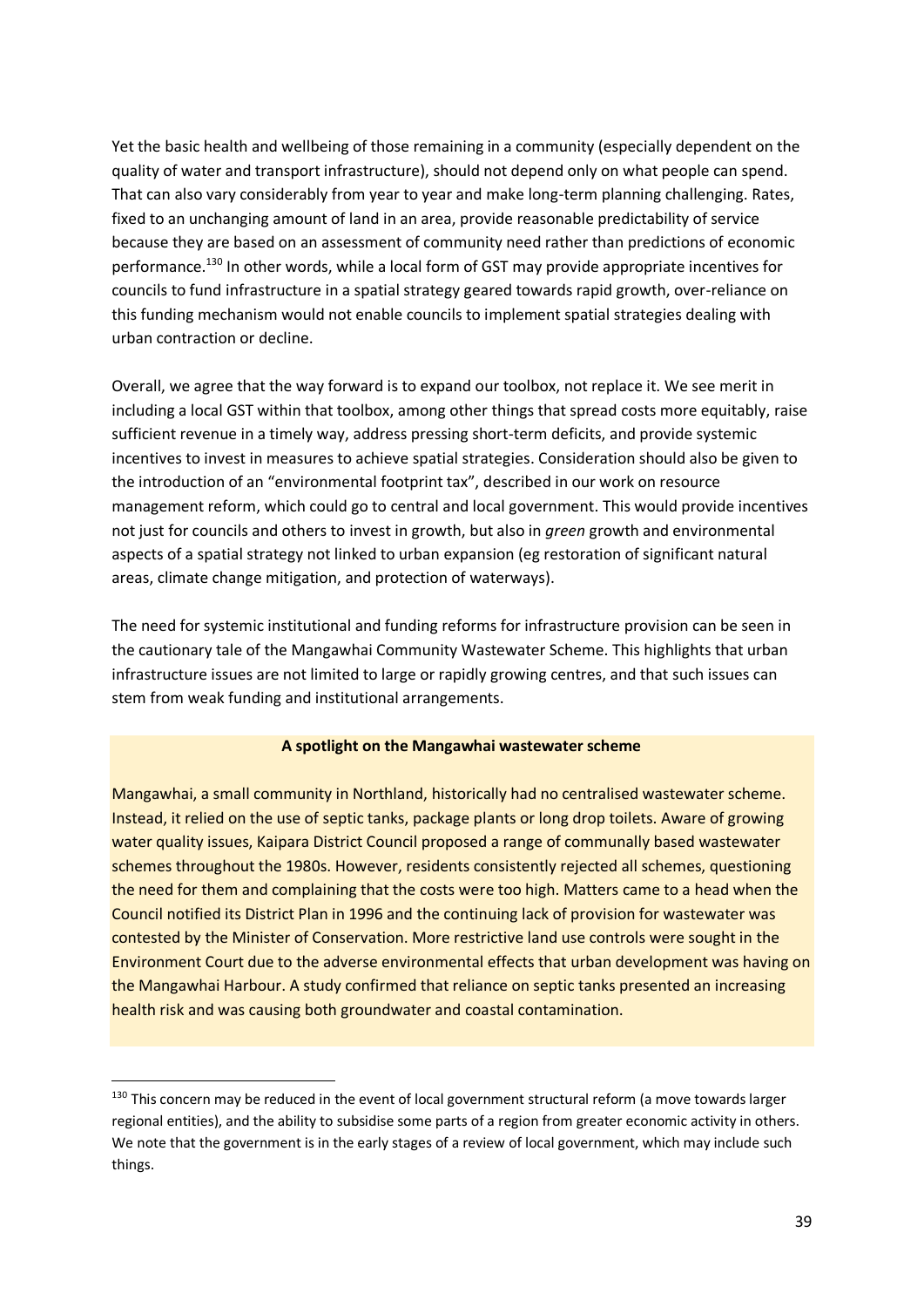The Council identified three options, and it was decided that a centralised reticulated wastewater scheme was needed. Council funds were, however, constrained. There was limited ability to take on higher levels of debt (for every one dollar of debt, the council needed \$2.50 of income under regulations at the time).<sup>131</sup> The Council looked to the private sector for a solution, through the formation of public private partnership.

After an initial bidding round, the Council awarded Simon Engineering "preferred proponent status" in 2002, on the basis of a proposed contract it had negotiated with the company. The arrangement envisaged that Simon Engineering would build the wastewater plant and then operate and maintain it for a 25-year period, after which the asset would be transferred back to public control for no charge. The Council would be obliged to make annual payments during that period ("toll payments"), to cover the capital costs of construction (with a maximum total payment of \$13.5 million), as well as the operating and maintenance costs for the scheme. A pricing structure was calculated on this basis. However the proposed arrangement proved problematic: $132$ 

- In December 2002, before an agreement was finalised, the LGA changed the rules in play by specifying that arrangements with the private sector could last for up to a term of 15 years. This meant that the private partner would no longer be able to take advantage of taxation benefits from owning the assets over the anticipated 25-year period, so negotiations continued and the Council contribution had to be increased (alongside new public consultation).
- The scheme required resource consent from Rodney District Council and Auckland Regional Council (since incorporated into the Auckland Council) to dispose of the effluent from the wastewater scheme to land. Only one option was seen as consentable but it required the council to purchase land from a third party. That party had been subdividing other parts of its land and was itself going through the consent process. When the vendor's consent became conditional upon the upgrade of a road, it threatened to withdraw from the sale if an amount was not added to the purchase price to cover that cost. Council agreed. Costs were snowballing.
- The Council filed 13 separate resource consent applications with the regional council. All were publicly notified, 61 submissions were received, and several appeals were lodged. But consent was eventually granted following a mediation process that required the Council to (1) construct the wastewater treatment plant in a different location, (2) seal an additional road, and (3) cover the costs of connecting properties to the sewer network. Council bore this additional financial burden on top of its obligation to pay capital costs for construction of the plant.
- The required capacity of the plant was based on past growth rates. However, subdivision in the area exceeded predictions. Between 2001 and 2006 the Council approved consents for an additional 875 new lots. Capacity at the plant had to be increased.

<sup>&</sup>lt;sup>131</sup> Under the Local Government Act 1974 (largely repealed).

<sup>132</sup> For a detailed discussion of the project and issues surrounding see R Mulgan *Transparency and the performance of outsourced government services* (Research paper commissioned by the Queensland Office of the Information Commissioner and the Australia and New Zealand School of Government, 2015) at 15. See also Controller and Auditor General *Inquiry into the Mangawhai community wastewater scheme* (2013)*.*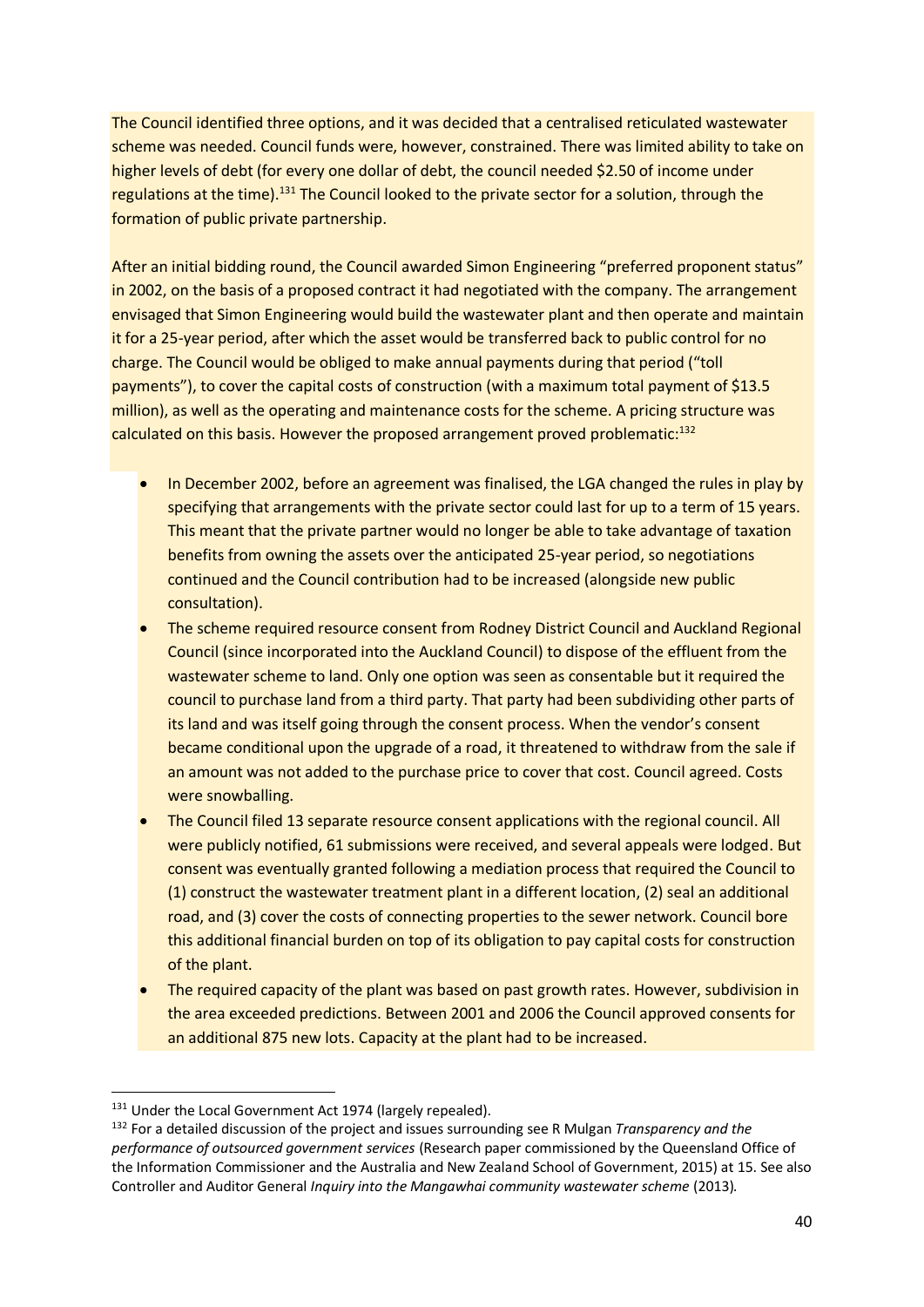- Matters became worse when the global financial crisis hit. Its impact on the property market reduced the Council's projected income from rates and development contributions. By September 2004, the contract with Simon Engineering had still not been signed (although approval to proceed had been obtained). Then, in November 2004, the parent company of Simon Engineering failed, and negotiations had to be abandoned. The Council eventually entered into a contract with another company, at a "significantly higher" cost.
- Between 2002 and 2005 the Office of the Auditor-General received five complaints about the scheme from residents and ratepayers, primarily concerned with affordability and the adequacy of consultation.

The scheme was eventually completed due to assistance provided under the government's sanitary works subsidy scheme, which was designed to help small communities afford wastewater schemes. Yet by 2005, the debt accrued by the Council led to a proposed rates increase of 30 percent, and as a result, ratepayers initiated legal proceedings against the council. An inquiry was launched into the matter.<sup>133</sup> That inquiry highlighted broad, systemic challenges for small local government units in infrastructure funding, including a lack of capacity and expertise (engineering services had been contracted out to a private company and the Council only had one in house engineer), noting that:<sup>134</sup>

it can be difficult for public entities to pay the market rate for scarce specialist expertise or to keep enough specialists in one location to make a particular function viable… There are also limits to what entities with limited funding bases can afford in terms of the number of staff and their skill level.

The project had also seen a range of different mayors and councillors come and go through that period, further affecting institutional capacity and knowledge.

The Kaipara District Council saga is particularly alarming and complex, but the underlying problems are not unique.<sup>135</sup> Some issues were contractual or to do with a shifting regulatory landscape, but foundational institutional and funding reform – including local government structural reform, a more systemic role for central government, and an expansion of funding tools – is required to ensure urban infrastructure will meet expectations set under a spatial strategy. Simply requiring councils' funding processes to be "consistent with" such strategies will not always be enough.

The incentives provided by the current system of funding infrastructure in the context of urban growth and renewal require correction if councils are to achieve the visions outlined in spatial strategies. Targeted measures to shift the costs of infrastructure onto those who benefit will help. In particular, the Crown should be responsible for a much larger proportion of the costs (and control) of drinking water and wastewater infrastructure.

However, we also see merit in allowing councils to levy a local form of GST, which provides incentives for funding growth while allowing communities more control over their own destiny. That

<sup>&</sup>lt;sup>133</sup> One News "Kaipara District Council faces another day in Court" (4 February 2014).

<sup>&</sup>lt;sup>134</sup> Controller and Auditor General *Inquiry into the Mangawhai community wastewater scheme* (2013) at 26.14.

<sup>135</sup> New Zealand Productivity Commission *Local Government Insights* (2020) at 15.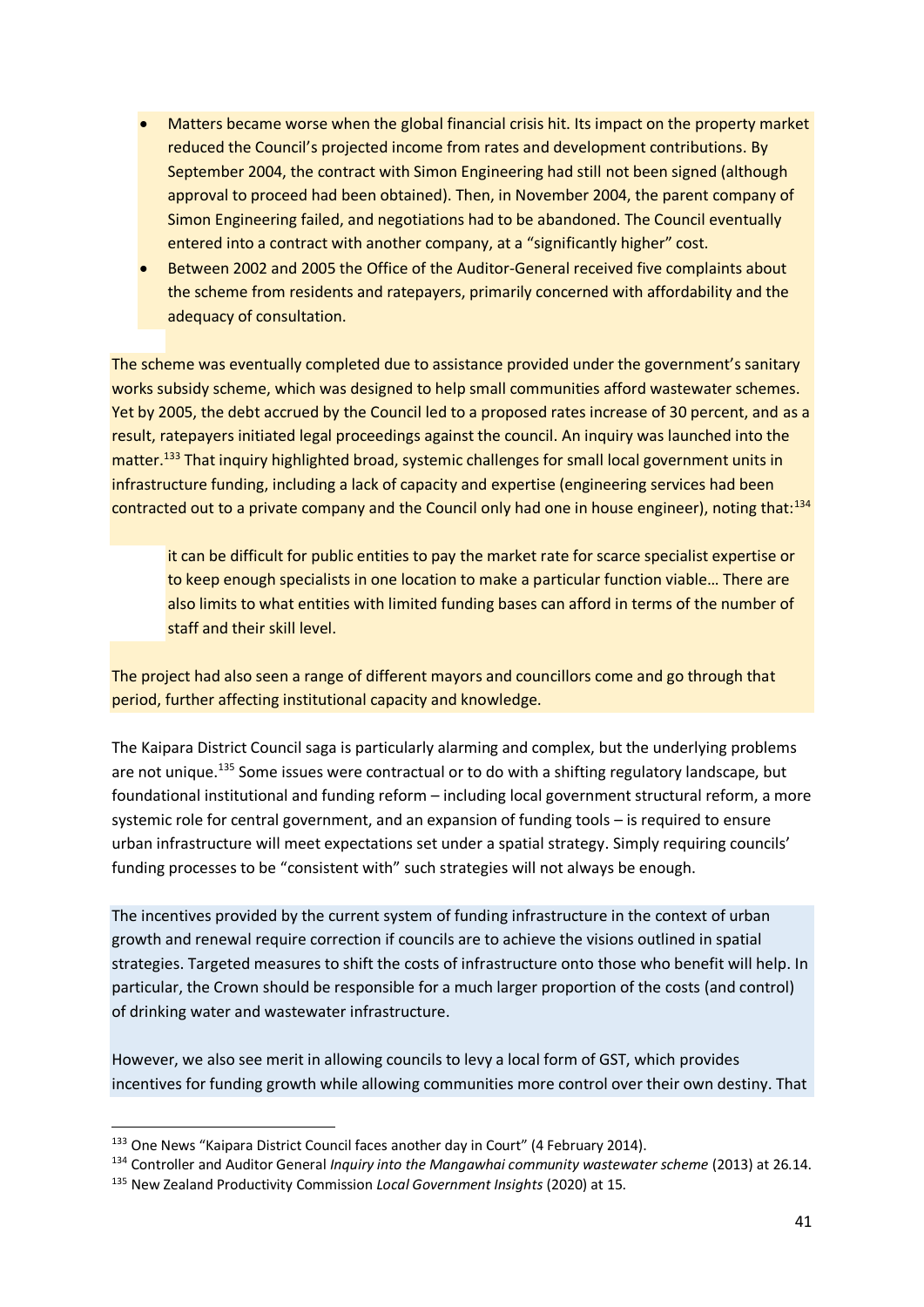cannot be a replacement for rates but would be a useful addition to the toolbox to incentivise investment in growth infrastructure.

The funding toolbox should also be expanded to include environmental or green taxes, to support the implementation of aspects of a spatial strategy concerned with environmental protection and climate change mitigation.

#### Reducing pressure on infrastructure

Because new infrastructure is extremely expensive, a future system also needs to incentivise its efficient use through demand-side controls. This could be significant when it comes to achieving spatial strategies that require large amounts of investment to facilitate urban growth, because reducing pressure on existing infrastructure may reduce funding pressures overall. For example, it might defer the need for an upgrade in one place, allowing investment to be concentrated in another. Reducing pressure on existing infrastructure can also have synergistic benefits for the environment.

Greater application of user-charging has been mentioned above as a way to equitably spread the costs of funding infrastructure. This cannot be absolute, as water and transport are public goods vital to the dignity of life for all.<sup>136</sup> But some degree of user-charging also provides incentives for people to make more efficient use of services, so that both monetary and environmental costs are minimised.<sup>137</sup> It is a good example of economic efficiency approaches being used in the service of broader public policy goals, rather than being adopted for their own sake. Volumetric charging for potable water could, for instance, be deployed more widely. This approach has been very effective in driving more efficient use (which is increasingly important in light of Auckland's water security issues and the looming threat of climate change).<sup>138</sup>

Charging for stormwater services could also have benefits, causing people to reduce the burden on public infrastructure by internalising their impacts onsite (eg through rain gardens, rooftop gardens, impermeable surfaces, or rainwater harvesting systems) where that could be done in an economic and healthy way. This iterative change could be an efficient way to reduce the need for massive trunk infrastructure upgrades, and to make systems more resilient to more extreme weather events as climate change becomes more apparent. Incentives for onsite stormwater management could also have significant co-benefits if rolled out across an urban area, in terms of amenity, urban cooling, pollution-prevention, biodiversity and climate change. It would complement the outcomes sought by the NBA's regulatory regime (eg targets for urban biodiversity) and climate change

 $136$  Separate redistributive policies could be used as long as they were effective (eg rates relief), but equally we do not see a problem with an element of free provision (eg first X number of litres provided for no charge).

<sup>137</sup> Compare also New Zealand Productivity Commission *Local government funding and financing* (2019); Infrastructure New Zealand *Building regions: A vision for local government, planning law and funding reform* (2019).

<sup>&</sup>lt;sup>138</sup> It has been pointed out that "where applied, volumetric metering and pricing appears to have reduced peak water consumption and waste by up to 30%... [and] peak daily water use decreased by about 25% in the two years after universal metering was put in place": see New Zealand Productivity Commission *Local government funding and financing* (2019) at 283.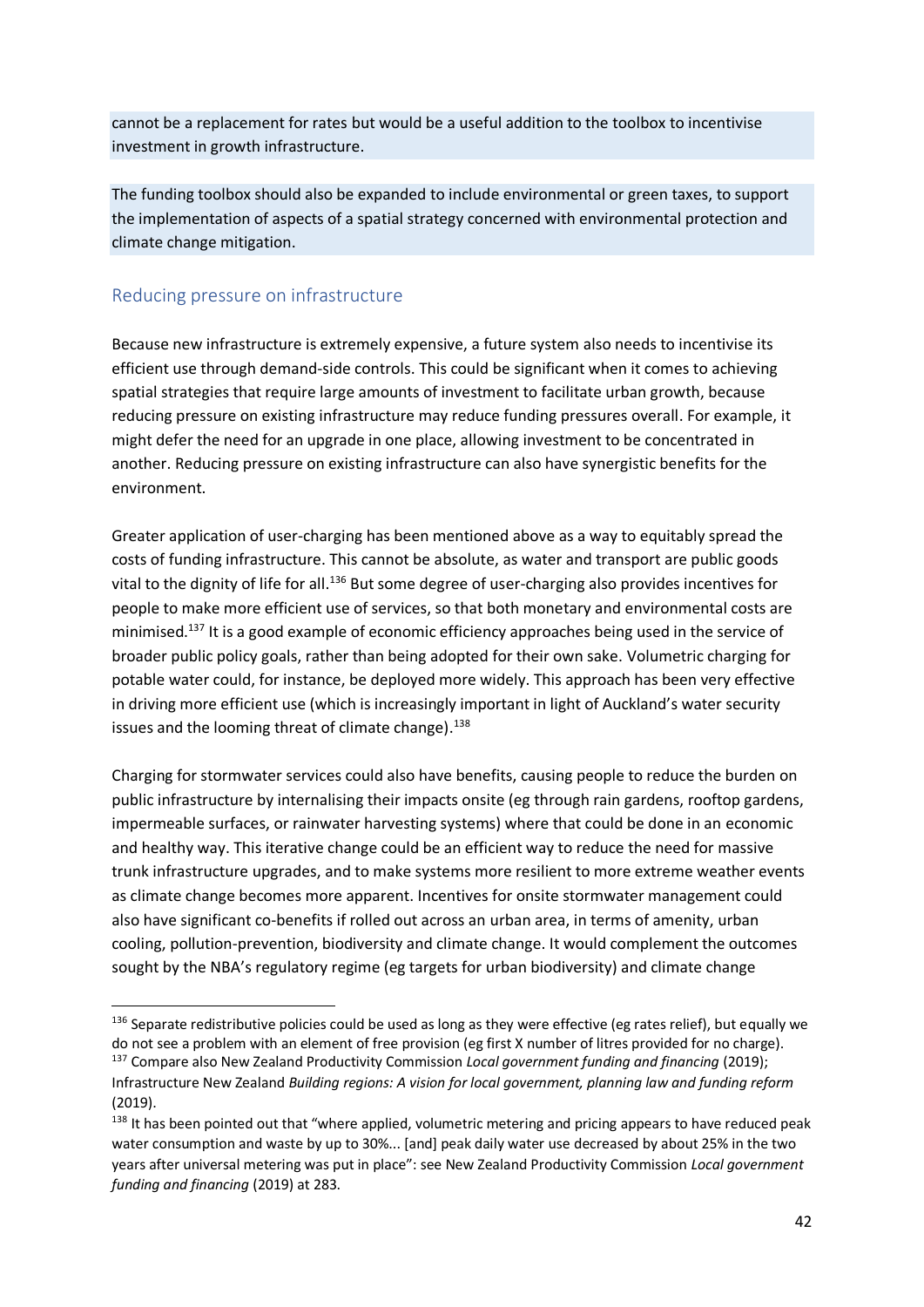legislation (both adaptation and mitigation). Recycling rainwater and greywater rather than drawing on potable water (which in many parts of the country may become scarcer) for some activities – like watering the garden – makes a great deal of sense from both an economic and ethical standpoint and could support the goals of a spatial strategy well beyond those relating to the funding of urban growth.

User-charging should be deployed more in a future system both to provide a fair way to fund related services and to incentivise the efficient use of resources. A focus should be on the policy synergies this provides. However, charging and other forms of demand-based tools cannot be absolute and must carefully consider how impacts on the poor or vulnerable are to be addressed.

### Funding settings for climate change adaptation and environmental enhancement

Most of the conversation about funding and financing occurs in the urban context, and in particular the incentives for councils to fund the infrastructure needed to implement rapid land use change in fast growing urban areas. But while we focus on that here – and it is what the Panel and its submitters seems to be referring to when they speak of the importance of funding and financing incentives and other supporting measures – it is also worth remembering that there are other reasons for spatial strategies, and therefore other lenses through which policy makers will need to look at the adequacy of funding and financing tools.

A core element of many spatial strategies is likely to be climate change adaptation, which requires a deep rethink of how that (in all its manifestations) will be paid for over time. We know that the costs of adapting to climate change will be enormous.<sup>139</sup>

Some funding challenges are faced by central government (eg in the need to relocate nationally owned assets), while others are faced by councils (eg the need to strengthen flood protection measures or move three waters infrastructure). Others are shared (eg the need to reduce risks to the roading network). Many actions needed to adapt to a changing climate will be reflected in a spatial strategy, and there will need to be an effective mechanism by which those can be funded and supported. A sensible investment approach guided by a coherent strategy is needed, as can be seen in the example of Awatarariki below.

Some of this will be about ensuring that existing funding frameworks are deployed in a way that supports the adaptation goals contained in a spatial strategy. For example, new coastal roads funded under the LTMA, and flood protection structures funded under the LGA, should not be allowed to undermine long-term adaptation goals. Funding required for other reasons – eg that infrastructure has reached the end of its useful lifespan and needs replacing – can be an opportunity to reduce future climate risk by choosing to, for example, reroute it away from at risk areas.<sup>140</sup> The Productivity Commission has suggested taking measures to "make room" for rivers rather than seeking to control them through new expensive infrastructure,<sup>141</sup> and Judy Lawrence warns against creating public

<sup>139</sup> See Ministry for the Environment and Statistics New Zealand *New Zealand's environmental reporting series: Environment Aotearoa 2019* (2019).

<sup>140</sup> See New Zealand Productivity Commission *Local government funding and financing* (Draft report, July 2019) at 228.

<sup>141</sup> New Zealand Productivity Commission *Local government funding and financing* (Draft report, July 2019) at 227, 229.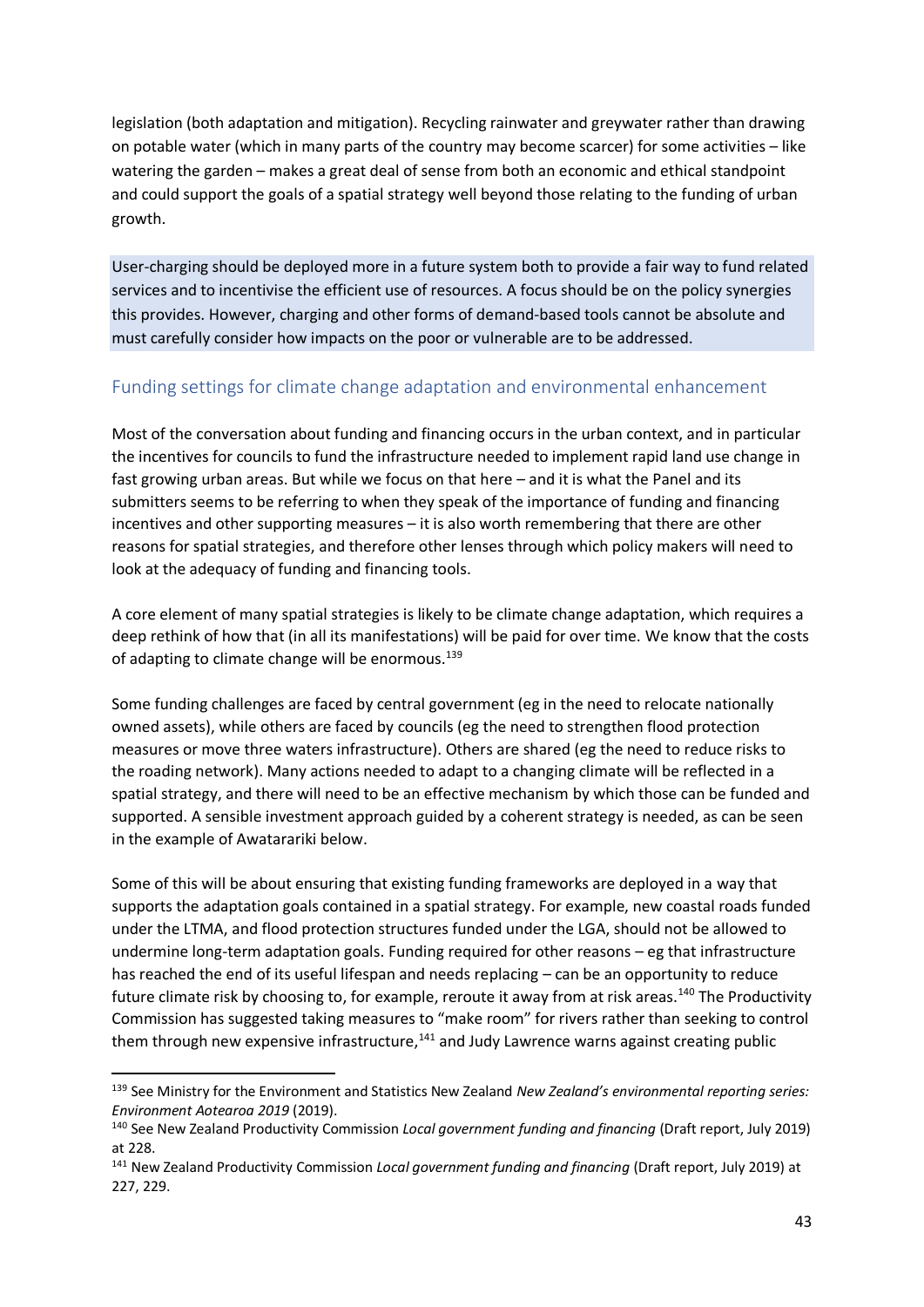expectations of ongoing protection (eg funding seawalls).<sup>142</sup> Locally unpopular funding choices may need to happen across the country to overcome local political pressures to continue to fund development having undue climate risks.

#### **A spotlight on Awatarariki**

In 2005, an intense storm triggered a huge debris flow down the Awatarariki Stream catchment at Matatā, in the Bay of Plenty. Twenty-seven houses were destroyed and 30 percent of the properties in the township were damaged. The likely return period for a storm of that size was initially thought to be around 200 to 500 years. Between 2005 and 2012 the council investigated a range of options for mitigating further such events, and residents were given permission to repair and rebuild their homes in the same location.

By 2012, the Whakatane District Council had invested \$7 million in building new retaining walls above affected properties and another \$55 million had been set aside for improving stormwater drains over the following 10 years. The Council estimated the recovery costs would be \$10 million, with around one third coming from Government.<sup>143</sup> A new rail bridge and underpass were constructed and around \$5.2 million was earmarked for a debris damn and flood channel.

However, all this expenditure was committed prior to an engineering solution being found to address future debris flow risk. Such a solution proved elusive and there remained the danger that any debris dam would fail. An updated meteorological report determined that, due to climate change, by the end of the century storms of the magnitude of the 2005 event would have a return period of closer to 40 to 80 years.<sup>144</sup>

A voluntary retreat package was investigated, and residents were made offers based on property valuations. This in turn led to several years of negotiations, with a number of residents appearing determined to stay. Eventually, the Council decided a plan change should be sought to extinguish existing use rights, on the basis the area posed a risk to the life of residents.

In 2018, an agreement was reached between the government and the Bay of Plenty Regional Council on a process to explore funding for a further acquisition package. Residents were also notified of a \$15 million fund to voluntarily buy owners out of their properties, $145$  and changes were proposed to the district and regional plans to enable a forced retreat from the area.<sup>146</sup> Independent commissioners came out in support of plan changes identifying the area as at significant risk, despite

<sup>142</sup> J Lawrence "Implications of climate change for New Zealand's natural hazards risk management" (2016) 12(3) Policy Quarterly 10.

<sup>143</sup> M Watson 'Still struggling a year after devastation' *The Dominion Post* (22 May 2006).

<sup>144</sup> *Report and decisions of the hearing commissioners in the matter of proposed plan change 1 to the Whakatane District Plan, and proposed plan change 17 to the Bay of Plenty Regional Natural Resources Plan* (26 March 2020) at [19].

<sup>145</sup> K Shanks "Awataraiki fan head saga: What you need to know" (New Zealand Herald, 17 July, 2019).

<sup>146</sup> N Macdonald ''Mismanaged retreat? The life-limiting limbo of Matata's red zone" (Stuff, 13 July 2019).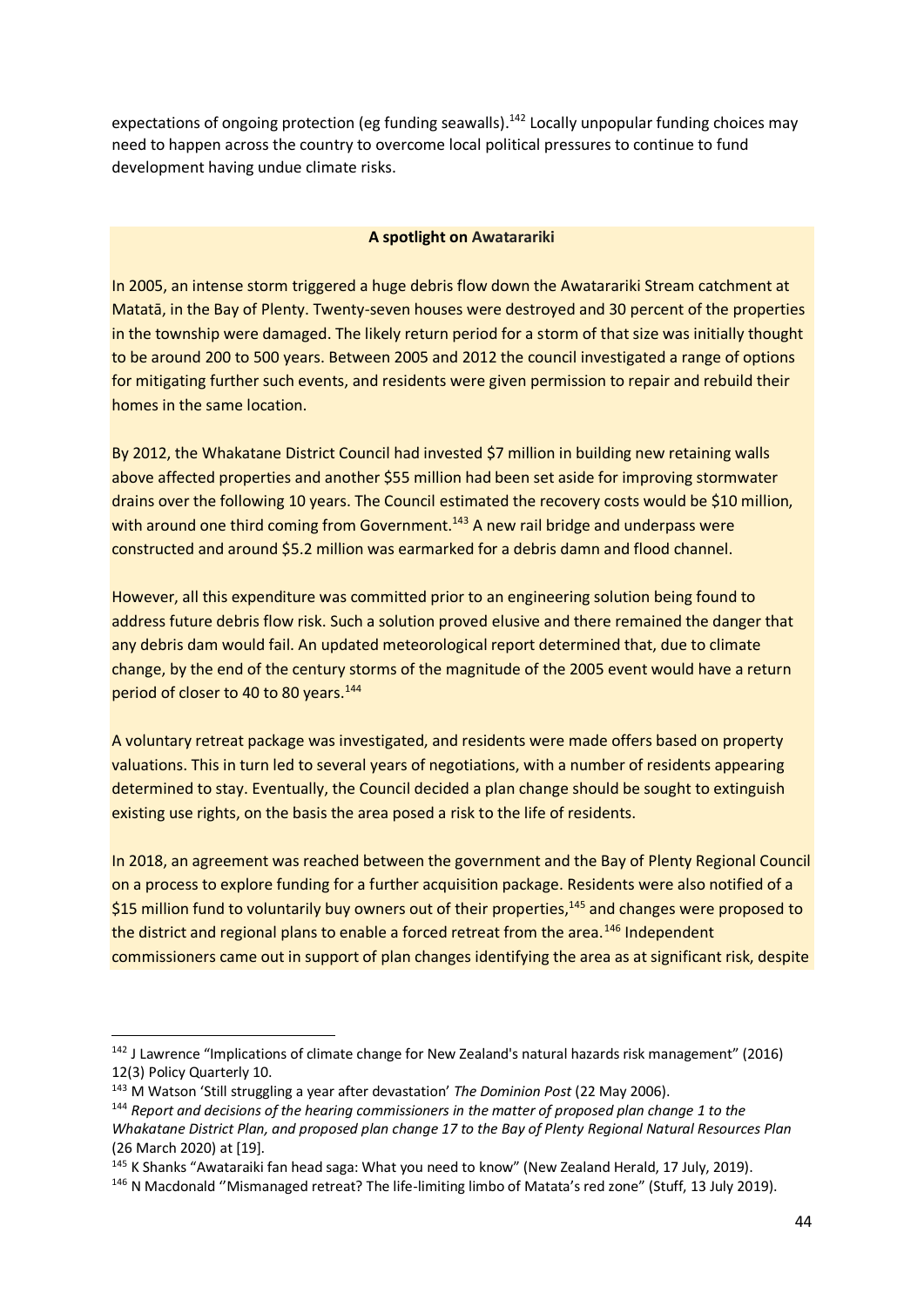some objections from residents.<sup>147</sup> They considered that protection of the health and safety of people should be the dominant concern in such high hazard areas.<sup>148</sup>

The Awatarariki example demonstrates the considerable costs associated with a reactive response to climate change, both in terms of time and money, and the personal impact on the people and communities involved. It also highlights the need for more formal and systematic risk assessments to be undertaken so that high risk areas are identified and durable strategies and associated funding mechanisms are put in place early on. It was pure luck that no lives were lost at Awatarariki and similar situations are likely to become more common in future.

All of this reinforces (1) the need for infrastructure funding frameworks to have a reasonably strong legal link to a spatial strategy that reflects adaptation needs (to prevent inconsistent, ad hoc and short-term funding choices), and (2) for a spatial strategy itself to be relatively flexible to respond to changes in an adaptation strategy. $149$ 

Existing funding frameworks will need to have strong legal links to a spatial strategy that is itself strongly influenced by a plan for climate change adaptation.

However, some climate-related funding challenges are novel, and will require new approaches. For example, some people may find their properties uninsurable or prohibitively expensive to insure as risk increases.<sup>150</sup> There may be a need to relocate entire communities, to buy new land and to compensate for the loss of existing property.<sup>151</sup>

A lot of this will need to be reflected in a spatial strategy but is unlikely to be able to be funded through the normal LGA and LTMA (or, arguably, Public Finance Act) processes. Indeed, Jonathan Boston, Judy Lawrence and others have pointed out that no existing funding mechanisms are likely to be adequate, including to provide a principled approach to compensation.<sup>152</sup> The scale of investment that will be required will be enormous, given that billions of dollars of assets and tens of

<sup>&</sup>lt;sup>147</sup> Their decision was made in line with objective 5 and policy 25 of the NZCPS. Objective 5 is to ensure that new developments are located away from areas prone to climate change risks and to consider responses, including managed retreat. Policy 25 encourages redevelopment or changes in land use to reduce the risk of adverse effects from coastal hazards, including managed retreat by relocation, removal or abandonment. <sup>148</sup> *Report and decisions of the hearing commissioners in the matter of proposed plan change 1 to the* 

*Whakatane District Plan, and proposed plan change 17 to the Bay of Plenty Regional Natural Resources Plan* (26 March 2020) at [240].

<sup>&</sup>lt;sup>149</sup> Risks are constantly changing and need to be managed adaptively; see New Zealand Productivity Commission *Local government funding and financing* (Draft report, July 2019) at 267.

<sup>150</sup> New Zealand Productivity Commission *Local government funding and financing* (Draft report, July 2019) at 268.

<sup>&</sup>lt;sup>151</sup> Other measures may be less tangible; compensation for lost rights, measures to enhance social and ecological resilience, or support for vulnerable or transitioning industries.

<sup>&</sup>lt;sup>152</sup> As Jonathan Boston and Judy Lawrence have pointed out: "In the absence of a well-designed, principled and consistent system of compensation, there will be political pressures for governments to implement high-cost "solutions" to protect vulnerable properties (and also threats of legal action)" J Boston and J Lawrence

<sup>&</sup>quot;Funding climate change adaptation" (2018) 14(2) Policy Quarterly 10 at 46.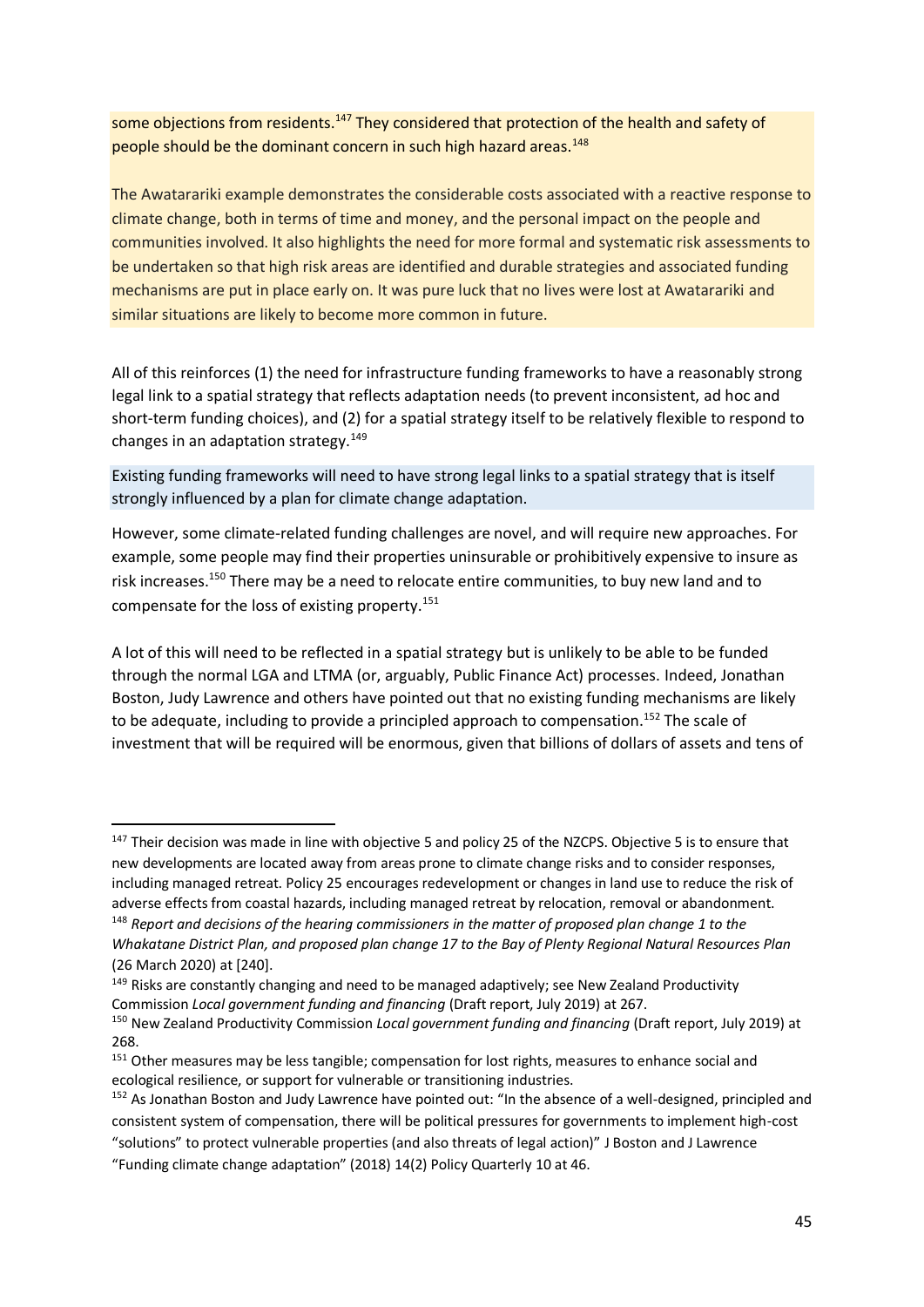thousands of people are at risk.<sup>153</sup> A dedicated adaptation fund is needed to support the climate change adaptation components of a spatial strategy. How that is structured, capitalised (including by whom) and used (including when and where, and for what purposes) will be crucial design questions.

#### **Funding mechanisms for climate change adaptation**

Irrespective of who or what contributes, we see a strong case for the establishment of a national Climate Change Adaptation Fund as a core mechanism for funding necessary measures over the long period of time contemplated by spatial strategies.<sup>154</sup> It would make sense for this new Fund to be established and managed under a new Climate Change Adaptation Act or the CCRA, but for funding to be deployed in accordance with more specific spatial strategies under the SPA.

A fund could be capitalised in a variety of ways. Inter-generational equity demands that the current generation, which has helped cause the problem, bear a significant amount of the burden despite not having yet felt the full effects of change, although the cost needs to be spread. Some have suggested that revenue from auctioning units under the emissions trading scheme could be directed to an adaptation fund.<sup>155</sup> Risk-based contributions could also be imposed as conditions on resource consents that allow urban development in higher risk areas, or through the deployment of targeted rates.

There would be common principles for apportioning support from this fund based on need and urgency, so it was not a competitive lolly scramble.<sup>156</sup> This could be similar to the Natural Disaster Fund administered by the Earthquake Commission, but would be deployed in a more pre-emptive way to promote resilience and avoid risk rather than respond to it.<sup>157</sup> One potential model could be akin to that under the LTMA (where regional level plans prioritise projects, inform a national programme, and seek money from a national land transport fund in accordance with common criteria).<sup>158</sup> In that model, the government (ie the Ministry/Minister) can set policy expectations, but is not directly involved in fund management (which is done at arms' length by a Crown entity). Fund managers could be required to deploy funds to "support" the adaptation elements of a spatial strategy, with government signalling priorities through a national priorities statement.

<sup>153</sup> See J Boston and J Lawrence *The case for new climate change adaptation funding instruments* (Institute for Governance and Policy Studies and New Zealand Climate Change Research Institute, 2017).

<sup>154</sup> Compare J Boston and J Lawrence *The case for new climate change adaptation funding instruments* (Institute for Governance and Policy Studies and New Zealand Climate Change Research Institute, August 2017); New Zealand Productivity Commission *Local government funding and financing* (2019).

<sup>155</sup> New Zealand Productivity Commission *Local government funding and financing* (2019) at 254.

<sup>156</sup> Compare New Zealand Productivity Commission *Local government funding and financing* (Draft report, July 2019) at 268: "Formulating a set of principles about funding the costs of adaptation to climate change is a helpful place to start." These could be based on need, ability to pay, and ambition.

<sup>&</sup>lt;sup>157</sup> Questions would need to be answered as to what it would cover: for example, would it be used to compensate landowners for reduction in property values due to the identification of hazard zones? <sup>158</sup> The existing LTMA framework is only focused on one type of infrastructure, so provides an interesting model but cannot perform the broader role itself. Some have pointed out that neither the Earthquake Commission nor the Public Works Act frameworks work well in the climate change context, so something new is needed: see B Dudley Tombs and B France-Hudson "Climate change compensation: An unavoidable discussion" (2018) Policy Quarterly at 55.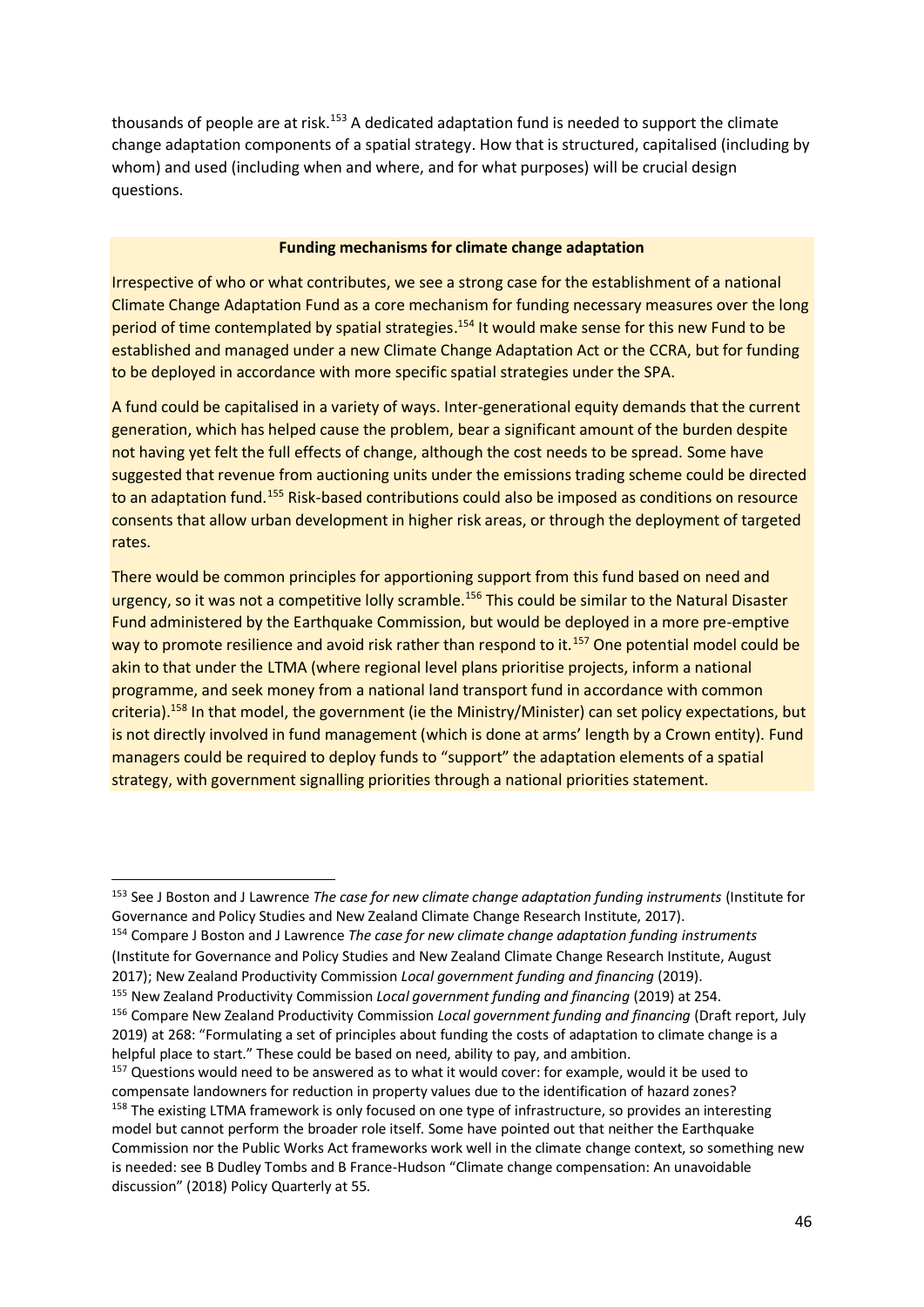If spatial strategies are to concern themselves with climate change adaptation, novel funding mechanisms will be required to implement them. One option with merit is a dedicated climate change adaptation fund, which will need a robust legal framework around how (and by whom) it is capitalised, how (and by whom) it is managed, and how (and when) it is used.

Another core element of a spatial strategy may need to be environmental enhancement. There is then the question of how that is paid for (and who bears the cost), particularly where strong spatial protection is desirable (eg to create ecological corridors) and measures must be taken on private land.

However, achieving a spatial strategy's vision for environmental improvement may require broader thinking than just how public authorities will pay or contribute to things like pest control, fencing or purchasing ecologically valuable areas of private land. It may also require consideration of the economic instruments and incentives that could support society as a whole – not just public authorities – to achieve that vision (for example, through green taxes or an environmental footprint tax). We have described these and related matters in our work on resource management reform.<sup>159</sup> Further thought also needs to be given to how marine responsibilities (including environmental research and information gathering) are funded, which is something we are currently considering in our Oceans System Reform project.

#### **A spotlight on climate/green finance<sup>160</sup>**

A fertile area for further exploration is climate or sustainable finance. There are innovative mechanisms for funding and financing that could be developed to support spatial strategies' climate change goals while at the same time delivering on broader environmental outcomes (including land use change). For example, a new system could see the deployment of novel financial products (eg loans with interest rates adjusted to reflect climate and environmental risk), the issuing of green bonds allowing people and firms to invest in certified projects having both climate and sustainability benefits,<sup>161</sup> and the creation of various funds (eg to purchase rights in conventionally clear-felled, monoculture forests at scale, and transition them towards supporting continuous cover and mixed forestry identified in spatial strategies). Overall, these measures are about catalysing investment in synergistic forest projects that have not just economic value, but broader benefits for the public good. These are the types of things that should be envisaged in spatial strategies, with incentives to implement them.

Novel funding mechanisms should be considered to encourage implementation of the environmental components of spatial strategies.

### The purpose of the SPA

Our final point is a higher level one, relating to the normative core of the SPA. The purpose and principles of the SPA will be extremely important when it comes to managing urban growth, because

<sup>&</sup>lt;sup>159</sup> See G Severinsen and R Peart Reform of the resource management system: The next generation (EDS, 2019).

<sup>160</sup> See generally Aotearoa Circle *Sustainable Finance Forum: Interim report* (2019).

<sup>161</sup> See generally *Native forest bond scheme: Indicative business case* (Mohio Research Ltd).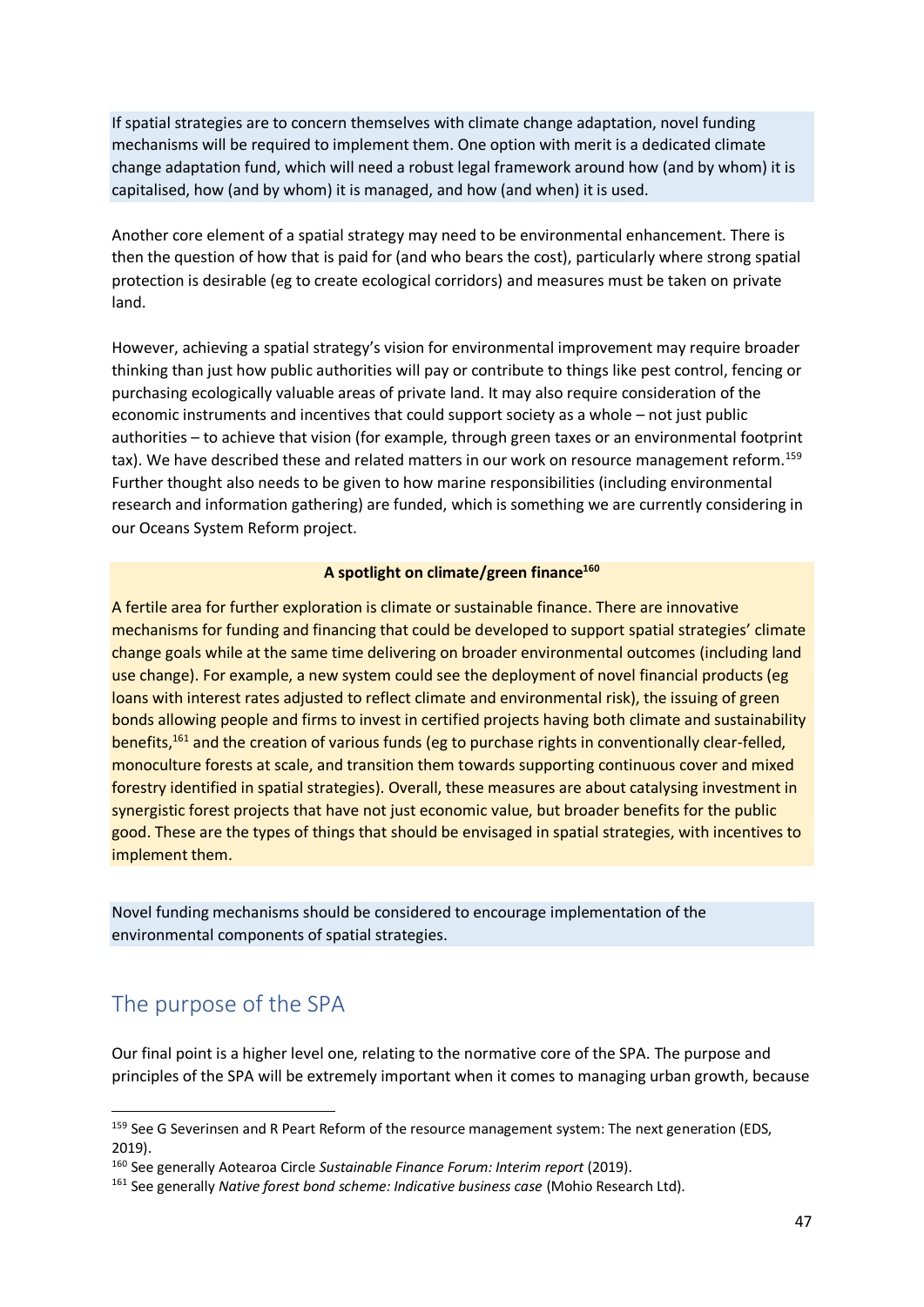it will have significant legal influence over how cities expand, contract and densify (in that long-term plans, infrastructure strategies, annual plans, regional land transport plans and natural and built environment plans will need to be consistent with spatial strategies).

The purpose of the SPA drafted by the Panel is intentionally broad, based on different forms of wellbeing. That is understandable, as it needs to encompass many types of decisions and be consistent with the purposes of a number of other frameworks. However, we sound a note of caution here. It will be important that this purpose does not, by its breadth, allow for more narrow approaches to be adopted (such as strict approaches to competitive urban land markets, where land release occurs automatically, anywhere, or in any sequence based only on economic/market considerations).

While well-functioning urban land markets, and responsiveness to market signals, are important to contribute to the supply of land (especially for housing), the expansion and change of an urban footprint (where land is and is not released, how fast, and where infrastructure must be deployed to support it) in our view remains a "planning" decision that should not be left to artificial economic trigger points (eg price differentials across an urban-rural boundary or demand for land). Many factors need to be taken into account, including environmental ones, considerations of good urban design, and the benefits of a compact urban form. In other words, the SPA should not simply require land release and the associated funding and delivery of infrastructure, simply because the market demands it.

The purpose and principles of the SPA will also be important when it comes to the design of spatial strategies beyond the context of urban growth. For example, a purpose that emphasised the importance of synergies between different forms of wellbeing (including environmental wellbeing) could influence infrastructure choices embedded in spatial strategies and implementation agreements (eg a preference for green infrastructure or electrification of public transport routes).

At a bigger picture level, it would also be desirable to revisit the purposes and principles of funding legislation, to strengthen environmental considerations within them. While considerations of sustainability are already present in the LGA and LTMA, we see potential for them to be made much stronger and more aligned with the purpose of the SPA and NBA.

The purpose and principles of the SPA will need to be crafted with great care if they are to guide the development of spatial strategies having strong legal influence over regulatory and funding decisions elsewhere. In particular, they should not be worded in a way that allows for narrow economic approaches to urban planning and growth to underpin spatial strategies.

### Concluding comments and summary of recommendations

In this report we have considered two broad matters relevant to the design of the SPA as it relates to funding. The first is the nature of the legal relationship between the SPA (and spatial strategies and implementation agreements made under it) with the separate legal frameworks under which public authorities make decisions as to how to raise and spend money in order to implement spatial strategies. The second matter is the suite of supporting measures – notably new or amended funding tools – that may be needed to support the implementation of spatial strategies.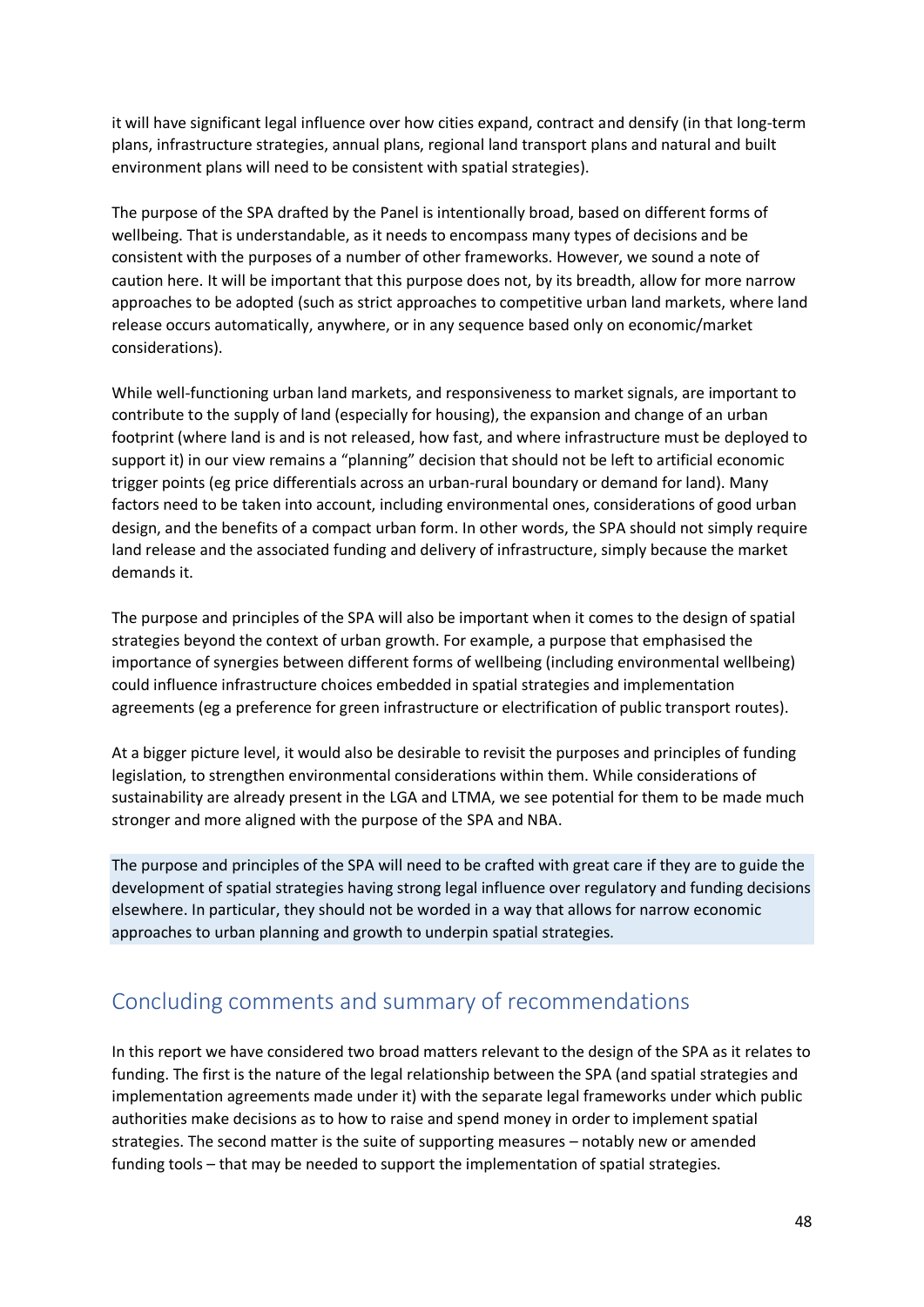Again, we reiterate that the focus on *public* authorities in this paper is because these are the entities that will be expected to fund core elements of a spatial strategy, and who operate under formal legislative frameworks that require a legal link to the SPA. This means that such legal relationships are an important consideration when designing the SPA. However, that focus is not intended to diminish the importance of various related matters:

- The role of other decision-makers or partners in the spatial planning process (including mana whenua) who are not funders operating under legislative frameworks; or
- The role of others who will be expected (or incentivised) to provide investment in support of a spatial strategy, including the private sector; or
- The need to provide adequate funding and resourcing for the spatial planning process itself (including the role of mana whenua), not just for the implementation of the actions contained within a spatial strategy.

Below, we provide a summary of recommendations.

#### **Legal relationships between the SPA and funding frameworks**

- 1. A clear legal link between a regional spatial strategy and the statutory frameworks under which its measures are funded (such as the LGA and LTMA) will be important. If there is no link, the measures envisaged in a spatial strategy may not end up being funded, undermining the whole exercise.
- 2. A first generation of spatial strategies should be informed by, or occur alongside, funding processes under other legislation (including long-term plans, infrastructure strategies and regional land transport plans under the LGA and LTMA).
- 3. The raising and expenditure of public money goes to the heart of local and central democracy and there is a strong case for such processes not to be strictly "bound" by a long-term spatial strategy. However, there needs to be a reasonably strong relationship between the SPA and funding frameworks to make spatial strategies worth doing.
- 4. We agree with the Panel's reasonably strong direction that long-term plans, infrastructure strategies, annual plans and regional land transport plans should be "consistent with" a regional spatial strategy.
- 5. However, this direction should be softened slightly by providing an exception where "good reason" or "sound justification" exists, which could be defined as including where and to the extent that the statutory purpose of a funding framework conflicts with the requirements of a spatial strategy.
- 6. Another way in which the direction for funding decisions to be "consistent with" a spatial strategy could usefully be softened is by allowing the spatial strategy itself to be amended following separate funding processes (eg a long-term plan), potentially accompanied by a requirement that such changes be justified.
- 7. Although the Panel did not address the issue directly, we consider that implementation agreements should also have some form of legal status and influence over decision making under funding frameworks. However, these agreements should not be "binding". An appropriate formulation may be for funding frameworks to "take steps to implement" an implementation agreement (again, except to the extent "good reason" exists).
- 8. The legal relationship between spatial strategies and implementation agreements should be clarified, in that the latter should be obliged to give effect to, or "implement", the former.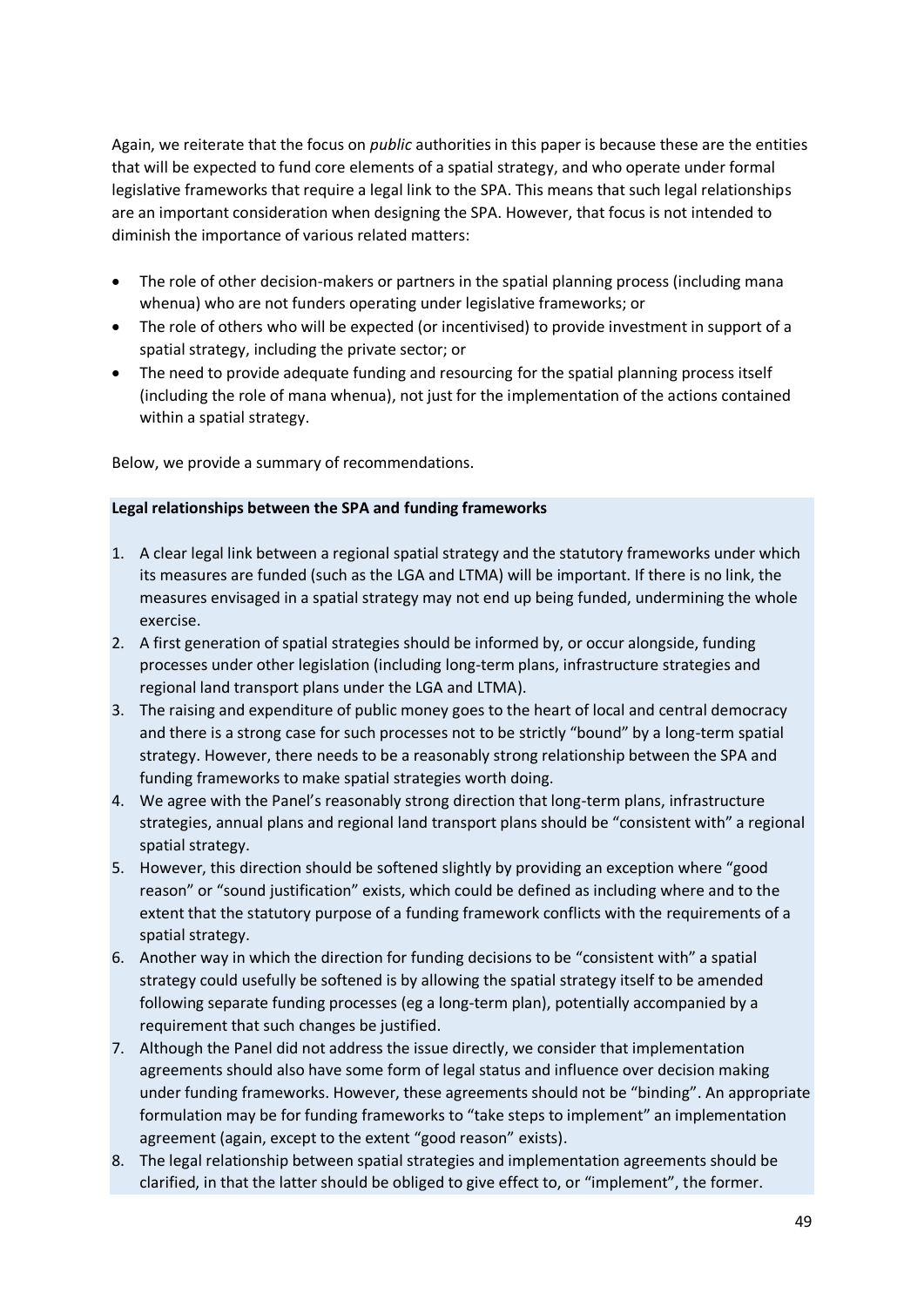- 9. It should be made clear that where multiple funders are involved in preparing a spatial strategy, an implementation agreement is mandatory. Spatial strategies would be of less value if an implementation agreement on funding it was not forthcoming.
- 10. There needs to be flexibility for implementation agreements to be amended over time, but some safeguards should be put in place to ensure that these do not depart from a spatial strategy in any fundamental way. This should be a reasonably simple and agile process to ensure the spatial planning framework does not become too complex.
- 11. Clear guidance should be contained in the SPA as to what is expected to be contained in a spatial strategy vis a vis an implementation agreement. At present, the distinction has been left fairly vague.
- 12. A clearer (although not overly complex) process should be included as to how implementation agreements are to be reached and outlining what happens if agreement cannot be reached in a timely way.
- 13. There will need to be careful checks and balances on how a Minister(s) exercises "dispute resolution" powers to finalise or approve a spatial strategy, especially if this is not supported by local government where councils are expected to fund it.
- 14. While spatial strategies should be mandatory across the country, the SPA could usefully indicate reasons or principles as to why spatial strategies would be desirable from the perspective of the national interest. These principles should not be a jurisdictional straitjacket but would be used to guide the exercise of any ministerial "dispute resolution" power that would have influence over local government funding decisions.
- 15. There could usefully be a mechanism in the SPA whereby regional spatial plans could have legal influence over (1) all, or (2) only some, legislation contained in the Act's schedule. This would mean only those frameworks actually needed to implement the spatial strategy would be legally influenced by it, thereby minimising the number of inter-statutory relationships needing to be managed. In many cases, it may be appropriate and simpler to give a spatial strategy wide influence, but in some cases it may not.
- 16. There should be some legal link between spatial strategies/implementation agreements and central government funding processes. This should be in a comparable way that local government funding processes are influenced. Central processes influenced should include funding decisions under the National Land Transport Programme.
- 17. Clarity will be needed in the SPA as to exactly *which* funding frameworks or instruments will need to be "consistent with" spatial strategies or implementation agreements. Some link could usefully be made to the Public Finance Act and the Urban Development Act, among others. Relevant frameworks should be listed in a schedule to the SPA.

#### **Supporting measures: funding tools**

- 18. More needs to be done to expand the funding and financing tools available to local government, particularly to support its functions relating to urban infrastructure. That will be important to enable councils to fund the measures envisaged in a spatial strategy.
- 19. Incentives to underinvest in three waters infrastructure should, following a large capital injection from central government, be addressed through institutional reforms (a regionalised water service delivery model and an economic regulator). Any new three waters entities, and their funding processes, will need to have clear links to regional spatial strategies.
- 20. Councils should be incentivised to provide growth infrastructure in a timely/anticipatory way to realise a spatial strategy, including through the use of tools like value uplift capture and needbased central government grants.